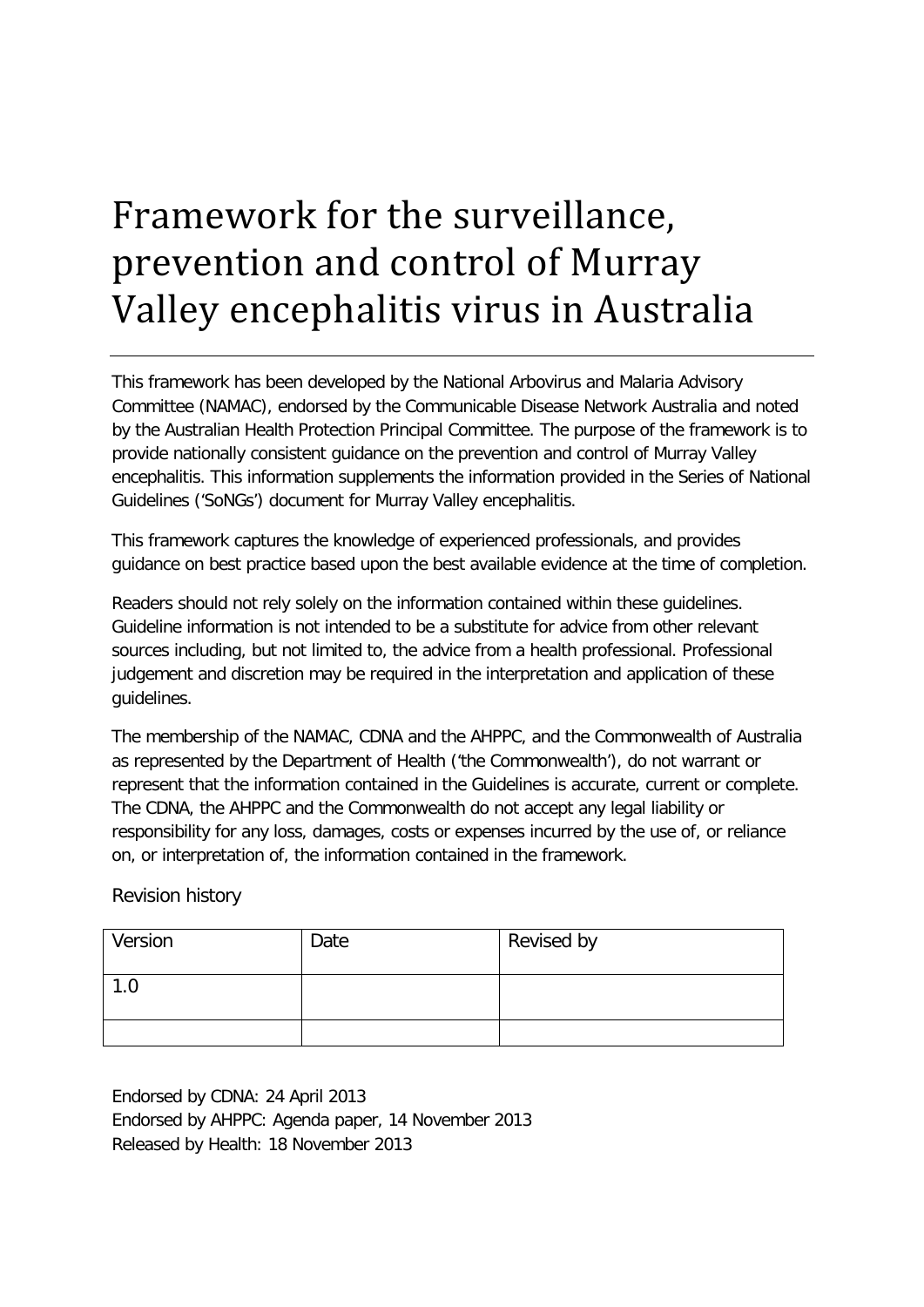# <span id="page-1-0"></span>**Table of contents**

| Vertebrate, vector and climate surveillance in States and Territories19 |  |
|-------------------------------------------------------------------------|--|
|                                                                         |  |
|                                                                         |  |
|                                                                         |  |
|                                                                         |  |
|                                                                         |  |
|                                                                         |  |
|                                                                         |  |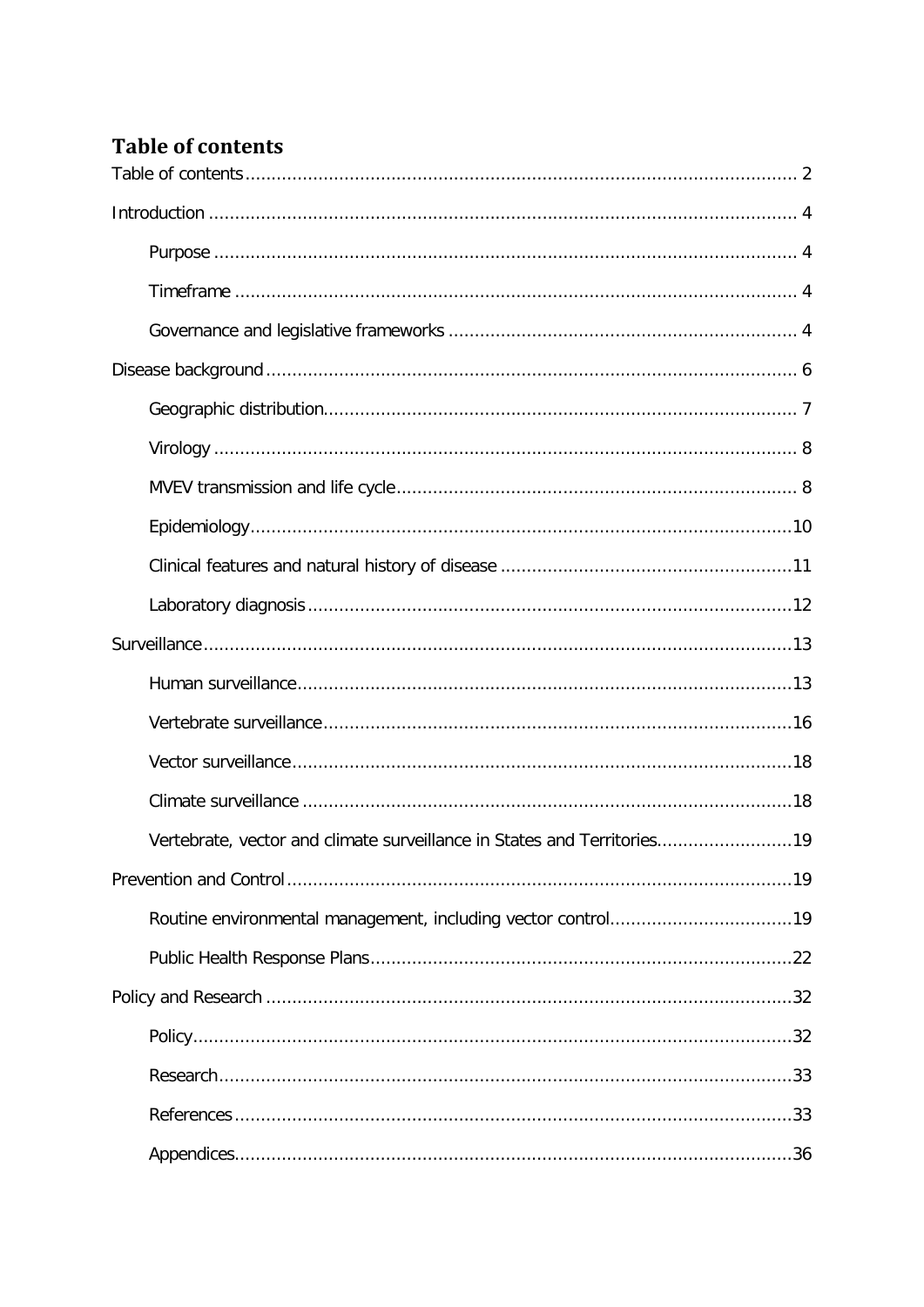| Appendix 2 MVEV SoNG Guidelines for public health units in responding to notified case |
|----------------------------------------------------------------------------------------|
| Appendix 3 Emergency interventions and control for environmental health practitioners  |
|                                                                                        |
| Appendix 5 Triggers for escalation of public messages (example)51                      |
|                                                                                        |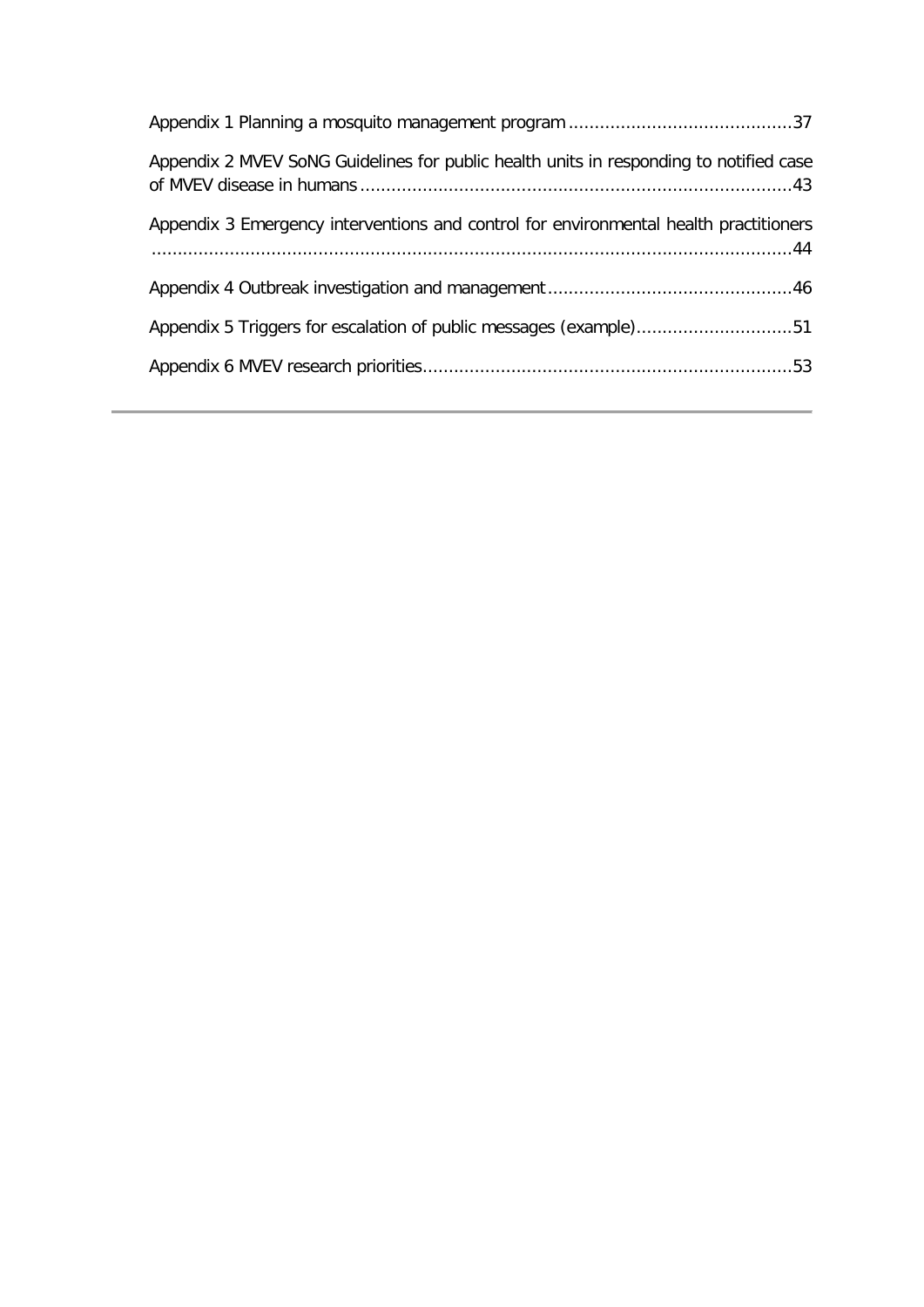# <span id="page-3-0"></span>**Introduction**

Murray Valley encephalitis virus (MVEV) is a mosquito-borne zoonotic virus that periodically causes disease in humans in Australia.

In 2011, the Australian Health Protection Committee requested the National Arbovirus and Malaria Advisory Committee (NAMAC) develop a national framework for the detection and management of MVEV in Australia. This framework has been developed by a working group of NAMAC and is intended to build on the existing 2005 National Guidelines for the Prevention,Management and Control of Murray Valley Encephalitis<sup>1</sup> The framework aims to provide an overarching approach for routine public health activities and response to MVEV at local, state and national levels, and considers future policy and research options for this arboviral disease.

Topics included are: the governance and legislative framework for communicable diseases and MVEV in Australia; disease information about MVEV; surveillance and detection of outbreaks; prevention and control activities; public health response plans including guidelines for public health response to human cases and investigation of outbreaks; and finally, policy and research options to further develop our understanding and approach to the disease.

The Framework is intended for use by the Australian Government, State/Territory and Local Governments and associated agencies.

# <span id="page-3-1"></span>**Purpose**

- To improve national coordination and collaboration on the management of MVEV
- To describe the current surveillance, laboratory, prevention and control activities for MVEV
- To provide clear direction to public health units in responding to human cases of MVEV infection including jurisdictional outbreaks (Series of National Guidelines – SoNGs)
- To define the steps in identifying and responding to MVEV outbreaks
- To assist in identifying current and future research and policy priorities for MVEV

## <span id="page-3-2"></span>**Timeframe**

It is anticipated that the timeframe for this framework be five years (2013 – 2018).

## <span id="page-3-3"></span>**Governance and legislative frameworks**

The roles and responsibilities for communicable disease control in Australia are shared between the Commonwealth, State, Territory, and Local Governments, each supported by relevant legislative frameworks. State and Territory Health Departments have primary responsibility for communicable disease prevention and control programs, and response to notifications of all notifiable diseases, including MVEV infection.

At the national level, the Commonwealth Department of Health (Health) works to coordinate communicable disease control activities and health emergency responses across the country, and provide public health leadership on matters of national importance. The development of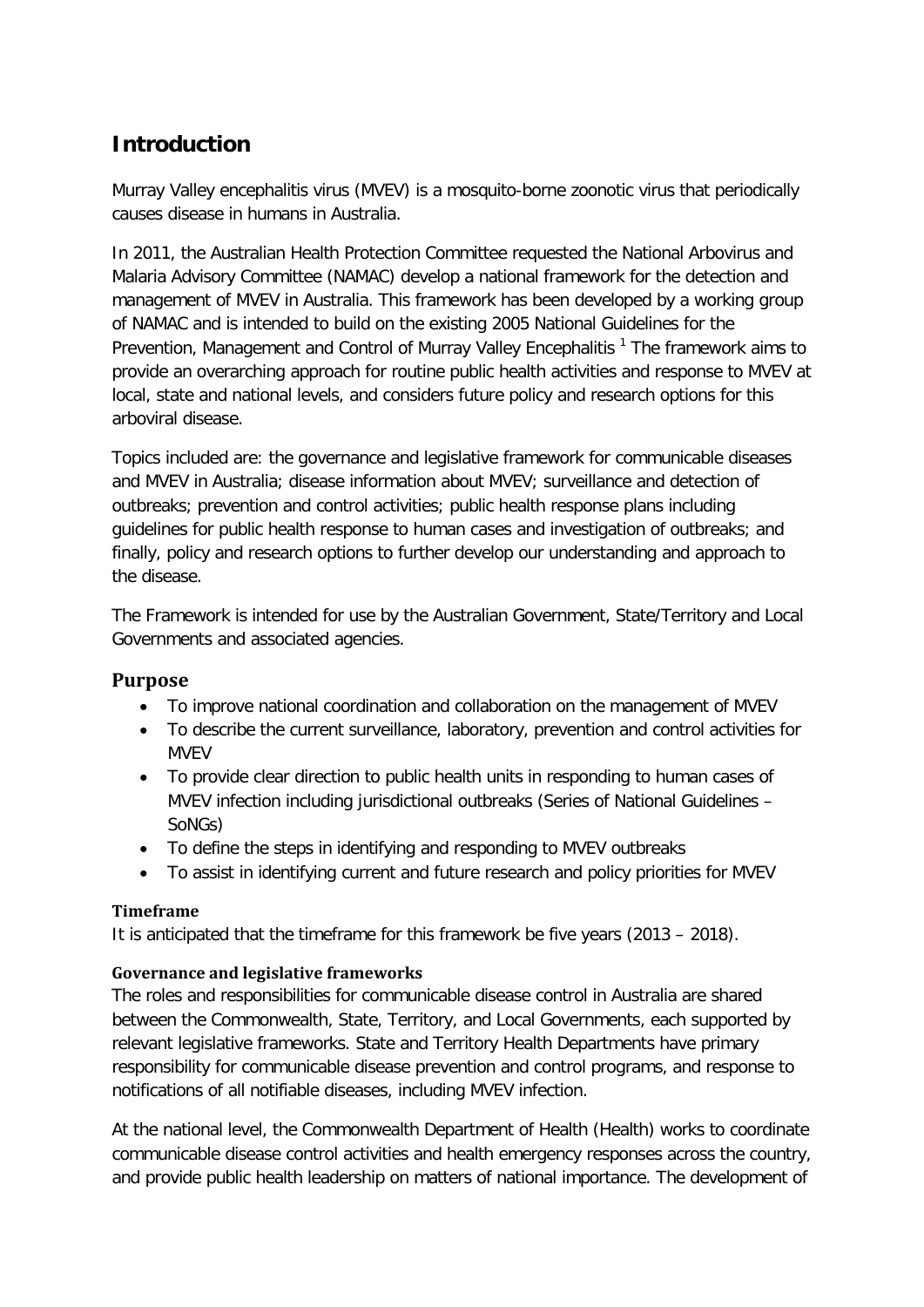a national MVEV framework is consistent with the requirements for the National Health Emergency Response Arrangements to provide sub-plans for communicable diseases of national significance. The National Health Security Act 2007 provides the legislative basis for communicable disease notifications in Australia and the exchange of health information between jurisdictions and the Commonwealth. The Act provides for the establishment of the National Notifiable Disease List, which specifies the diseases about which personal information can be provided to government departments. The National Health Security Agreement supports the practical operation of the National Health Security Act 2007 including the transfer information of disease notifications from jurisdictions to the Commonwealth.

Commonwealth legislation is implemented through the Australian Health Ministers Advisory Committee (AHMAC) and its principal committee, the Australian Health Protection Principal Committee (AHPPC). AHPPC is supported by six national expert committees – the Communicable Disease Network Australia (CDNA), the Public Health Laboratory Network (PHLN), the Environmental Health committee, the National Health Emergency Management subcommittee, Antimicrobial Resistance subcommittee and the Blood Borne Virus and Sexually Transmissible Infections subcommittee. CDNA coordinates national surveillance and response to communicable disease outbreaks of national importance.

In 2001, Health established the National Arbovirus Advisory Committee (NAAC) as a technical advisory group to CDNA. In March 2003, NAAC became the National Arbovirus and Malaria Advisory Committee (NAMAC) when malaria was included in its terms of reference. NAMAC monitors arbovirus and malaria surveillance, strategic arbovirus and malaria disease management and vector control, and has a key role in making recommendations on the management of mosquito-borne disease. NAMAC provides expert technical advice to AHPPC through CDNA. It also assists in the detection, management and control of actual or potential outbreaks of arboviral and malarial disease. Members of the Committee have expertise in disease surveillance, virology, vector surveillance, vector control and quarantine, and represent agencies with a substantial interest in the area.

The role of States and Territories, as agreed in the National Health Security Agreement, is to develop, strengthen and maintain the capacity of the health sector to detect, report and respond to public health events; maintain communication networks with agencies and organizations within their jurisdictions to ensure an effective response to public health events and to receive information about events requiring a nationally coordinated public health response. The public health and communicable disease responsibilities for each State and Territory of Australia are enacted by their own pieces of public health legislation, typically Public Health Acts. Accordingly, the primary responsibility for public health action from a notification resides with State and Territory health departments.

Complementing the national role of NAMAC, most State and Territories manage their own mosquito-control and mosquito-borne disease programs and maintain interdepartmental taskforces or committees as part of a comprehensive response to animal or vector borne diseases.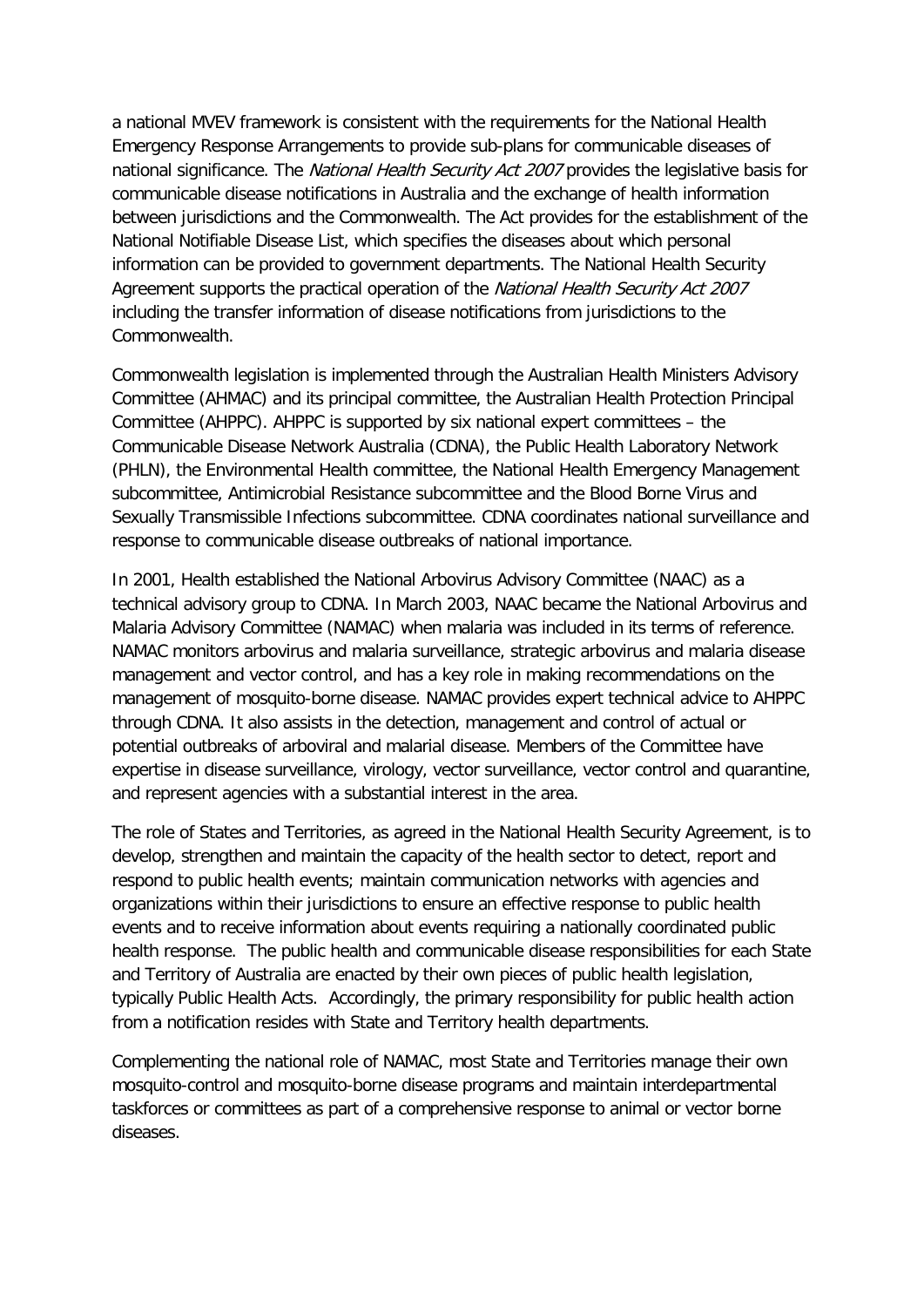To support States and Territories, the SoNGs have been developed by CDNA. The purpose of the SoNGs Guidelines is to provide nationally consistent guidance to public health units (PHUs) in responding to a notifiable disease event. These guidelines capture the knowledge of experienced professionals, and provide guidance on best practice based upon the evidence available at the time of completion. This framework includes a national guideline for MVEV infection (Appendix 2 MVEV SoNG).

The public health role of some local government is most often stated in terms of environmental health and engineering activities, for example waste management, prevention of infectious disease (including mosquito and vermin control), food safety and ensuring drinking water quality. These traditional concerns of local government are widely recognised and contribute to protecting the health of their communities. State and Territory Public Health Acts confer certain powers and responsibilities to local government, and there is significant variation between jurisdictions in both public health and local government legislation. With reference to MVEV, many State/Territory governments fund local government for a range of routine environmental health measures to mitigate the risk of mosquito-borne disease.

# <span id="page-5-0"></span>**Disease background**

MVEV is a mosquito-borne flavivirus that is found mainly in the tropical areas of northern Australia, eastern Indonesia and Papua New Guinea.<sup>[2,](#page-32-3) [3,](#page-32-4) [4](#page-32-5)</sup> It was first isolated from patients who died from encephalitis during an outbreak in the Murray Valley in Victoria, New South Wales and South Australia in 19[5](#page-32-6)1,<sup>5</sup> though it is thought to have also been responsible for encephalitis occurring in eastern Australia in the early part of the twentieth century.<sup>[6,](#page-32-7) [7,](#page-32-8) [8,](#page-32-9) [9,](#page-32-10) 10,</sup>  $11, 12$  $11, 12$  The only Australia-wide outbreak of MVEV infection was in 1974, primarily in the Murray-Darling basin, but cases were also reported in Queensland, the Northern Territory and Western Australia.<sup>[13](#page-33-0)</sup> Large outbreaks also occurred in the Northern Territory in 1988 (3 cases), 1993 (6 cases), 2000 (4 cases), 2001 (3 cases) and 2011 (4 cases) and Western Australia in 1991, 2000 and 2011. Human cases, including encephalitis cases, occur in most years in the Kimberley region of Western Australia and the top two thirds of the Northern Territory, with sporadic cases further south in Western Australia (Pilbara, Gascoyne, Midwest, and Murchison areas, north of Perth), in Central Australia and in Queensland.<sup>[14,](#page-33-1) [15,](#page-33-2)</sup> [16](#page-33-3)

MVEV infection in humans was not detected in south-eastern Australia again until 2008, with a single human case of encephalitis in Macquarie Marshes in NSW and widespread virus activity in southeastern Australia.<sup>[17,](#page-33-4) [18](#page-33-5)</sup> In 2011 there was widespread flooding in southeastern Australia with reappearance of MVEV in mosquitoes in NSW, Victoria and South Australia.<sup>[3](#page-32-4)</sup> Cases of encephalitis were identified in humans from NSW, SA and possibly Victoria, in horses from all three states and in ducks in SA. This overlapped with a larger outbreak of encephalitis and non-encephalitic disease occurring in WA and the NT, again following heavy rainfall and flooding.

MVEV commonly infects humans without producing apparent disease (subclinical infection). It may also cause a comparatively mild disease with features such as fever, headache, nausea and vomiting. In a small proportion of all people infected (estimated 1:200 – 1:1000) meningitis or encephalitis of variable severity develops.<sup>[14,](#page-33-1) [19](#page-33-6)</sup> In children, meningitis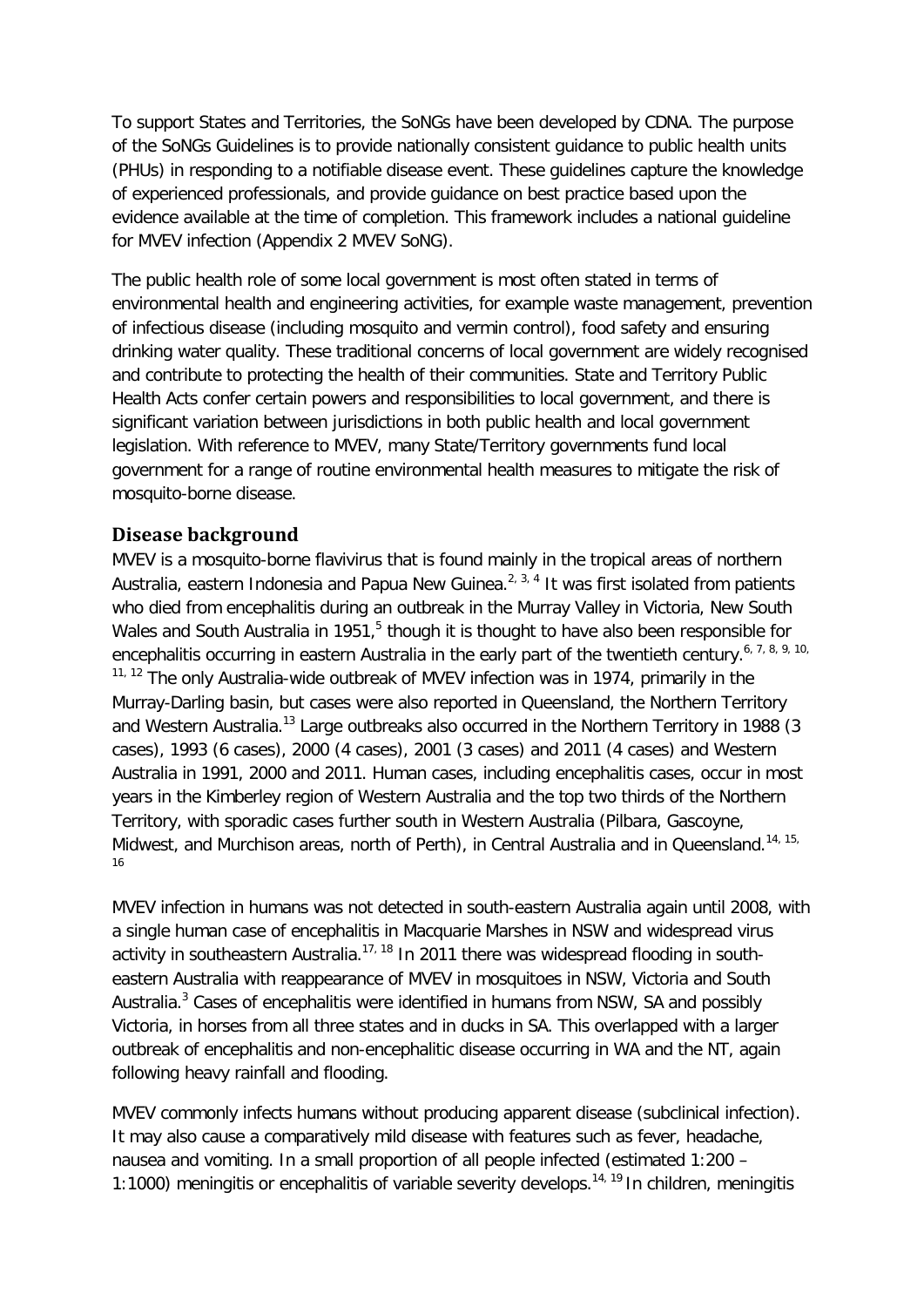or encephalitis may occur in up to 1:20 cases of infection, depending on the geographical location.<sup>[15,](#page-33-2) [16,](#page-33-3) [20](#page-33-7)</sup> Signs of brain dysfunction such as drowsiness, confusion, seizures, weakness, tremor, ataxia and/or cranial nerve palsies indicate the onset of encephalitis. Based on the 1974 outbreak (which occurred primarily in south-eastern Australia) and studies in Western Australia and Northern Territory, it is estimated that the case fatality rate of encephalitic cases is about  $15\% - 30\%$ <sup>[16,](#page-33-3) [20](#page-33-7)</sup> with long-term neurological sequelae occurring in 30%–50% of survivors and only 40% recovering completely.<sup>[13,](#page-33-0) [15,](#page-33-2) [16,](#page-33-3) [20,](#page-33-7) [21](#page-33-8)</sup> There is no specific treatment available for MVE, and medical care is largely supportive. As a result, primary prevention (early warning, avoidance of mosquito bites and vector control) is extremely important.

#### <span id="page-6-0"></span>**Geographic distribution**

#### *Terminology*

Endemic disease means a disease or infectious agent that is constantly present in humans within a specified geographical area or population group.<sup>[22](#page-33-9)</sup> An epidemic disease is the occurrence in a community or region of human cases of an illness, specific health-related behaviour, or other health-related events clearly in excess of normal expectancy.<sup>[22](#page-33-9)</sup> Applying the same principles to diseases with animal reservoirs, an epizootic is an outbreak of disease in an animal population, often with the implication that it might affect human populations. Enzootic disease means the disease or agent is constantly present in animals within a specific geographical area or population. Constantly present can still mean a disease has a seasonal presence, for example, a disease commonly observed every year but only during summer time can be referred to as enzootic.

As the primary activity of MVEV in Australia is thought to be between reservoirs and vectors, the terms used to describe disease activity in mosquitoes and reservoirs are enzootic and epizootic. In enzootic areas, regular disease activity occurs in vectors and reservoirs and may spill over into humans, and a single sporadic human case is not considered an outbreak, but outbreaks of cases in excess of normal disease expectancy may occur. In epizootic areas, a single human case of MVEV disease is considered an excess of normal disease expectancy and is typically referred to as an epidemic.

#### *Australia*

Enzootic regions: MVEV is reported in mosquitoes and sentinel chicken flocks each season in northern Western Australia and the Northern Territory, with sentinel chicken antibody detections showing a rise in February and maintaining a high level of detection until June. In these regions sporadic human cases or small outbreaks of MVEV occur every few years, usually during or soon after the summer monsoon season (February to July) when the mosquito vector population is high[.](#page-32-2) $<sup>1</sup>$ </sup>

Epizootic regions: MVEV activity occurs only occasionally in southeastern Australia, where it has caused epidemics, particularly in the Murray Darling basin and usually after heavy rains and flooding in northern regions with associated rain and flooding extending into the south.<sup>[1](#page-32-2)</sup>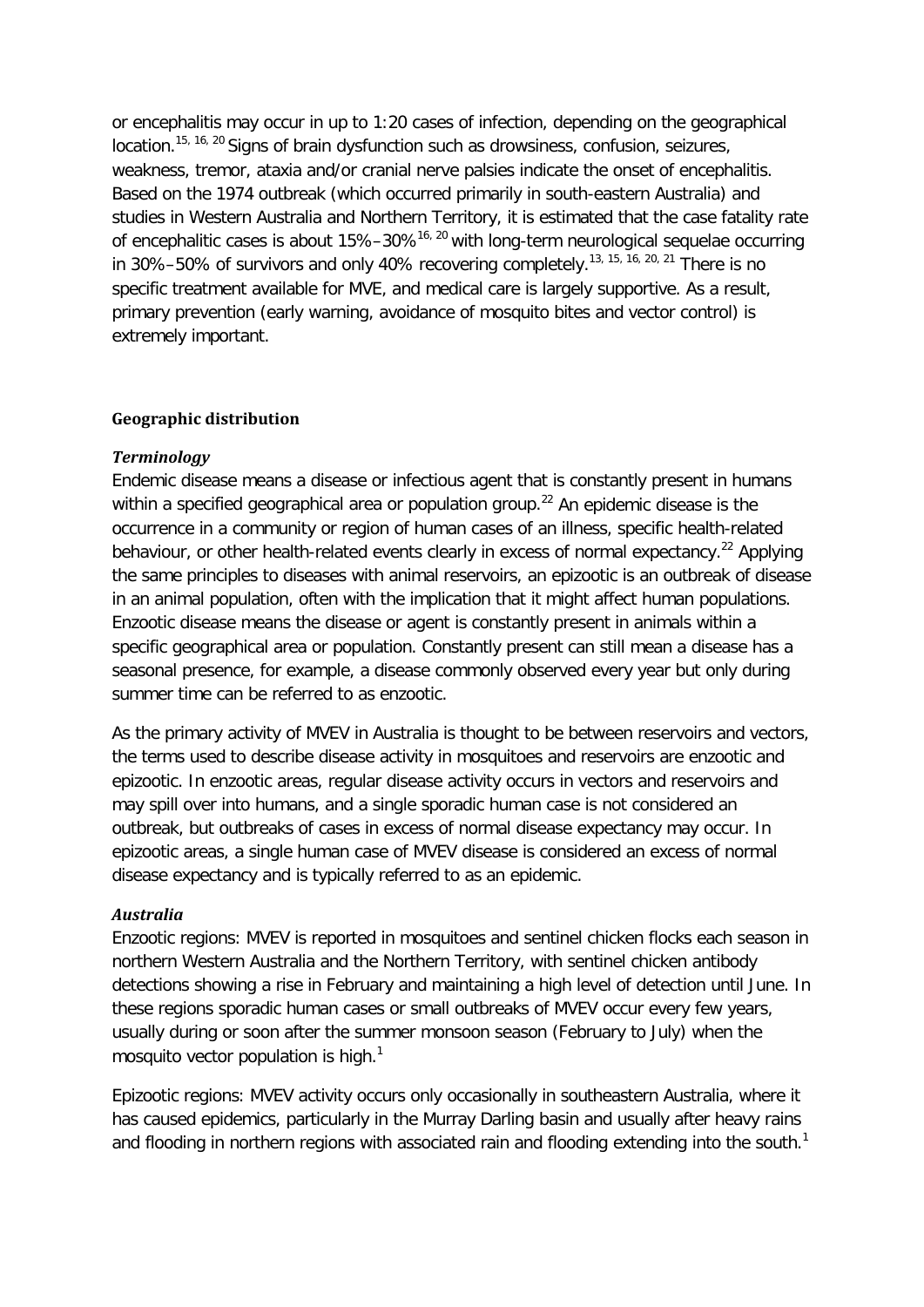

# **Figure 1 MVEV enzootic and epizootic regions in Australia**

## *MVEV in the region*

MVEV is enzootic in Papua New Guinea and eastern Indonesia (Papua and West Papua)[.](#page-32-3)<sup>2</sup>

# <span id="page-7-0"></span>**Virology**

MVEV belongs to Japanese encephalitis (JE) serological group within the genus *Flavivirus*, family Flaviviridae. It is closely related genetically and antigenically to JE virus, West Nile virus (including the Kunjin strain found in Australia) and several other flaviviruses. Alfuy virus (ALFV) which is classified as a subtype of MVEV, also occurs in Australia but it has not been associated with human disease.

# <span id="page-7-1"></span>**MVEV transmission and life cycle**

There is no evidence of person-to person transmission, either directly or via mosquitoes. Rare cases of intra-uterine transmission of flaviviruses have occurred as well as transmission by blood transfusion and needle stick injuries.<sup>1</sup> The ecology of MVEV is a complex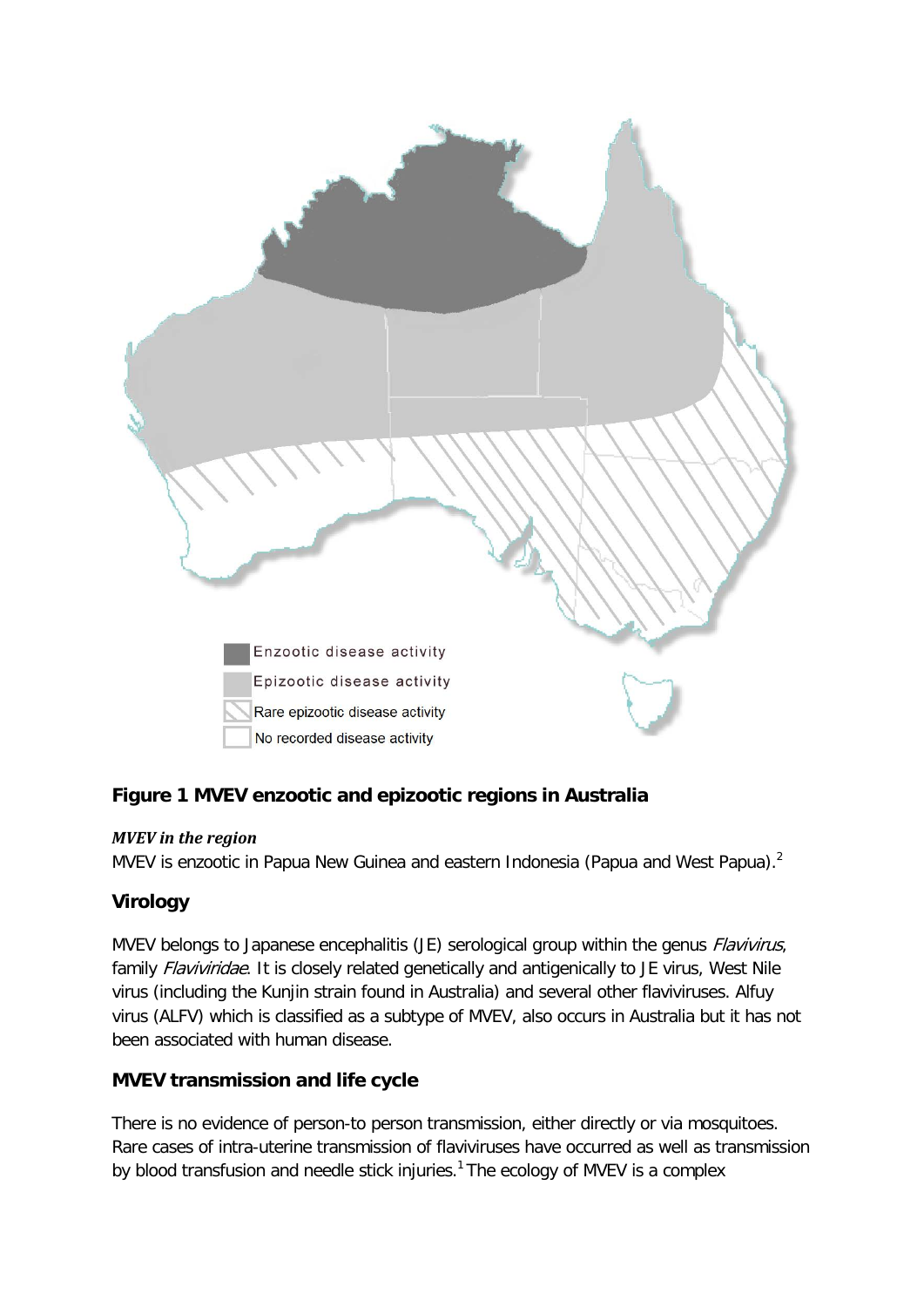relationship between humans, vertebrate hosts, mosquito vectors and the environment, which is also applicable to most arboviruses. $4, 23$  $4, 23$ 

# Mosquito vectors

The primary vector during epidemics is the fresh water breeding mosquito Culex annulirostris, the common banded mosquito. Other mosquito species, including some Culex species and some *Aedes* mosquitoes may be involved in other aspects of MVE virus ecology.<sup>[24](#page-33-11)</sup> Cx. annulirostris, is found throughout Australia (but is rare in Tasmania). In northern Australia it is active year-round, with its greatest numbers in the wet and post-wet season, in association with shallow flooded vegetated areas in the early wet season, and the larger vegetated swamps, flood plains, and poorly draining creek systems in the wet and post-wet season.<sup>[1,](#page-32-2) [4](#page-32-5)</sup> Particularly productive areas are in waters of high organic levels associated with sewage and other waste water storage and treatment or disposal facilities. In the northern areas mosquito populations may be highest in the post wet season; however the greatest risk may be earlier in the season when populations are not necessarily high.

In southern regions of Australia, Cx. annulirostris tends to be a high-summer species associated with natural wetlands and irrigation waters. Adult mosquitoes may not be seen during the cooler months (when the adults are quiescent in harbourage and not laying eggs), emerging during mid- to late-spring as the weather warms, peaking in abundance in mid- to late-summer, and disappearing before winter. Typically, southern populations are dependent on spring and summer rainfall in non-irrigated areas but, as in northern regions, the species can be sustained in dry areas and produced in great numbers by sewage and other waste water storage and treatment or disposal facilities.<sup>[1,](#page-32-2) [4](#page-32-5)</sup>

# Susceptible hosts

The primary vertebrate hosts of the MVE virus are thought to be water birds such as herons and egrets, which act as reservoirs or amplifiers for infection. In particular, the Rufus (or Nankeen) Night Heron (Nycticorax caledonicus) is considered important. The principal virus cycle exists between these birds and the mosquito vectors. MVEV also infects a wide range of native and non-native animals,  $25, 26, 27, 28, 29$  $25, 26, 27, 28, 29$  $25, 26, 27, 28, 29$  $25, 26, 27, 28, 29$  $25, 26, 27, 28, 29$  but the role of these species in maintenance and transmission of the virus is unclear. Investigation at the time of the 1974 outbreak demonstrated infections in domestic fowls and wild birds.[27,](#page-33-14) [30,](#page-33-17) [31,](#page-33-18) [32](#page-33-19) Although MVEV seroconversion in animals confirms a species can be infected with MVEV, it does not provide an indication of viral titre levels or the length of viral persistence during infection with MVEV. These two factors influence whether a particular species can be a major host in the MVEV life cycle. $4$ 

Humans can become infected if bitten by infected mosquitoes. Infection with MVEV is believed to confer life-long immunity although this is not thought to offer cross-protection against infection with other flaviviruses. There is no evidence of person-to person transmission, either directly or via mosquitoes.

# Factors affecting the MVE life cycle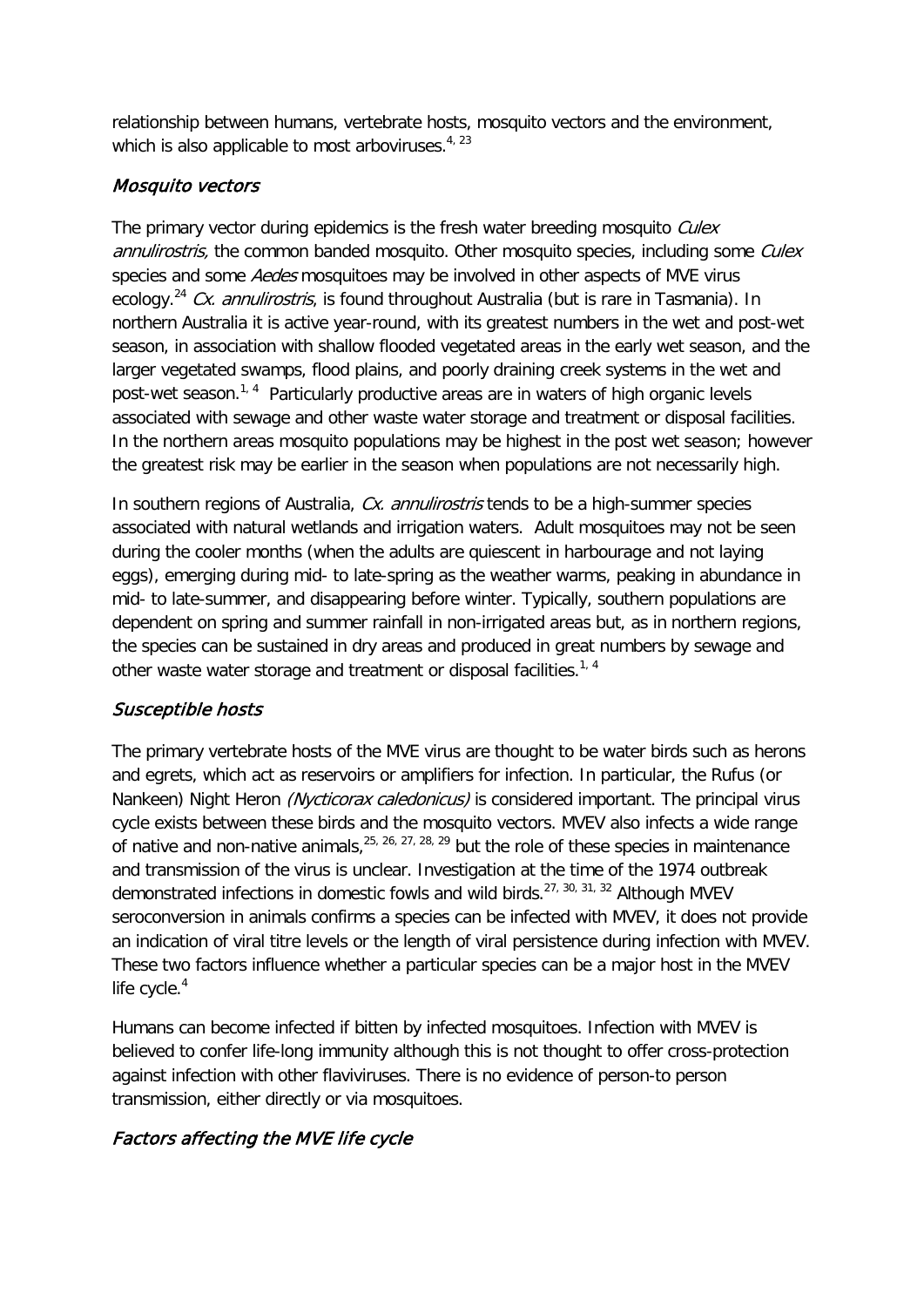Meteorological events such as rainfall, temperature and humidity play a role in the transmission of MVEV. Mosquito abundance is affected by the availability of aquatic breeding habitats. Other factors such as temperature, wind speed and wind direction affect their distribution and life cycle. MVEV outbreaks may occur after unusually heavy and persistent rainfall and subsequent flooding[.](#page-32-5)<sup>4</sup> Abnormal rainfall may increase the numbers of mosquitoes and lead to movement of infected birds from enzootic regions to epizootic regions.<sup>[20](#page-33-7)</sup> The mechanisms by which outbreaks in south-eastern Australia commence are unclear. Activity outside the enzootic areas is believed to follow the migration of infected water birds into flood-affected areas.<sup>[33,](#page-34-0) [34](#page-34-1)</sup>

Other factors that may affect the establishment and maintenance of MVEV life cycle include:

- Vector factors: density, longevity, feeding patterns, distribution, control mechanisms by humans
- Vertebrate host: range of host species, prior exposure to MVE virus, viral titre and duration of viraemia, movement and migration, mosquito avoidance mechanisms
- Environment: climate, weather, physical landscape such as presence of waterways, human interventions on the environment such as irrigation, swamp drainage
- Human: prior exposure to MVE virus, population distribution, lifestyle factors, use of prevention measures to avoid being bitten by mosquitoes

# <span id="page-9-0"></span>**Epidemiology**

MVEV infection was made nationally notifiable in 2001. Between 2001 and 2012, a total of 35 MVEV cases were notified in Australia, a rate of 0.1 cases per 100,000 population per year. Annual cases numbers ranged between 0 cases (2003, 2007 and 2010) to 16 cases in 2011 [\(Figure 2\)](#page-10-1).

In both enzootic and epizootic areas, the most frequently reported months of onset were March, April and May.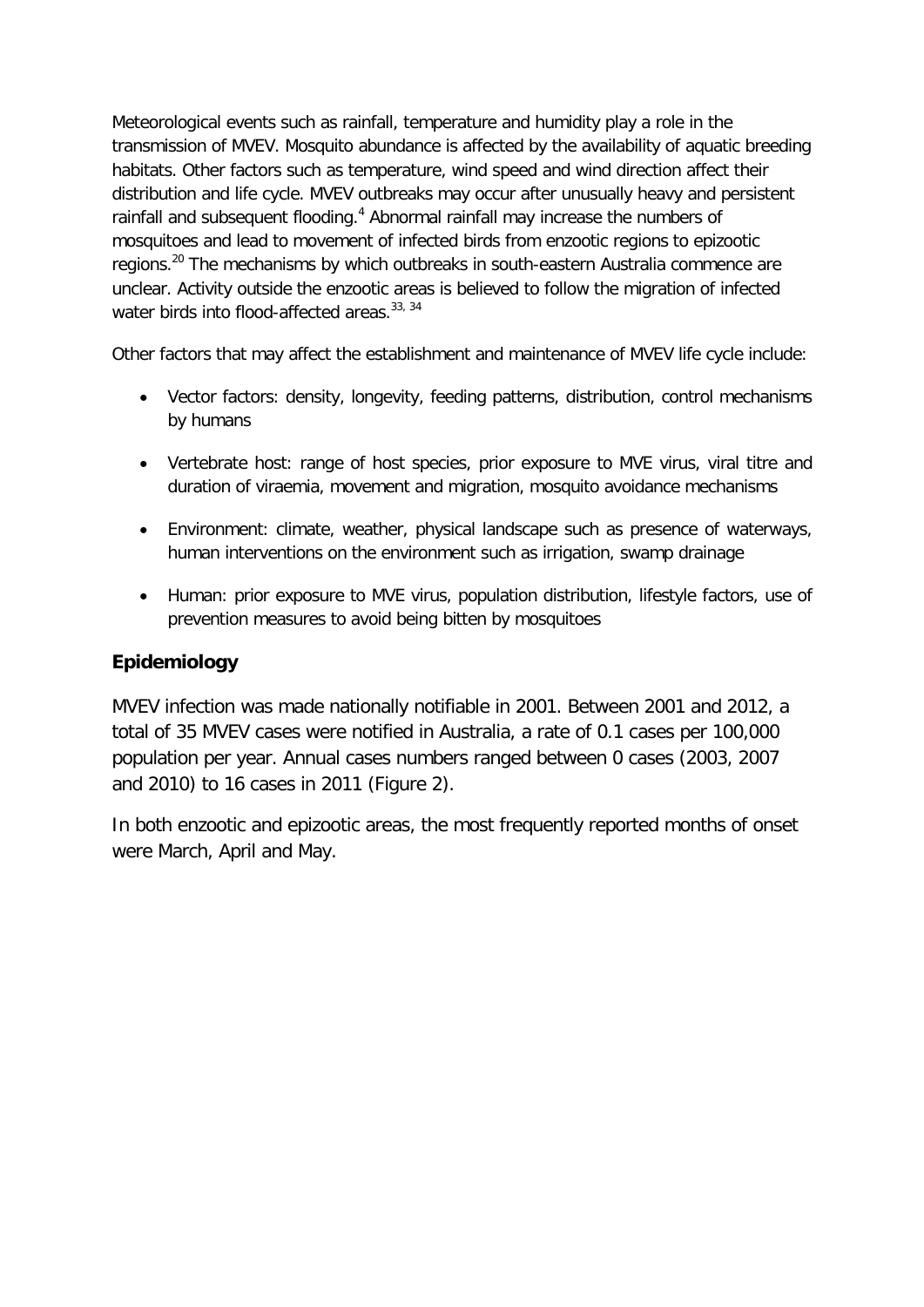

# <span id="page-10-1"></span>**Figure 2 Human cases of MVEV infection, Australia, 2001 to 2011, by local disease epidemiology, year and quarter diagnosed (Source: NNDSS)**

# <span id="page-10-0"></span>**Clinical features and natural history of disease**

Given the relative infrequency of human MVEV cases in Australia, the summary of clinical features largely represents a case series from the 1974 outbreak and ongoing communitybased studies and case-follow up from enzootic regions in NT and WA.

MVEV commonly infects humans without producing apparent disease (subclinical infection). It may also cause a comparatively mild disease with features such as fever, headache, nausea and vomiting. In a small proportion of all people infected (estimated 1:200 – 1:1000) meningitis or encephalitis of variable severity develops.<sup>[14,](#page-33-1) [19](#page-33-6)</sup> The incubation period is usually 7 to 12 days but can between 5 and 28 days. The incubation period is followed by a prodromal period of 2-5 days typically including fever and headache.<sup>[3,](#page-32-4) [13,](#page-33-0) [15,](#page-33-2) [20,](#page-33-7) [34](#page-34-1)</sup> Other nonspecific symptoms can include neck stiffness, nausea, vomiting, diarrhoea, a macular rash and cough.<sup>[15](#page-33-2)</sup> Neurological features can include lethargy, irritability and confusion. Encephalitis or meningitis occurs in up to 1:20 cases in children depending on the geographical location.<sup>[15,](#page-33-2) [16,](#page-33-3) [20](#page-33-7)</sup> Seizures most commonly occur in children, but they have also been reported in adults.

While the severity of clinical disease is highest in infants and older persons, severe disease is well recognized in healthy young people. Inapparent or undiagnosed infection is more common at other ages. The case fatality rate of MVEV disease with encephalitis is about 15- 30%, with long term neurological sequelae observed in 30-50% of survivors and only 40% recovering completely.[3,](#page-32-4) [13,](#page-33-0) [15,](#page-33-2) [16,](#page-33-3) [20](#page-33-7)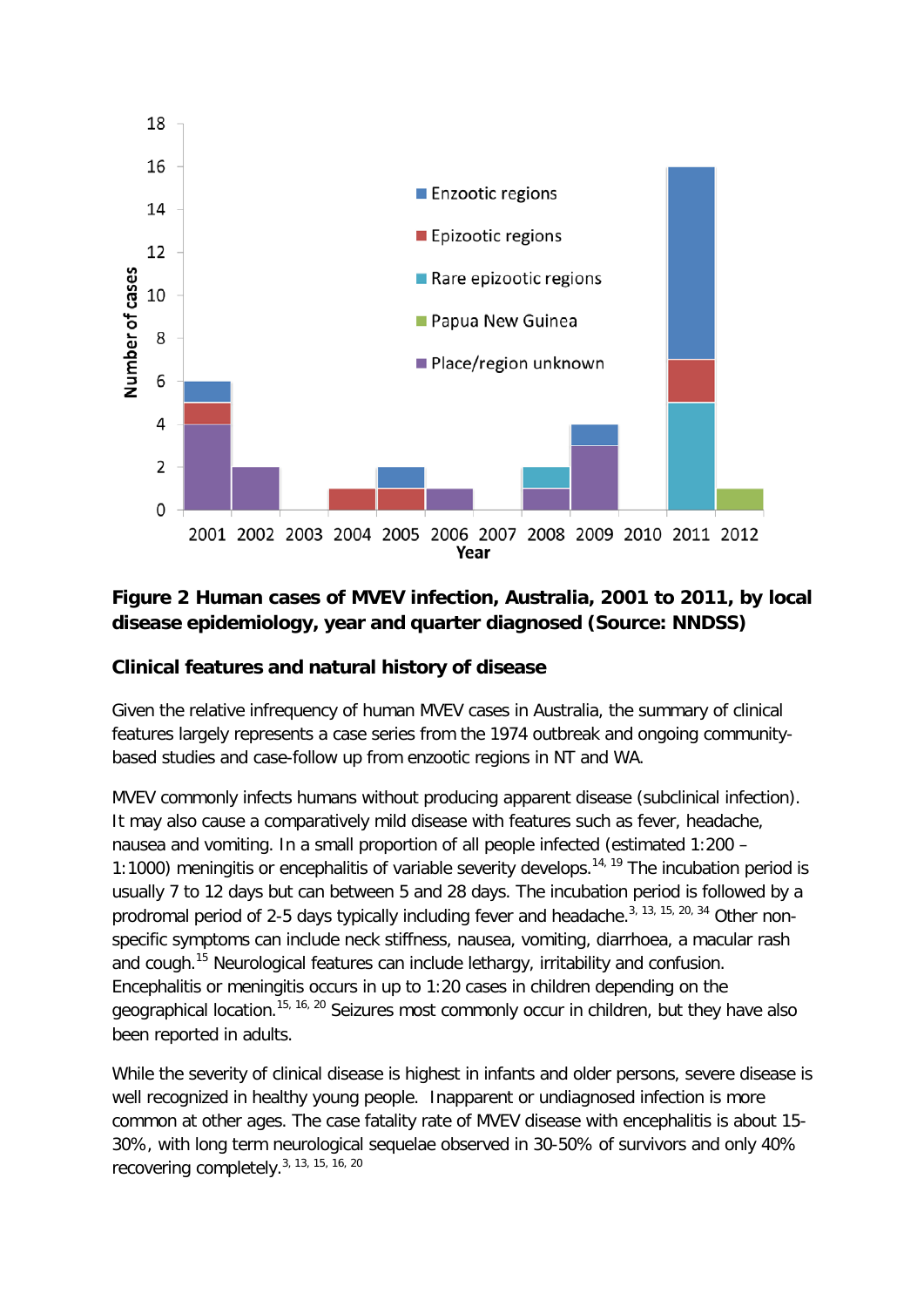MVEV disease with encephalitis in humans can present anywhere in Australia because the patient may first become ill after returning to their home, having been infected up to 28 days previously in northern Australia, or areas where there is evidence of MVEV activity. As a consequence, the possibility of the MVEV infection should be considered initially in any patient presenting with encephalitis in Australia.

# <span id="page-11-0"></span>**Laboratory diagnosis**

# Testing for MVEV infection in humans

Laboratory diagnosis of MVEV infection requires either isolation of the virus, detection of MVEV RNA, a fourfold rise in MVEV IgG titres between acute and convalescent serum samples, or IgG seroconversion or significant rise in antibody level, or detection of MVEV IgM in serum or cerebrospinal fluid (CSF) (in the absence of cross-reactive antibodies). At the time of writing, detection of IgM in serum is only considered laboratory evidence of infection if the patient has encephalitis. $35$ 

Virus isolation from blood is only possible in the early acute phase of the illness prior to the appearance of antibodies. MVEV has only been isolated from a small number of human cases, a[n](#page-32-4)d none since 1974. The precise duration of MVEV viraemia is unknown<sup>3</sup> experience with the closely related West Nile virus suggests it could be less than 14 days from the time of infection.  $3, 36$  $3, 36$ 

As a result, most infections are diagnosed serologically. Most reference laboratories have developed in-house MVEV serological tests that detect total antibody by haemagglutination inhibition, IgG by immunofluoresence assays (IFA) or enzyme immunoassay (EIA), and IgM by IFA or EIA. It is thought that MVEV IgM appears 4 to 9 days after disease onset, again based on the documented experience of West Nile virus, and can persist for months or even years.<sup>[3,](#page-32-4) [20,](#page-33-7) [36](#page-34-3)</sup>

Due to high levels of background flavivirus infection in humans residing in enzootic areas, and the long-term persistence of IgM, it is important to demonstrate rising titres of IgG or to have a positive viral detection test (culture or PCR) to confirm acute infection. If confirmatory laboratory evidence is unavailable or inconclusive, then a detailed exposure and clinical assessment is required to determine the likelihood of recent infection. As there is broad cross-reactivity in antibodies to the flaviviruses, assigning a particular virus as the cause based on serology requires a test that is sufficiently specific.

Recommended testing procedures for suspected human cases are included in Appendix 3, the MVEV SoNG in Section 8 Laboratory testing.

The Public health Laboratory Network of Australia (PHLN) provides a laboratory case definition for flavivirus infection, available from http://www.health.gov.au/internet/main/publishing.nsf/Content/cda-phlncd-flavivirus.htm

# Testing for MVEV in vertebrates and vectors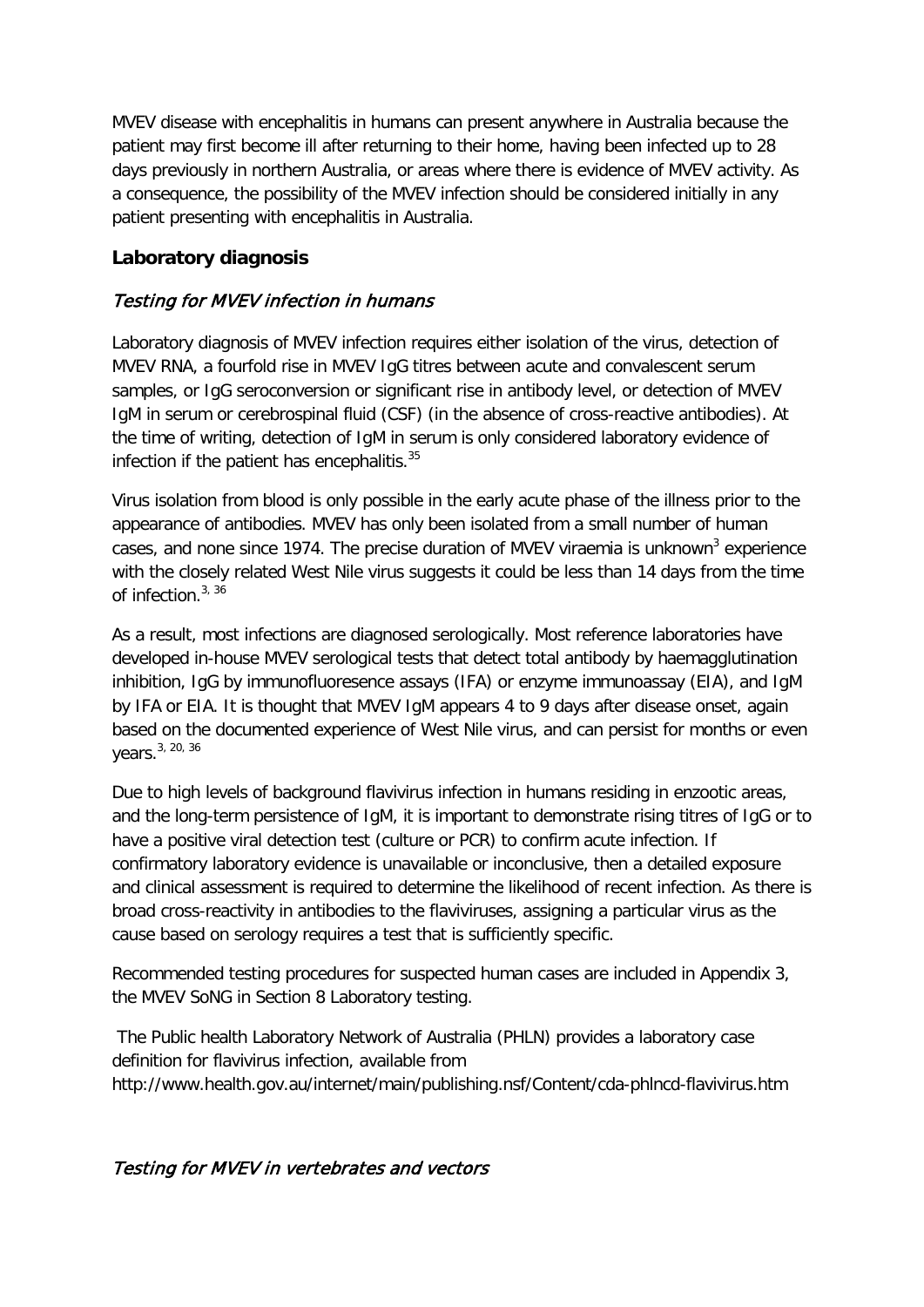There is a network of laboratories across Australia that provide a range of testing for MVEV activity in vertebrates and vectors, including serological testing, mosquito identification and viral isolation from mosquitoes.

In principle, testing for MVEV and seroconversion to MVEV in vertebrates and vectors is similar to the testing in humans. Ideally, the virus itself would be isolated or cultured, and complementing this, serological evidence of infection would be available. However there are challenges with interpretation of flavivirus tests in vertebrates largely related to their diagnostic specificity not being fully validated in the presence of clinical signs and symptoms in certain species of unwell animals. This is further discussed in the Surveillance section, under Vertebrate Surveillance.

# <span id="page-12-0"></span>**Surveillance**

The complex transmission cycle of MVEV means that a number of surveillance mechanisms can be utilised to predict MVEV activity. Mechanisms for monitoring MVEV activity include surveillance of human cases, surveillance of MVE virus activity in vertebrate hosts, vector surveillance including monitoring of mosquito vectors for abundance, virus isolation or detection from mosquitoes, and climate surveillance. A recent development has been the evaluation of a new surveillance tool involving testing of honey baits in special mosquito traps by a PCR method for MVEV presence.<sup>[37](#page-34-4)</sup>

The appropriate surveillance tools for monitoring MVEV activity may vary from jurisdiction to jurisdiction. Factors such as whether the area is enzootic or epizootic, the frequency of human disease, the geography and climate, the availability of laboratory facilities and other infrastructure, competing public health concerns and the availability of public health resources will influence what surveillance mechanisms are appropriate.

# <span id="page-12-1"></span>**Human surveillance**

The objectives of human surveillance are:

- to detect and guide immediate action and control measures for MVEV outbreaks
- to monitor the epidemiology of MVEV
- to identify geographic areas for targeted interventions or research
- to identify risk factors and high-risk populations

States and Territories report MVEV infections to the National Notifiable Disease Surveillance System (NNDSS) maintained at Health. Since 2001, States and Territories have reported against a national surveillance case definition. [National surveillance case definitions](http://www.health.gov.au/casedefinitions) are regularly reviewed and updated and therefore it is important that readers consult the Health website (www.health.gov.au/casedefinitions) to ensure they are reading the most up to date case definition. A revised national surveillance case definition for MVEV infection was implemented on 1 July 2010 and is included in this document as an example only [\(Figure 3\)](#page-13-0).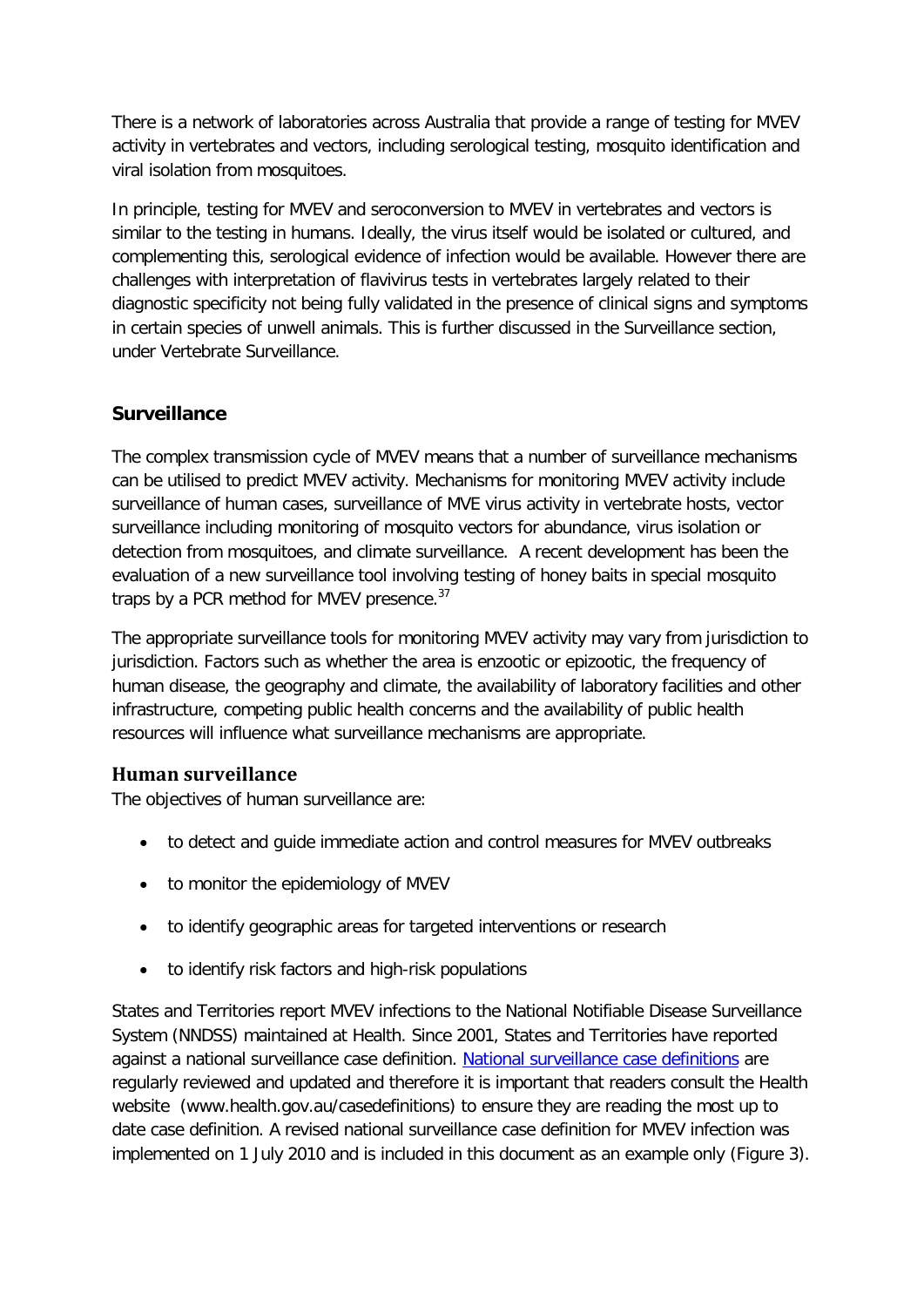During the MVEV risk season and depending on the areas at risk, surveillance can be enhanced to include surveillance for hospitalized cases of encephalitis and for patients who have IgM antibodies to MVEV. This can be achieved with general alerts to key health care personnel such as primary care providers, infectious disease physicians, neurologists, hospital infection control personnel, and diagnostic laboratories.

Although not specifically or routinely used for MVEV surveillance, some jurisdictions maintain syndromic surveillance systems, including surveillance of presentations to emergency departments. Such systems could be tailored to look for syndromes such as "fever and headache" and utilised for enhanced surveillance in the setting of confirmed or suspected human cases.

Complementing notifiable disease data, CDNA conduct fortnightly teleconferences during which recent and local disease outbreaks are discussed. These meetings can include discussion of suspected cases of diseases with significant public health impact such as MVEV. This mechanism provides for early warning and action, or preparation for action, in response to surveillance signals for MVEV.

Given the small number of human cases of MVEV disease that have been reported in Australia, epidemiological research has provide additional information about risk factors for infection, high-risk populations and supported identification of geographic distribution. Examples include longitudinal studies in Indigenous communities in Western Australia<sup>[14](#page-33-1)</sup> and seroprevalence studies of rural residents in south-eastern Australia.<sup>[38,](#page-34-5) [39](#page-34-6)</sup>

In the setting of MVEV activity or an outbreak, opportunistic laboratory based surveillance for MVEV infections can include testing of serum from patients from at risk areas. MVEV infection was one of several infections included in the national voluntary passive reporting scheme, LabVISE, although given the inclusion of symptomatic and asymptomatic infections it is likely the true number of cases was overestimated by this system.<sup>[40](#page-34-7)</sup>

## <span id="page-13-0"></span>**Figure 3 National Surveillance Case Definition for MVEV**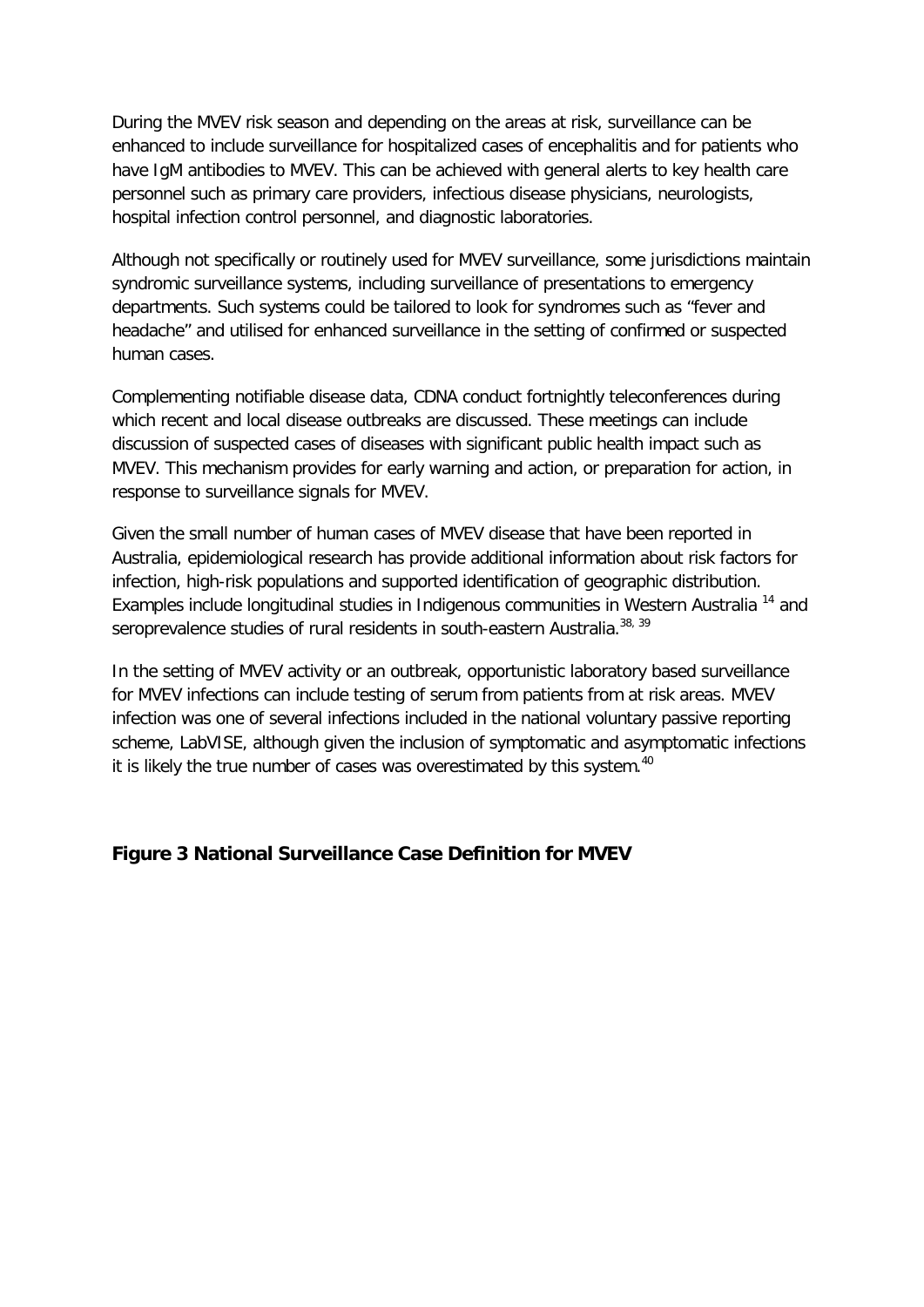A confirmed case requires **Laboratory definitive evidence** AND **clinical evidence.**

# **Laboratory definitive evidence**

1. Isolation of Murray Valley encephalitis virus

OR

2. Detection of Murray Valley encephalitis virus by nucleic acid testing

OR

3. IgG seroconversion or a significant increase in antibody level or a fourfold or greater rise in titre to Murray Valley encephalitis virus

OR

4. Detection of Murray Valley encephalitis virus-specific IgM in cerebrospinal fluid in the absence of IgM to West Nile/Kunjin, Japanese encephalitis and dengue viruses

OR

5. Detection of Murray Valley encephalitis virus-specific IgM in serum in the absence of IgM to

West Nile/Kunjin, Japanese encephalitis and dengue viruses. This is only accepted as laboratory evidence for encephalitic illnesses.

Confirmation of laboratory result by a second arbovirus reference laboratory is required if the case occurs in areas of Australia not known to have established enzootic/endemic activity or regular epidemic activity.

# **Clinical evidence**

1. Non-encephalitic disease: acute febrile illness with headache, myalgia and/or rash

OR

2. Encephalitic disease: acute febrile meningoencephalitis characterised by one or more of the following:

focal neurological disease or clearly impaired level of consciousness an abnormal computerised tomograph or magnetic resonance image or electroencephalogram, presence of pleocytosis in cerebrospinal fluid OR

3. Asymptomatic disease: case detected as part of a serosurvey should not be notified.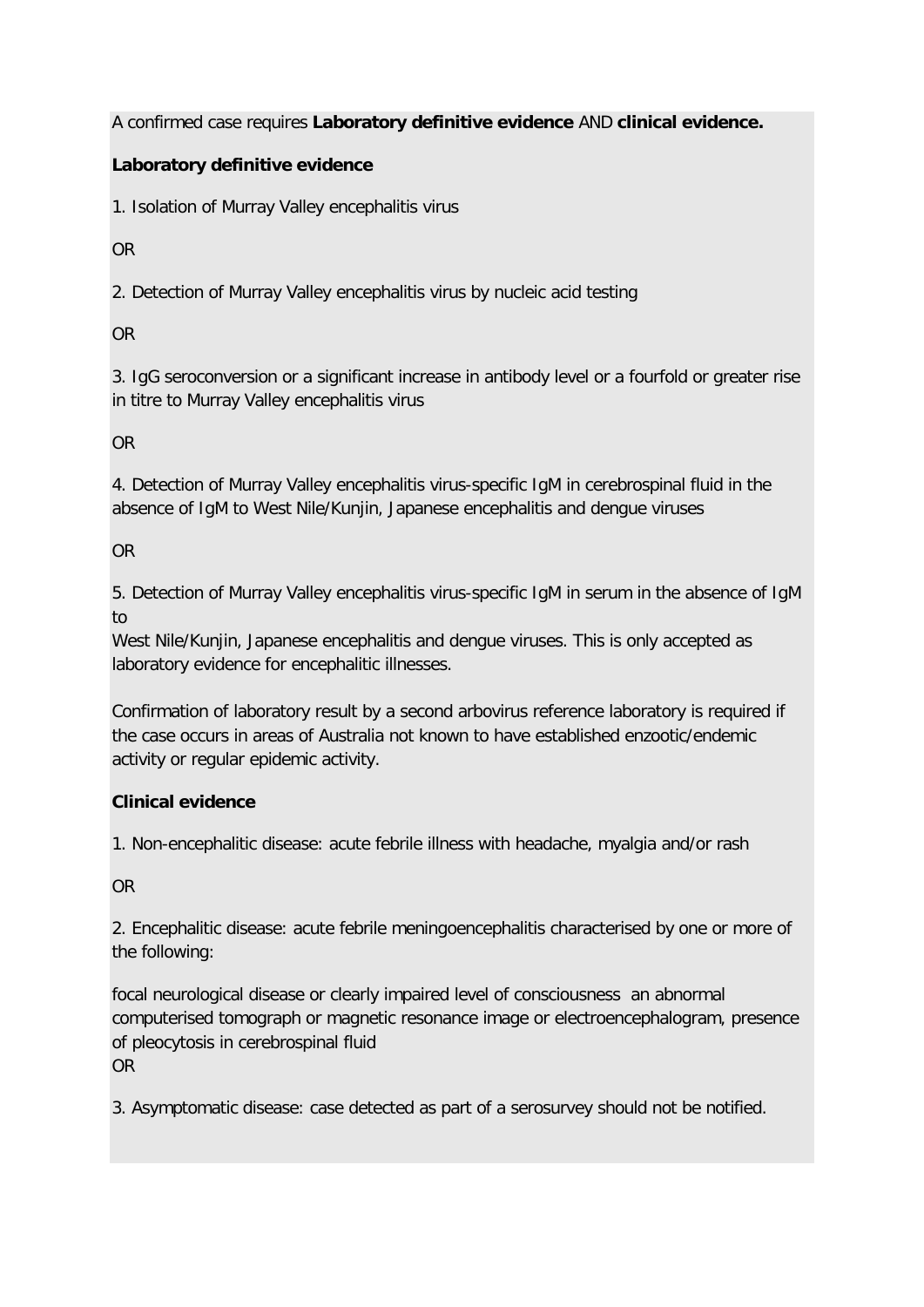[Case definitions](http://www.health.gov.au/casedefinitions) found at the Health website (www.health.gov.au/casedefinitions)

## <span id="page-15-0"></span>**Vertebrate surveillance**

The general purpose of vertebrate surveillance (mainly captive birds, wild birds, other animals such as horses) is to utilise information about seroconversion to MVEV in animals as indicators that transmission is occurring to vertebrates, ideally as an early warning for potential risk of disease transmission to humans.

Surveillance to detect MVEV should focus on the bird and mosquito components of the enzootic transmission cycle. Non-human mammals, particularly equines, may also serve as effective sentinels because a high intensity of mosquito exposure makes them more likely to be infected than people.

# Sentinel chickens

The purpose of sentinel chicken surveillance is to utilise seroconversion in captive bird species as indicators of local MVEV activity, as an early warning for potential risk of disease transmission to humans. Chickens have long been successfully used in flavivirus surveillance as they are readily fed upon by *Culex* vector mosquitoes, and captive birds can be serially bled, making the geographic location of infection definite. Collection of specimens is inexpensive compared with the costs of wild bird surveillance. However, sentinel flocks detect only focal transmission, and thus multiple flocks must be positioned in representative geographic areas.

At the time of writing, sentinel chicken surveillance programs are active in five jurisdictions: Western Australia, the Northern Territory, New South Wales, South Australia and Victoria. The flocks in Western Australia and the Northern Territory are tested all year round but those in New South Wales, South Australia and Victoria are tested only in the warmer months (usually mid-spring to mid-autumn), during the main MVEV risk season. Typically chicken flocks in NT and WA seroconvert each rainy season whilst seroconversion in southeastern chicken flocks is less common. For example, in 2008 sentinel chickens in Victoria showed evidence of antibodies to MVEV for the first time in 30 years.<sup>[41](#page-34-8)</sup> State representatives post results on the National Arbovirus and Malaria Surveillance Website, a secure website managed by NAMAC. A yearly summary of the program is presented in the journal *Communicable Diseases Intelligence*.<sup>[42](#page-34-9)</sup>

## **Wild birds**

Wilds birds provide the opportunity for sampling important reservoir host species and may be used both for early detection and for monitoring virus activity. Due to the need to track and trap wild birds, this is a much more resource intensive surveillance mechanism and the results are not necessarily easy to interpret. Similarly, unless the same sero-negative birds can be bled and tested on a frequent basis, this type of surveillance is generally more useful in guiding further research into potential hosts rather than as an indicator of current MVEV activity.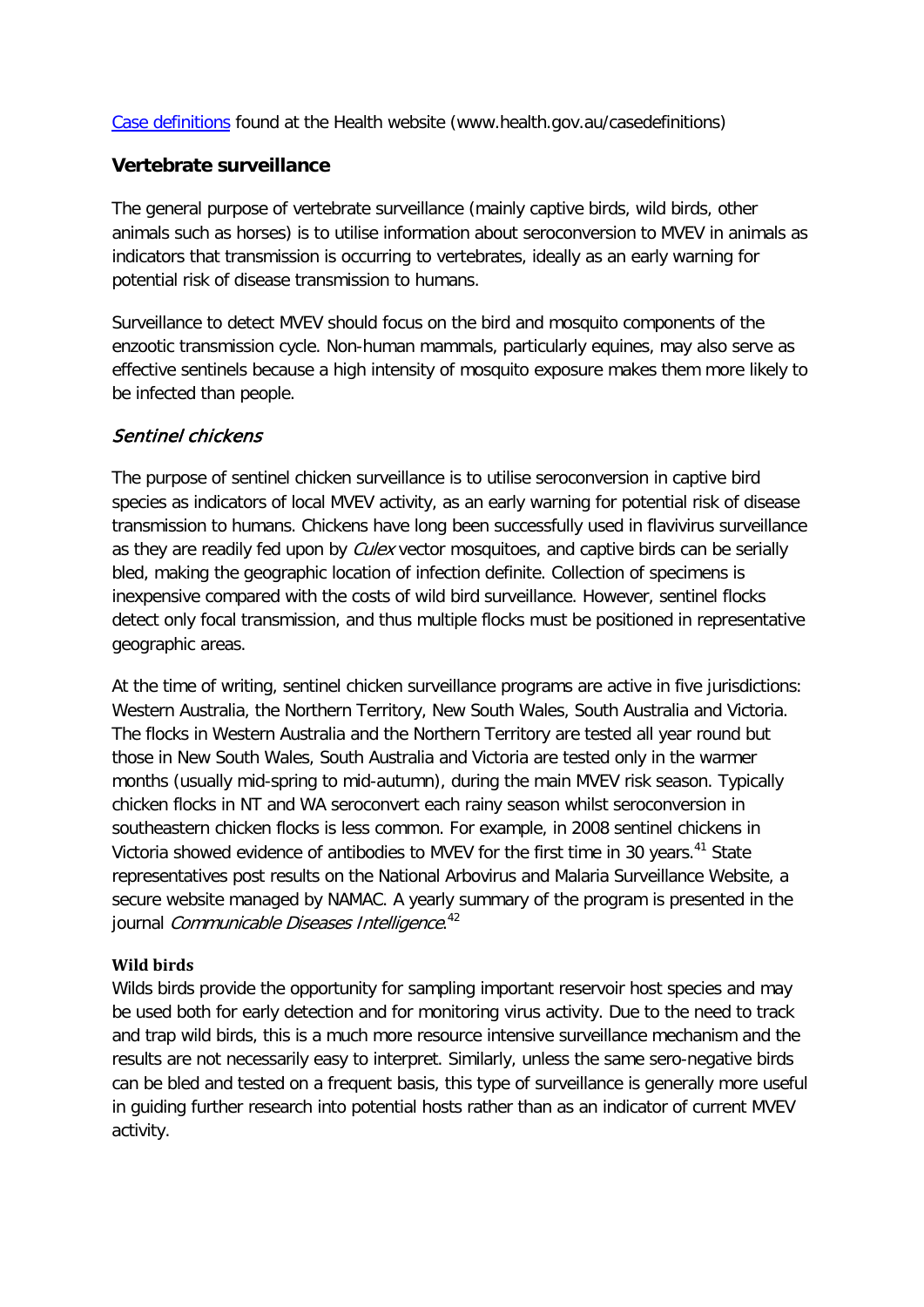The Australian Wildlife Health Animal Network (AWHN) facilitates collaborative links in the investigation and management of wildlife health in support of human and animal health, biodiversity and trade. AWHN utilises wildlife health data sources both within governments (such as those data from Australia's states and territories) and sources outside of governments (such as those provided by university researchers or zoo wildlife hospitals). Other sources include the Australian Registry of Wildlife Health; and specific targeted projects such as the avian influenza wild bird surveillance program.

# Other animals

No formal surveillance mechanisms are active to monitor the diagnoses of MVEV in animals. The National Arbovirus Monitoring Program (NAMP) is an integrated national program jointly funded by the livestock industries and governments to monitor the distribution of economically important arboviruses of livestock and their vectors in Australia. These viruses include bluetongue, Akabane and bovine ephemeral fever (BEF). The cornerstone of the program is the maintenance of a national network of sentinel cattle herds from which regular blood samples are taken and tested for these viruses. In addition, potential insect vectors are trapped and identified to monitor changes in their location and abundance. Although NAMP does not routinely record animal infections with MVEV, these systems have the potential to provide additional information about the activity of MVEV or other flaviviruses. Collections of sera from these programs could be tested for MVEV, although the value of testing of other sentinel animals is yet to be fully determined. Both the Australian Animal Health Laboratory (AAHL) and the State and Territory veterinary laboratories are involved in surveillance programs.

Monitoring MVEV activity in other animals tends to be opportunistic. Animals (particularly horses) presenting with symptoms of encephalitis (ataxia) or arthritis (stiffness or swollen joints) may be tested for Ross River, Kunjin and MVE viruses. Rising Kunjin virus IgG titres and Ross River virus IgM reactivity have been occasionally demonstrated in animals showing signs of disease, where more common causes of disease have been excluded. MVEV has been isolated from the cerebrum and spinal cord of a Queensland horse with encephalitis,<sup>[43](#page-34-10)</sup> and in early 2011, MVEV and KUNV antibodies were detected in a small number of horses across Victoria.[44](#page-34-11)

Given horses are considered incidental hosts in the transmission cycle of WNV and JE viruses,<sup>[45](#page-34-12)</sup> it is reasonable to expect that they could be incidental hosts in the MVEV transmission cycle. However the extent of their role in MVEV transmission is yet to be fully defined. As a result, the significance of positive MVEV results in horses (specifically as it relates to human health risk) is currently unknown, but seropositive animals may provide additional surveillance data on which to base risk analyses.

## Enhancing emerging zoonotic disease surveillance data from animals

The Australian Government Department of Agriculture, Fisheries and Forestry funded a pilot project in the 2008–2009 financial year to determine how surveillance of zoonotic infections in animals can add to the understanding of the epidemiology of emerging zoonoses in humans, using MVEV as a model.<sup>[42](#page-34-9)</sup> Project partners include Health, AWHN and Animal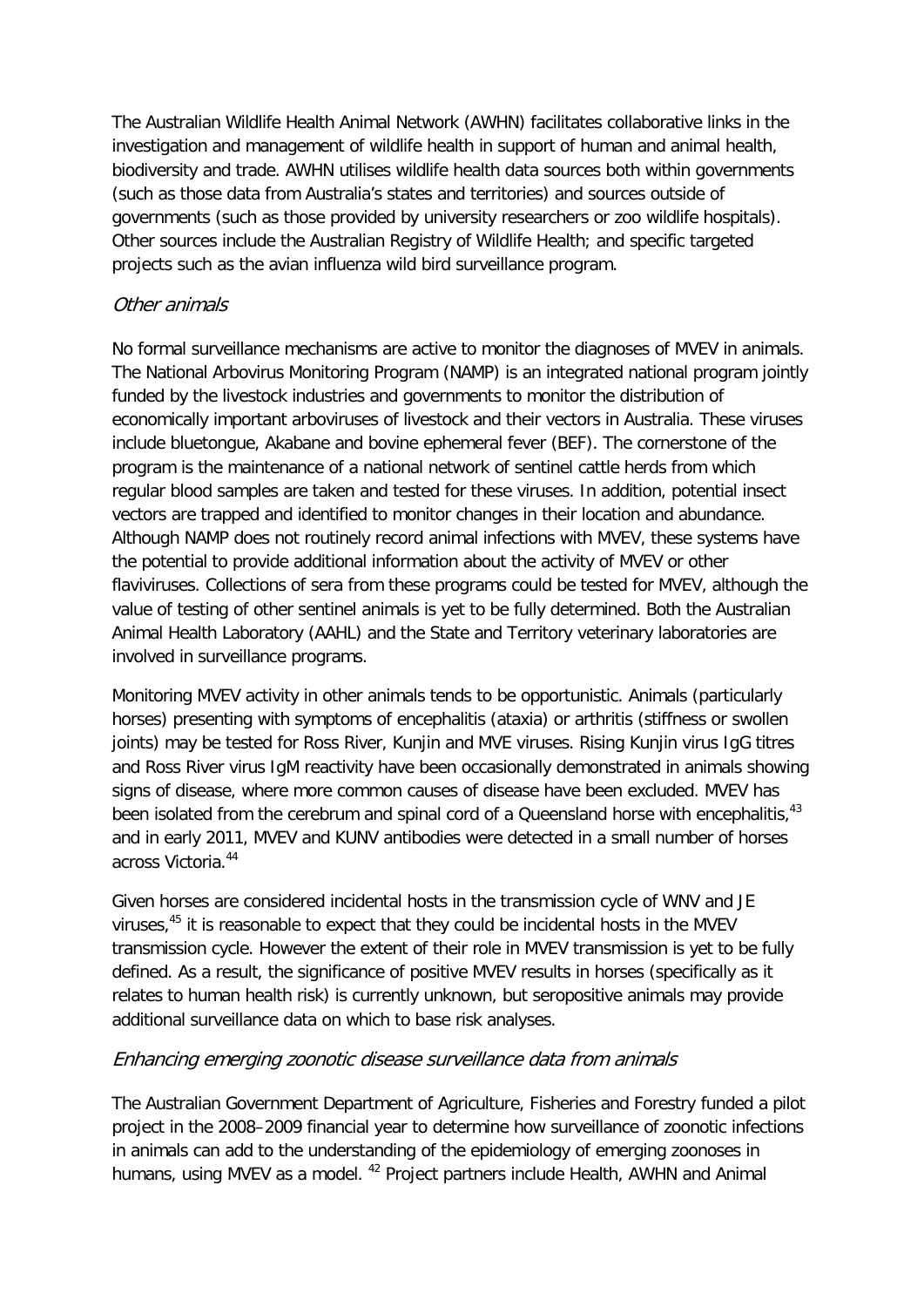Health Australia. Initial findings of this report supported the use of chickens for surveillance, and also recommend the use of young cattle and horses for general MVEV surveillance. Eastern grey kangaroos also showed a high prevalence of antibody to MVEV, making them a potential source for monitoring outbreaks and retrospectively determining the extent of an outbreak.

# <span id="page-17-0"></span>**Vector surveillance**

The purpose of mosquito surveillance is

- to use data on mosquito populations and virus infection rates to assess the threat of human disease
- to identify geographic areas of high risk
- to identify larval habitats for targeted control
- to monitor the effectiveness of mosquito control interventions

Vector surveillance includes mosquito trapping for identification and enumeration of mosquitoes to monitor population sizes and composition. There are some models or predictive indicators involving mosquito numbers that are used in some jurisdictions to assist predictions of possible MVEV activity.<sup>[46](#page-34-13)</sup> Virus isolation from trapped mosquitoes is necessary to define whether MVEV is actually present, but can be difficult to deliver in a timely fashion in some jurisdictions. Mosquito surveillance tends to occur in the context of mosquito management programs and therefore surveillance signals can trigger mosquito management responses and/or broader public health responses. For example, a threshold number of mosquito larvae per dip might trigger larviciding or source reduction in a known breeding site, or a threshold mean number of adult Cx. annulirostris per EVS/CO2 trap might trigger adulticiding (residual or fogging or both).

A recent development has been the evaluation of a new surveillance tool involving testing for MVEV presence by a PCR method using honey baits in special mosquito traps.<sup>[37](#page-34-4)</sup> Where possible, honey bait trap mosquito virus surveillance could be set up in the area to monitor for MVEV activity, as an adjunct to other methods, and for the purposes of comparison and refinement of the method. The sensitivity, cost-effectiveness and technical feasibility of honey bait traps are still being established, but these have the potential to be a very useful tool in the future.

# <span id="page-17-1"></span>**Climate surveillance**

The purpose of climate surveillance is to predict MVEV activity by signalling meteorological conditions that have been associated with an outbreak of MVE in humans in the past. The abundance of mosquito vectors is dictated principally by rainfall patterns (and irrigation practices in inland regions), physical and biological parameters in swamp lands, and temperature. Meteorological monitoring is therefore used by some states for the prediction of MVE virus activity. Regular monitoring of rainfall patterns, temperature, the Southern Oscillation Index via the [Bureau of Meteorology](http://www.bom.gov.au/) website (http://www.bom.gov.au/) and river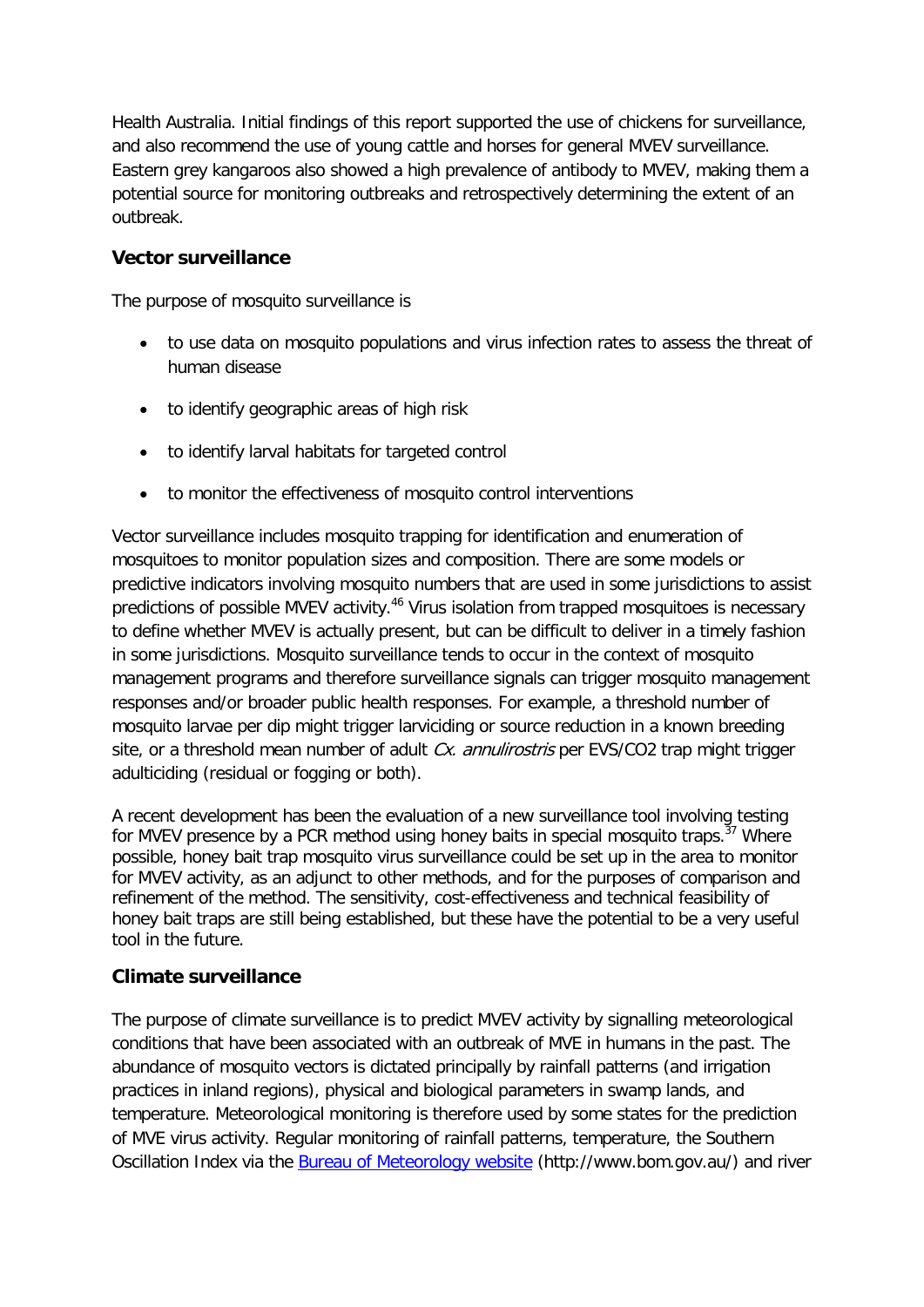flow data (e.g. Murray Darling Basin Commission http://www.mdbc.gov.au/) is also undertaken by some States. In some jurisdictions there are models or predictive indicators involving rainfall that are used to predict likely MVEV activity. [46,](#page-34-13) [47](#page-34-14)

In general, climate surveillance complements information from the animal and vector surveillance systems, as hypotheses postulated to date, such as Forbes and Nicholls hypotheses, have not reliably predicted increased MVEV activity.<sup>[17](#page-33-4)</sup> However, future research may refine and validate predictive modelling, such that climate and weather modelling can be used to inform surveillance approaches.

# <span id="page-18-0"></span>**Vertebrate, vector and climate surveillance in States and Territories**

The most up-to-date information about mosquito-borne disease surveillance and control activities in each jurisdiction is summarized in the NAMAC Annual Report, published in the [Communicable Diseases Intelligence](http://www.health.gov.au/internet/main/publishing.nsf/content/cda-pubs-cdi-cdiintro.htm) journal on the Health website (http://www.health.gov.au/internet/main/publishing.nsf/content/cda-pubs-cdi-cdiintro.htm)

# <span id="page-18-1"></span>**Prevention and Control**

The objectives of prevention and control of human MVEV infection are to minimise the risk of human exposure to infected vectors and minimise the impact of MVEV infection during transmission seasons or outbreaks.

To minimise the risk of human exposure to infected mosquitoes, prevention and control activities include environmental management and vector control; and public health communication strategies that encourage humans to avoid mosquito bites.

To minimise the impact of MVEV infection during a particular season or during an outbreak, the same principle of reducing human exposure to mosquito bites applies and can required additional environmental and public health measures.

# <span id="page-18-2"></span>**Routine environmental management, including vector control**

Routine environmental management and vector management programs support the ongoing prevention of mosquito-borne disease in Australia. Broadly speaking, mosquito control programs exist in most States and Territories and only parts of these are directly related to MVEV infection. Their existence, however, contributes to the reduction of mosquito-borne disease in Australia. Similarly, State or Territory programs and sometimes local governments are responsible for environmental management strategies, some of which are related to environmental conditions relevant for MVEV activity such as urban planning, drainage, wastewater management, flood relief and community education about water storage and management on personal properties.

## **Integrated mosquito management (IMM)**

Mosquito management is carried out to protect community health and well-being by reducing risks of mosquito borne disease and reducing the pain, annoyance and economic loss (to business or property values) caused by mosquito biting. Personal protection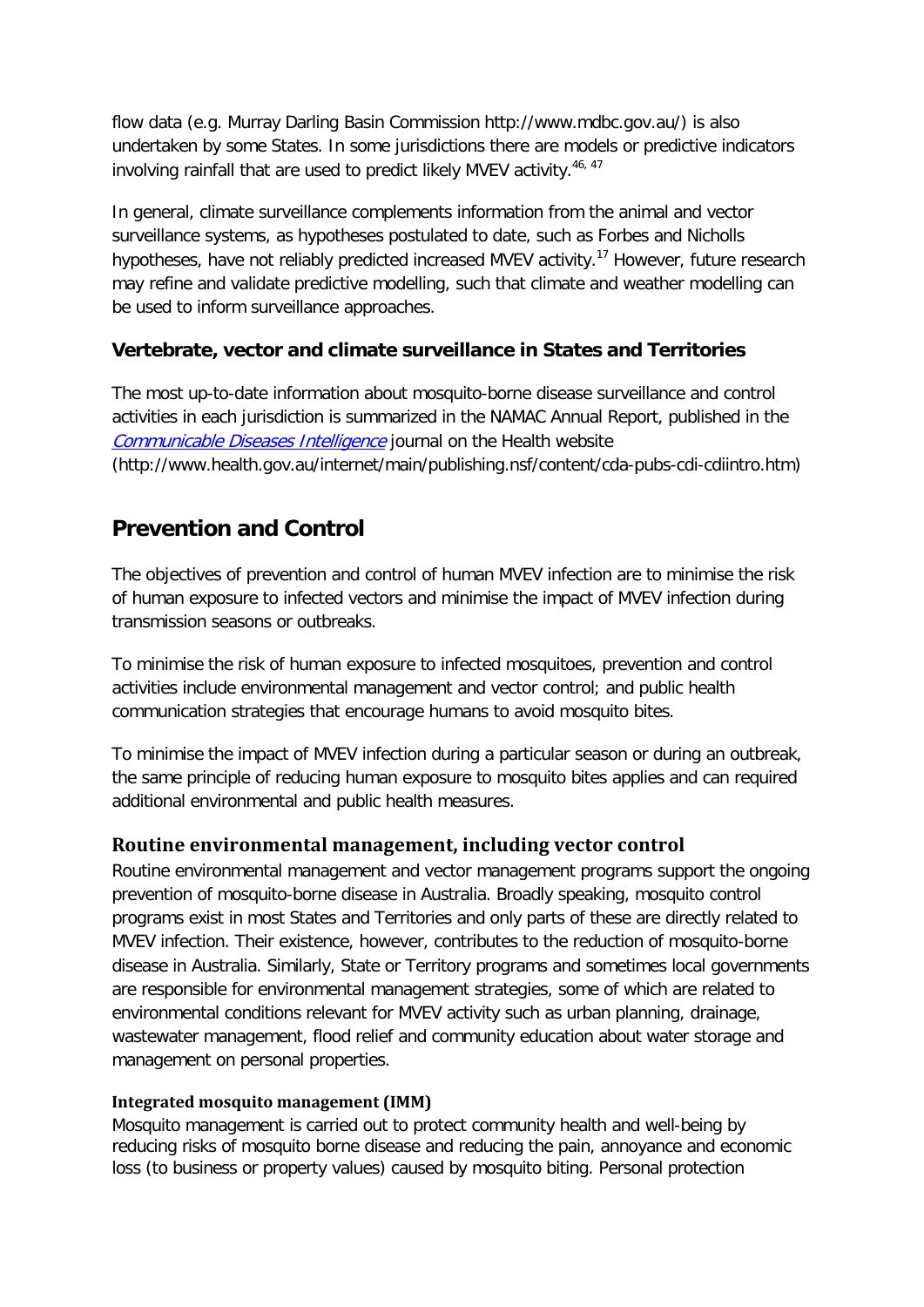measures are effective in preventing the transmission of mosquito borne diseases, and local governments should consider mosquito reduction strategies depending on the level of mosquito nuisance and environmental impact if chemical use. If the Local Government is considering either biological control or application of pesticides/chemical for mosquito control, they need to seek advice from their respective environmental authorities on required licenses, obligations and approved methods.

Treatment of mosquito breeding sites may increase risks to the environment, in particular wetland ecosystems. Ecosystems are complex and many of the implications of mosquito management intervention have not been comprehensively studied. Therefore the precautionary principle should be applied when designing shire by shire mosquito management programs.

Integrated mosquito management (IMM) attempts to solve existing problems and to prevent or mitigate future problems, requires community involvement, and recognises the importance of stakeholder coordination. It locates the use of physical, chemical and biological methods within a broader context of educational and planning strategies. It is underpinned by health, environmental and socio-economic values.

Core principles of IMM are:

- Integrated mosquito management includes mosquito reduction, personal protection, community education and land use planning.
- Mosquitoes are an integral part of the ecosystem and their treatment may have positive and negative environmental impacts.
- While disease control is the primary focus, reduction in nuisance value of mosquitoes is a legitimate aspect of improved community wellbeing.
- Effective mosquito management requires a holistic approach and the cooperation and coordination of all stakeholders.
- Coordinated programs and on-going monitoring are necessary for effective mosquito management in the long term.
- Treatment of mosquito larvae or adults is an on-going activity.
- Treating larvae is generally more effective and targeted than treating adult mosquitoes.

Approaches to mosquito management can be direct or indirect. Direct interventions include the removal of breeding habitat by physical modification, the introduction of biological controls (e.g. predatory fish) or the application of pesticides. Indirect approaches reduce human-mosquito conflict, for example utilising planning mechanisms to create adequate buffers around wetlands and educating the public to avoid mosquitoes. Another important indirect approach is for mosquito managers to actively liaise and collaborate with other departments/authorities to ensure that storm water and wastewater management, the planting and harvesting of aquatic vegetation, the design of roads, prevention of animal and vehicle access, and the impact of land use (e.g. mining, irrigation, farming) are undertaken in such a way as to minimise the potential for mosquito breeding.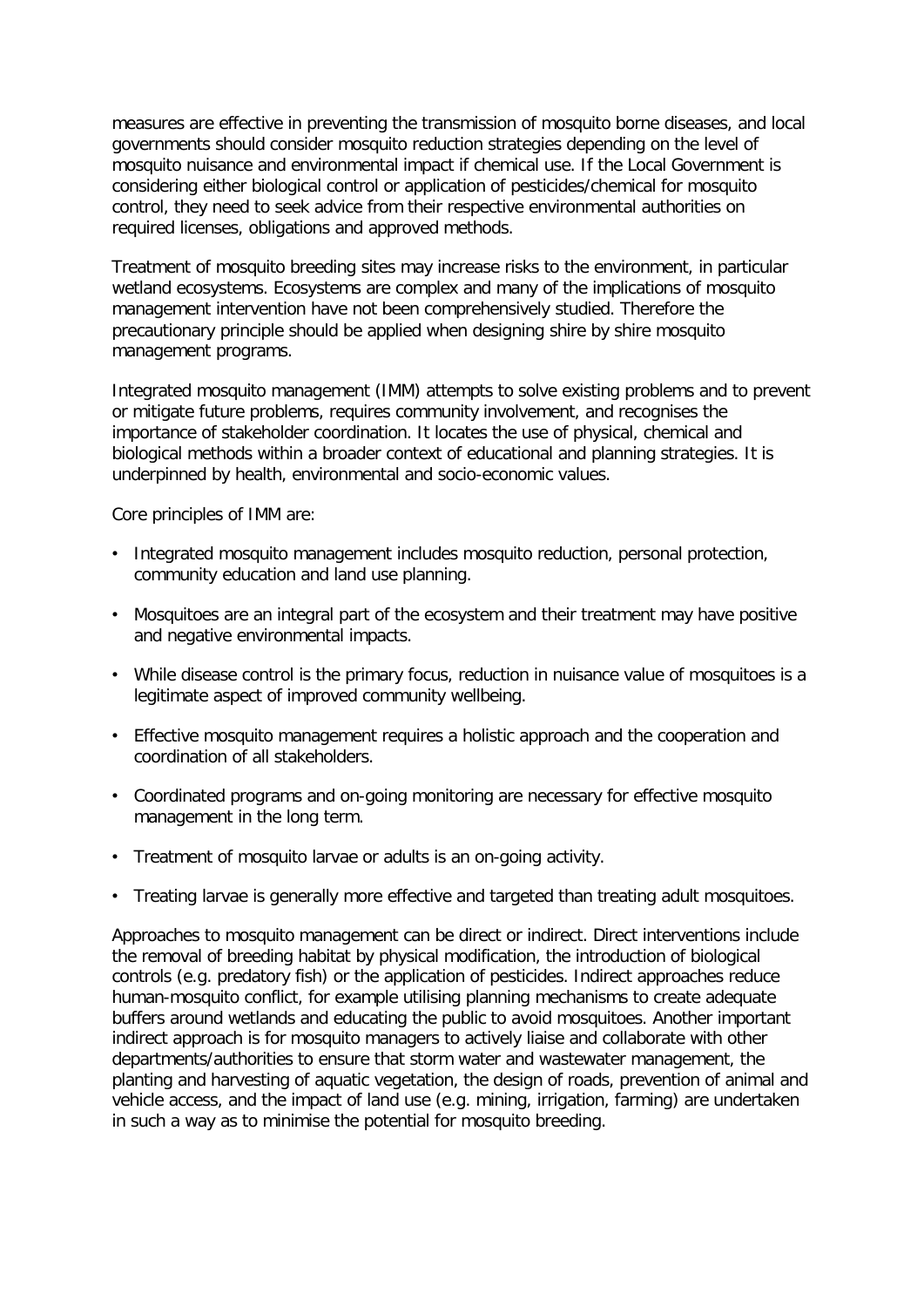

**Figure 4: Integrated mosquito management**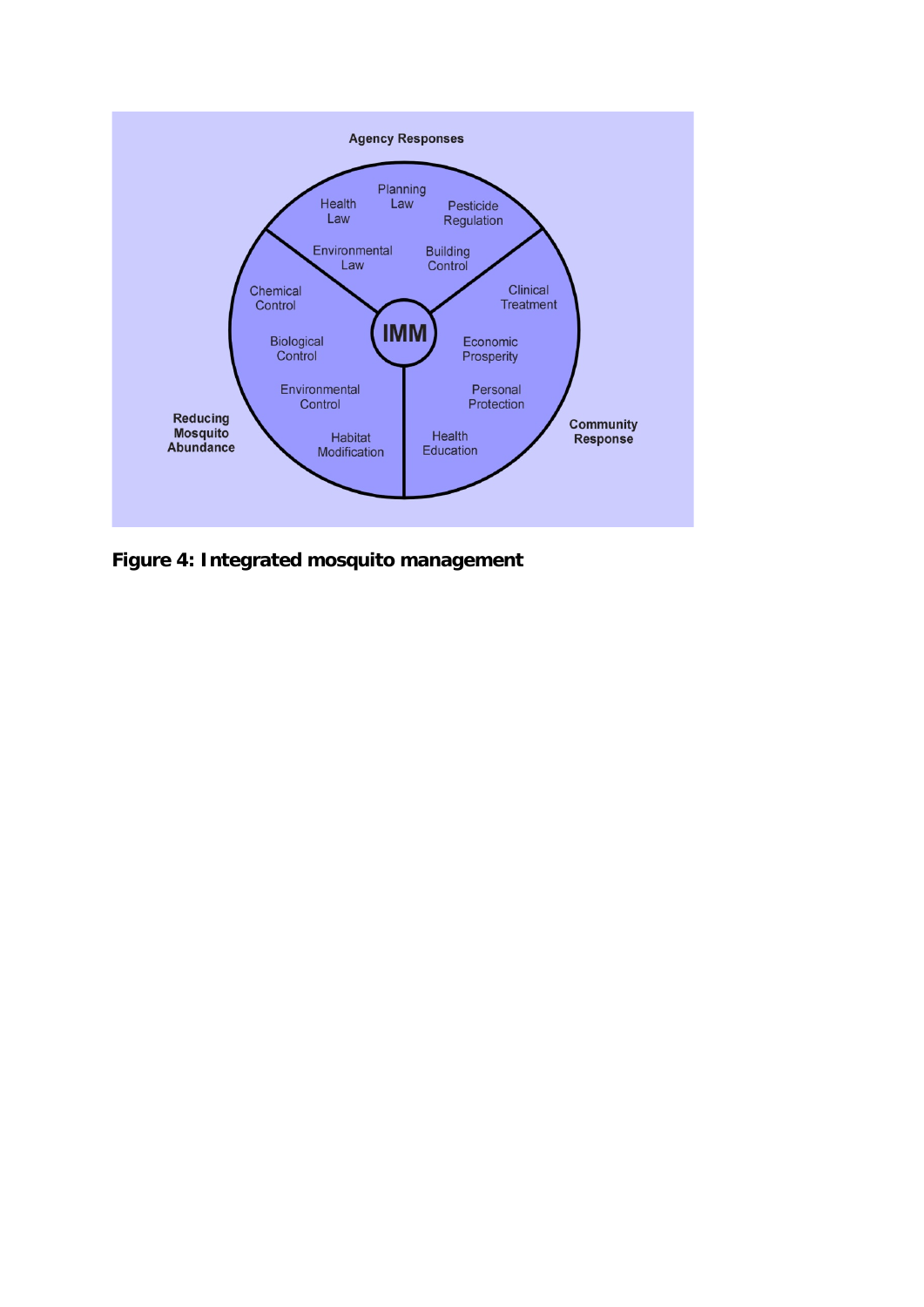# <span id="page-21-0"></span>**Public Health Response Plans**

Public health response for MVEV infection in humans should be rapid, informative and appropriate for the event that occurs. As MVEV activity varies in each mainland State and Territory, the response should be initiated by the relevant State/Territory Health Departments and adjusted to local conditions. In addition, there may be times when a nationally coordinated outbreak response is required.

This section describes:

- general principles of responding to MVEV surveillance signals
- specific considerations in the event of a national or regional outbreak of MVEV disease

Specific guidance for investigation and response to notified human cases of MVEV infection is contained within the guidelines for public health units in responding to notification of MVEV disease in humans, the MVEV SoNG (Appendix 2). The Series of National Guidelines (or SoNGs) are developed by the Communicable Disease Network Australia to provide nationally consistent guidance to publichealth units (PHUs) in responding to a notifiable disease event. These guidelines capture the knowledge of experienced professionals, and provide guidance on best practice based upon the best available evidence at the time of completion.

Specific guidance for environmental health practitioners for emergency interventions and control activities is included in Appendix 3. These describe options for escalated vector control activities.

In addition, some jurisdictions might conduct seasonal mosquito avoidance public health awareness campaigns that contribute to minimising risk of exposure to MVEV and other mosquito-borne diseases.

# General principles of responding to MVEV surveillance signals

The underlying principle of public health interventions for MVEV is that early warning should provide opportunities to prevent further transmission of infection to humans and minimise the physical, social, and economic impact of human MVEV outbreaks.

The need for public health interventions is determined by assessing data from the various surveillance mechanisms, and assessing the risk of MVEV activity and risk of transmission to humans. As there is no specific treatment for MVEV infection, prevention remains the most important strategy for reducing the impact of the disease.

Based on the current surveillance mechanisms in Australia, there are four main surveillance signals that will necessitate consideration of public health interventions from perspective of public health authorities. These signals are

• Abnormal vector numbers during transmission risk periods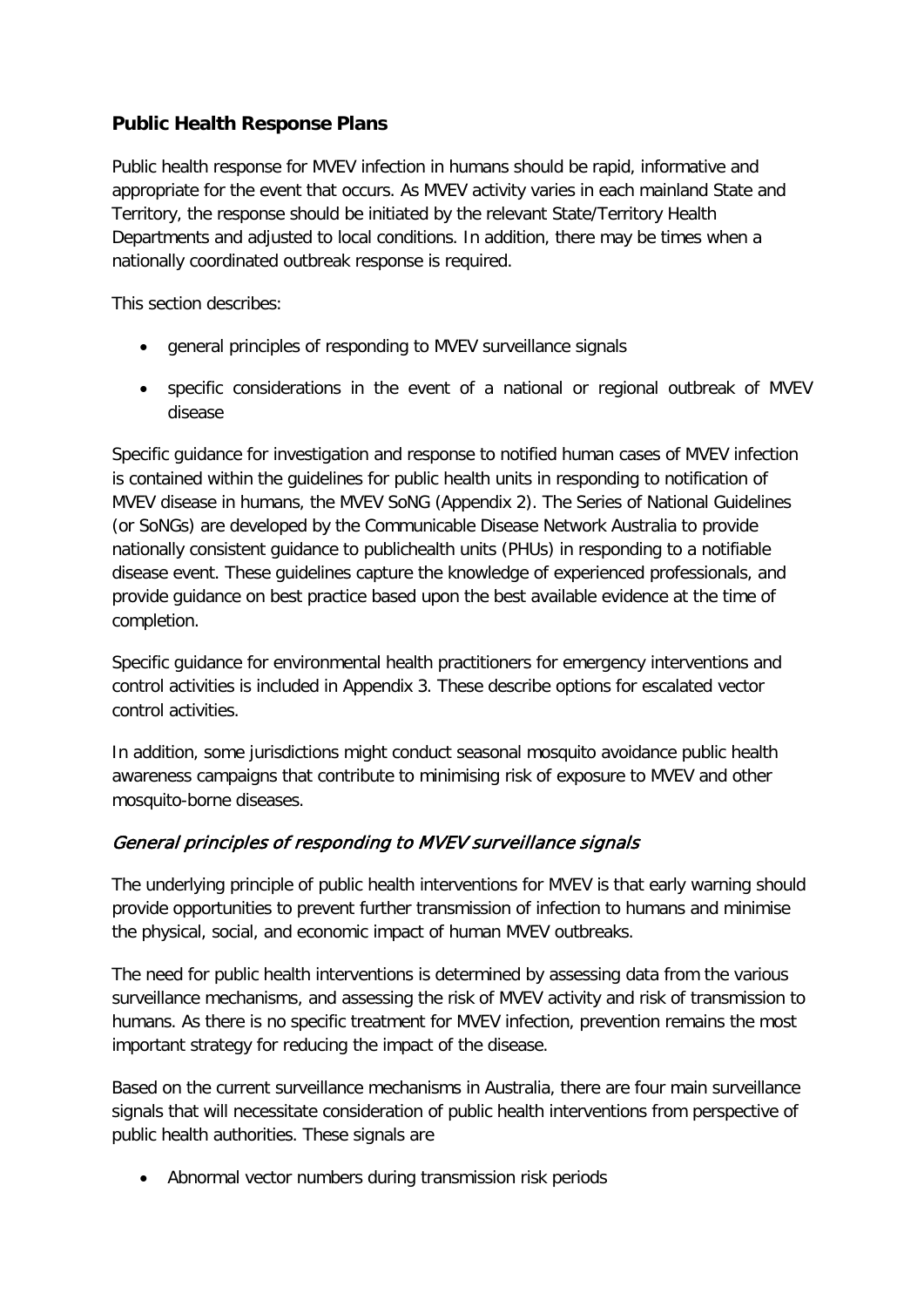- Detection of MVEV in trapped mosquitoes
- Evidence of recent infection in animals, and/or
- Evidence of recent infection in humans.

The components of a public health response to the presence or risk of MVEV activity include:

- Risk assessment
	- o Likelihood and consequences of localized or widespread disease activity in animals or vectors
	- o Likelihood and consequence of transmission of infection to humans
- Laboratory testing
	- o Confirmation of the diagnosis (repeat samples) and consideration of sending samples for reference testing interstate
- Surveillance
	- o Targeted or enhanced surveillance of humans, animals or vectors
- Vector control
	- o Targeted or enhanced vector control strategies escalation or new intervention
- Communication plan
	- o To stakeholders and partners
	- o To health professionals and hospital networks
	- o To the public (accompanied by public health measures) and can include targeted public education on personal mosquito protection and reducing exposure risk behaviours
- Research
	- o Implementing relevant research plans according to the situation

An overview of public health interventions in response to these signals is described in [Table](#page-24-0)  [1.](#page-24-0)

Occasionally, weather events such as flooding and climate surveillance data may prompt public health responses; however, most often these complement the mosquito, animal and human surveillance signals. The range of responses to the surveillance signals will be influenced by the location of the event (epizootic / enzootic for disease), assessment of risk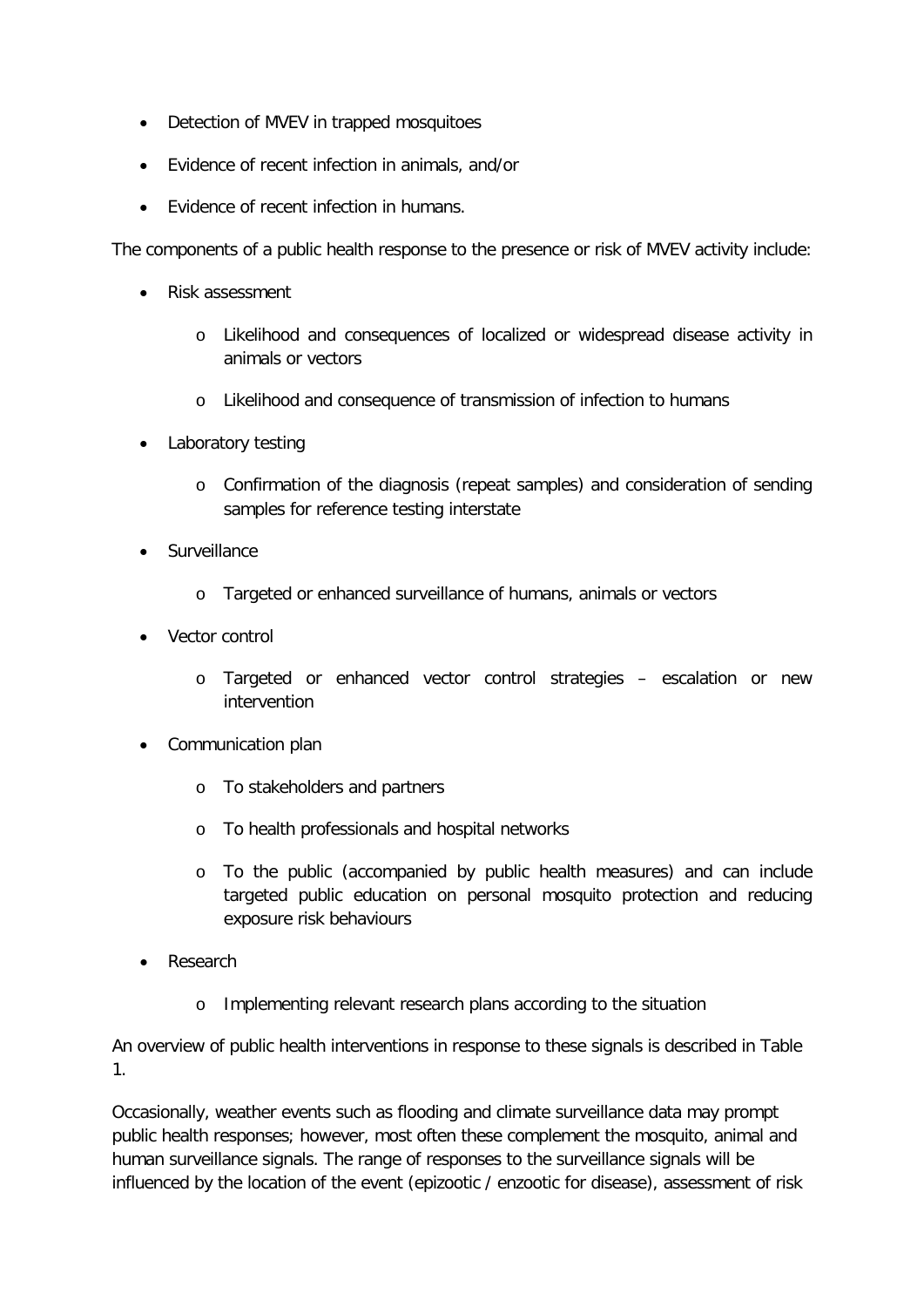based on triangulation with other sources of surveillance information, State/Territory based arboviral response plans, and the public or media interest or profile of the event.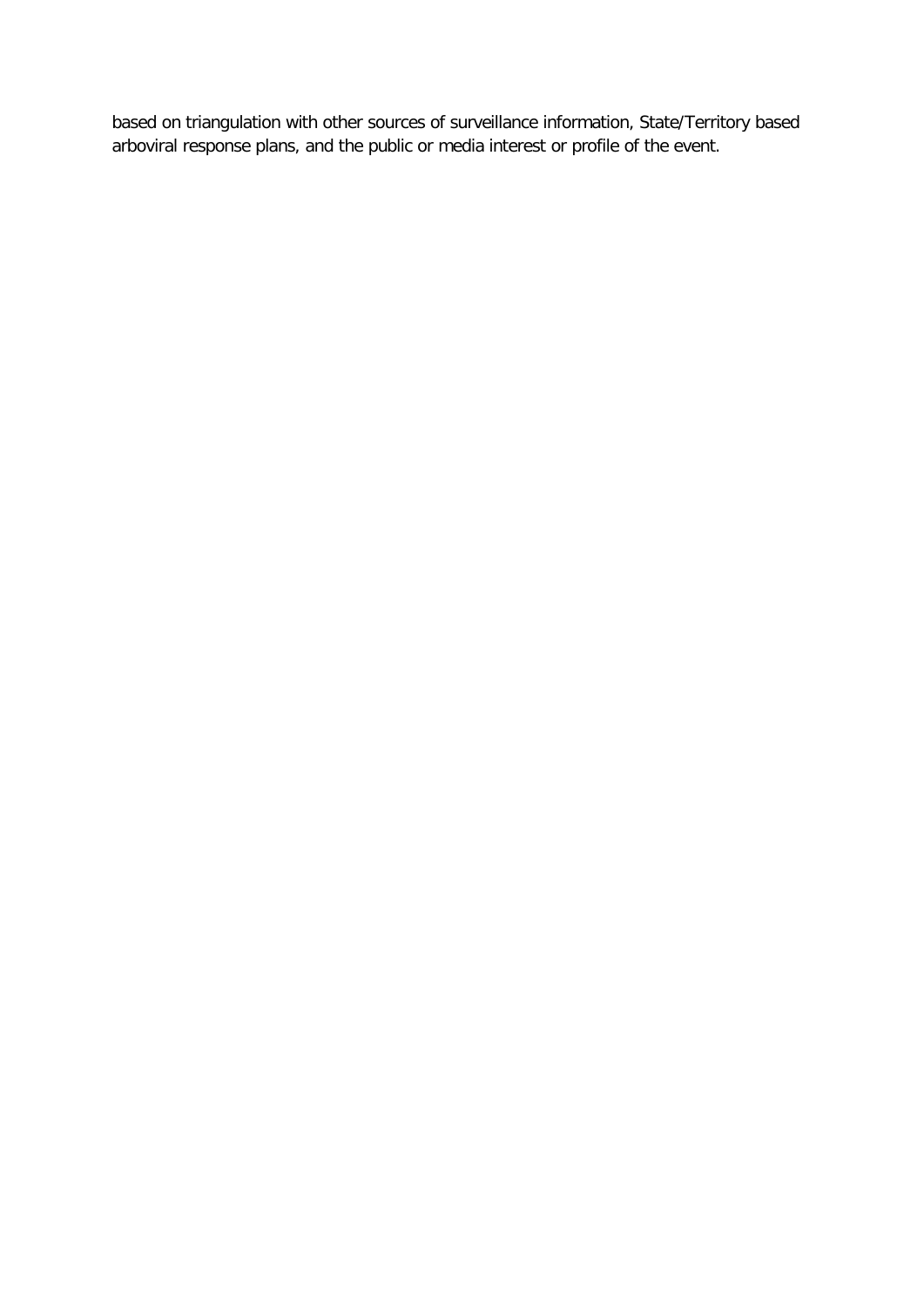# **Table 1 Responding to MVEV surveillance signals**

<span id="page-24-0"></span>

| <b>Surveillance signal</b> | <b>Abnormal numbers of</b>                     | <b>Detection of MVEV in</b>                                                                                 | <b>Recent MVEV</b>                               | <b>Evidence of recent</b>                        |
|----------------------------|------------------------------------------------|-------------------------------------------------------------------------------------------------------------|--------------------------------------------------|--------------------------------------------------|
|                            | vectors                                        | mosquitoes                                                                                                  | seroconversion in                                | <b>MVEV infection in</b>                         |
|                            |                                                |                                                                                                             | animals                                          | humans                                           |
|                            |                                                |                                                                                                             |                                                  |                                                  |
| Aim of responding to       |                                                | To provide early notification to relevant human and animal public health agencies and implement appropriate |                                                  |                                                  |
| signal                     | public health control measures                 |                                                                                                             |                                                  |                                                  |
| <b>Risk assessment</b>     | Consider location, type<br>and distribution of | Consider location of<br>positive samples in                                                                 | Location of positive<br>animal or chicken sample | Case investigation -<br>includes confirmation of |
|                            | abnormal vector                                | relation to humans,                                                                                         | in relation to humans,                           | onset date, symptoms,                            |
|                            | numbers, relative                              | history of flavivirus test                                                                                  | history of test results                          | laboratory tests, possible                       |
|                            | abundance of mosquito                          | results from this trapping                                                                                  | from this site, triangulate                      | source of infection. Case                        |
|                            | vectors, consistency with                      | site, relative abundance                                                                                    | with vector surveillance                         | exposure history -                               |
|                            | previous surveillance                          | of mosquito species,                                                                                        | information, current                             | probable location of                             |
|                            | data, current and                              | comparison with                                                                                             | climate conditions, time                         | exposure, triangulate                            |
|                            | ongoing weather                                | mosquito trapping data                                                                                      | of year and future                               | with animal and vector                           |
|                            | conditions                                     | from other sites, current                                                                                   | weather outlook, history                         | surveillance data if                             |
|                            |                                                | and future weather                                                                                          | of MVEV outbreaks in the                         | available, current climate                       |
|                            |                                                | conditions, history of                                                                                      | region                                           | conditions, time of year                         |
|                            |                                                | MVEV outbreaks in the                                                                                       |                                                  | and future weather                               |
|                            |                                                | region                                                                                                      |                                                  | outlook, history of MVEV                         |
|                            |                                                |                                                                                                             |                                                  | outbreaks in the region                          |
|                            |                                                |                                                                                                             |                                                  | (Appendix 2 MVEV                                 |
|                            |                                                |                                                                                                             |                                                  | SoNG contains detailed                           |
|                            |                                                |                                                                                                             |                                                  | case investigation steps)                        |
|                            |                                                |                                                                                                             |                                                  |                                                  |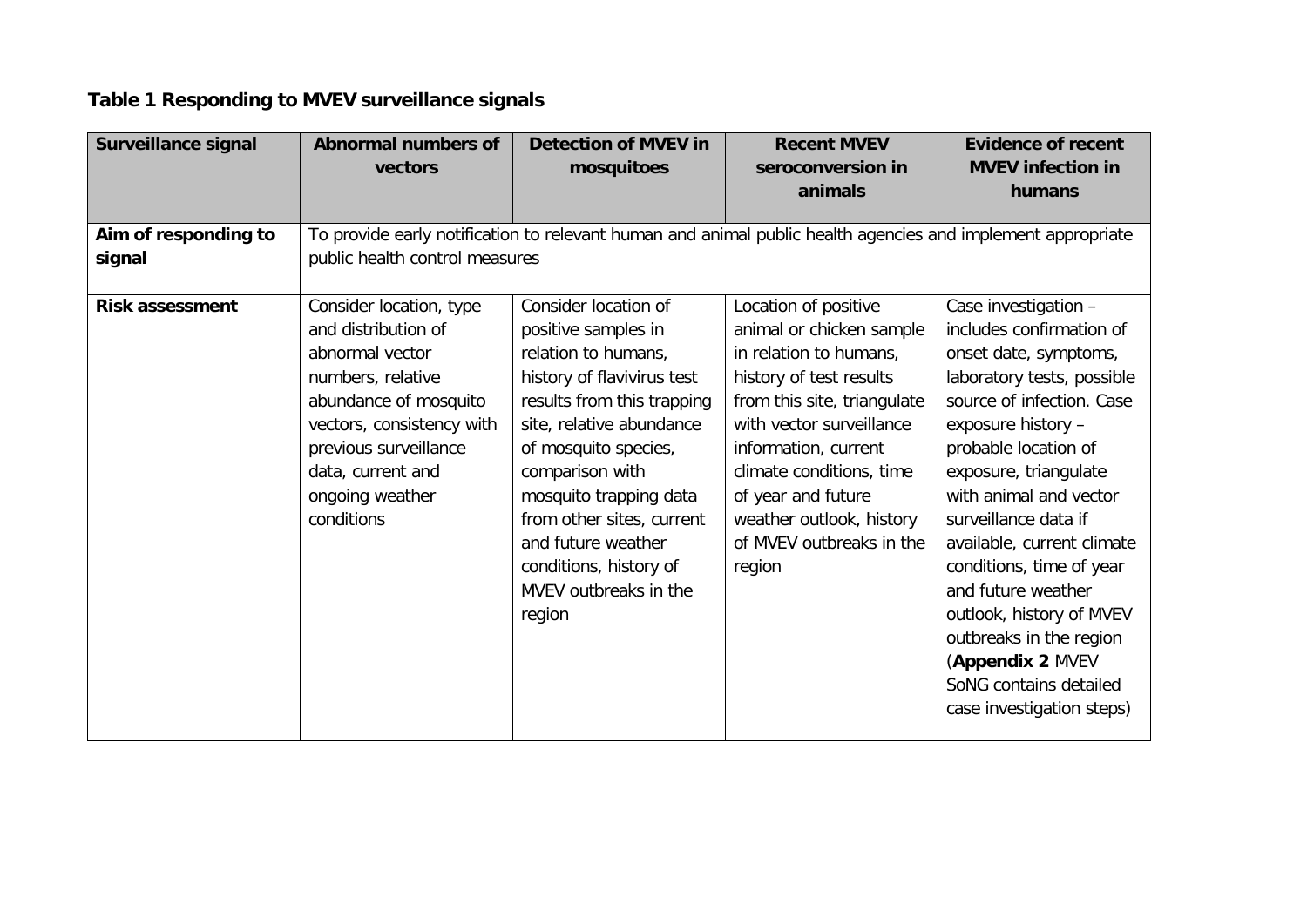| Laboratory testing         | If applicable, continue                                                                                    | Confirm the diagnosis by    | Re-bleed animal or               | Confirm the diagnosis by       |
|----------------------------|------------------------------------------------------------------------------------------------------------|-----------------------------|----------------------------------|--------------------------------|
|                            | routine testing of vectors                                                                                 | repeating PCR tests on      | chicken, considering need        | repeating tests on             |
|                            | for presence of MVEV                                                                                       | the positive sample or by   | for extra number of              | previous serum samples         |
|                            |                                                                                                            | virus culture and           | samples, consider                | (if available), first positive |
|                            |                                                                                                            | isolation, consider         | interstate reference             | and convalescent               |
|                            |                                                                                                            | interstate reference        | testing if indicated.            | samples, arrange for           |
|                            |                                                                                                            | testing if applicable       | Confirm diagnosis by             | convalescent samples if        |
|                            |                                                                                                            |                             | repeating tests on               | single bleed has been          |
|                            |                                                                                                            |                             | previous weeks samples,          | reported; consider             |
|                            |                                                                                                            |                             | the first positive test and      | reference testing if           |
|                            |                                                                                                            |                             | serum from repeat                | indicated                      |
|                            |                                                                                                            |                             | bleeds; and referring            |                                |
|                            |                                                                                                            |                             | specimens to human               |                                |
|                            |                                                                                                            |                             | reference laboratories           |                                |
|                            |                                                                                                            |                             |                                  |                                |
| <b>Surveillance</b>        | Assess information from other surveillance mechanisms; consider targeted or enhanced surveillance of human |                             |                                  |                                |
|                            | cases or animal seroconversions                                                                            |                             |                                  |                                |
| <b>Vector control</b>      | Consider escalation of existing mosquito control activities or implementation of integrated mosquito       |                             |                                  |                                |
|                            | management to reduce larvae and adult vectors (Appendix 3 details emergency vector control response        |                             |                                  |                                |
|                            | options)                                                                                                   |                             |                                  |                                |
|                            |                                                                                                            |                             |                                  |                                |
| <b>Surveillance signal</b> | <b>Abnormal numbers of</b>                                                                                 | <b>Detection of MVEV in</b> | <b>Recent MVEV</b>               | <b>Evidence of recent</b>      |
|                            | vectors                                                                                                    | mosquitoes                  | seroconversion in                | <b>MVEV infection in</b>       |
|                            |                                                                                                            |                             | animals                          | humans                         |
| Communication              |                                                                                                            |                             | <b>Stakeholders and partners</b> |                                |
|                            |                                                                                                            |                             |                                  |                                |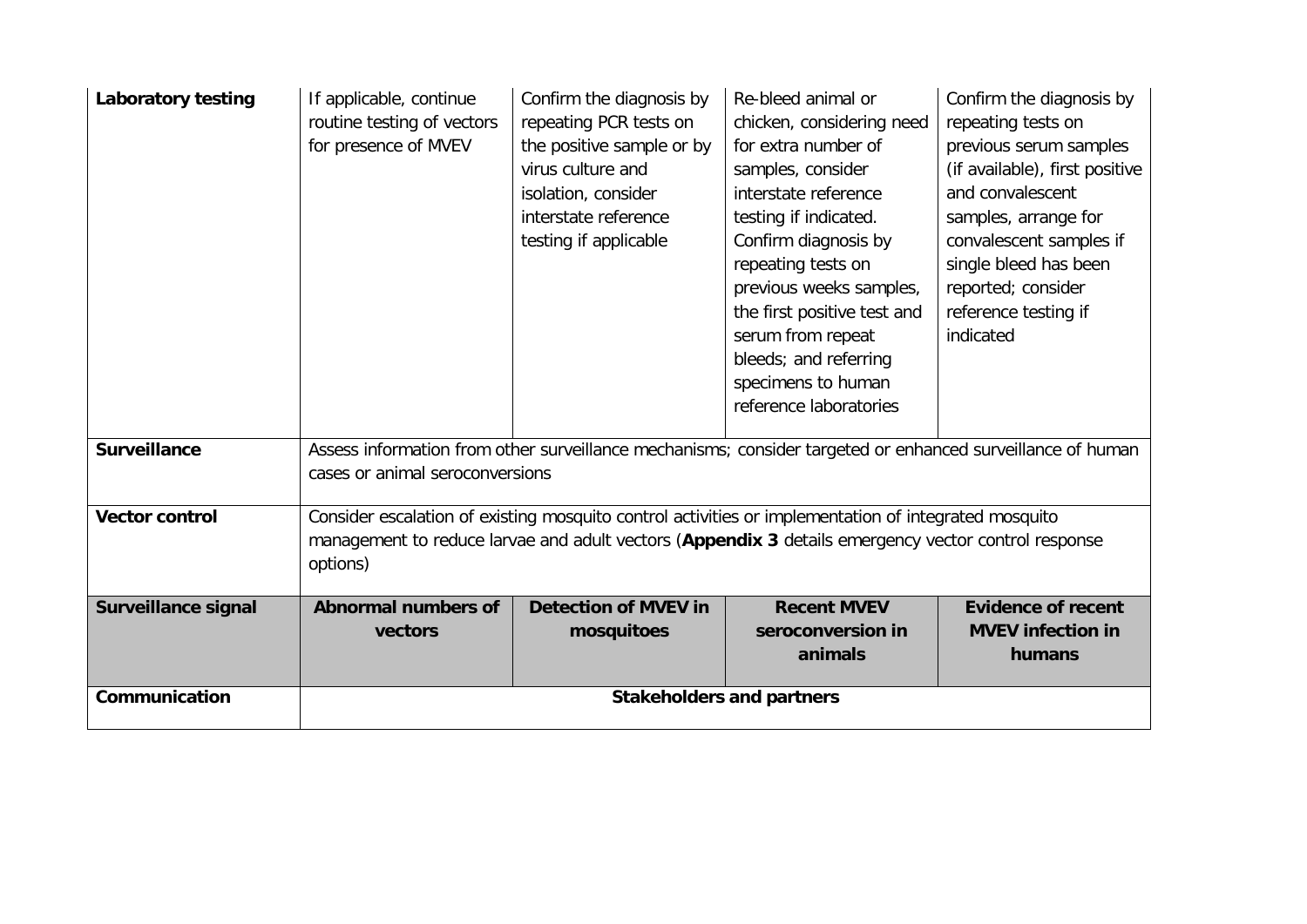<span id="page-26-0"></span>

| Notify Public Health Unit<br>and/or State/Territory<br>health department      | Notify Public Health Unit<br>and/or State/Territory<br>health department | Notify Chief Health<br>Officer or delegate <sup>1</sup>                                                        | Notify Chief Health<br>Officer or delegate                                                                     |
|-------------------------------------------------------------------------------|--------------------------------------------------------------------------|----------------------------------------------------------------------------------------------------------------|----------------------------------------------------------------------------------------------------------------|
|                                                                               | Notify NAMAC<br>representative                                           | Notify NAMAC<br>representative                                                                                 | Notify NAMAC<br>representative                                                                                 |
| Public Health Units to<br>inform:                                             | Public Health Units to<br>notify/brief/inform:                           | Public Health Units to<br>notify/brief/inform:                                                                 | Public Health Units to<br>notify/brief/inform:                                                                 |
| Directors of<br>Communicable Disease<br>Control or equivalent                 | <b>Chief Health Officer</b><br>and/or senior Staff                       | Senior departmental<br>staff, Minister for Health,<br>media liaison unit <sup>1</sup>                          | Senior departmental<br>staff, Minister for Health,<br>media liaison unit                                       |
| Relevant local<br>government depending<br>on public health<br>operation plans |                                                                          | Notify CDNA secretariat<br>who will inform other<br>jurisdictions                                              | Notify CDNA secretariat<br>who will inform other<br>jurisdictions                                              |
|                                                                               |                                                                          | Local government<br>depending on public<br>health operation plans                                              | Local government<br>depending on public<br>health operation plans                                              |
|                                                                               |                                                                          | Laboratory representative<br>- from human or animal<br>laboratory and/or<br>interstate reference<br>laboratory | Laboratory representative<br>- from human or animal<br>laboratory and/or<br>interstate reference<br>laboratory |

 $1$  These measures may not apply in an area of enzootic disease activity.

-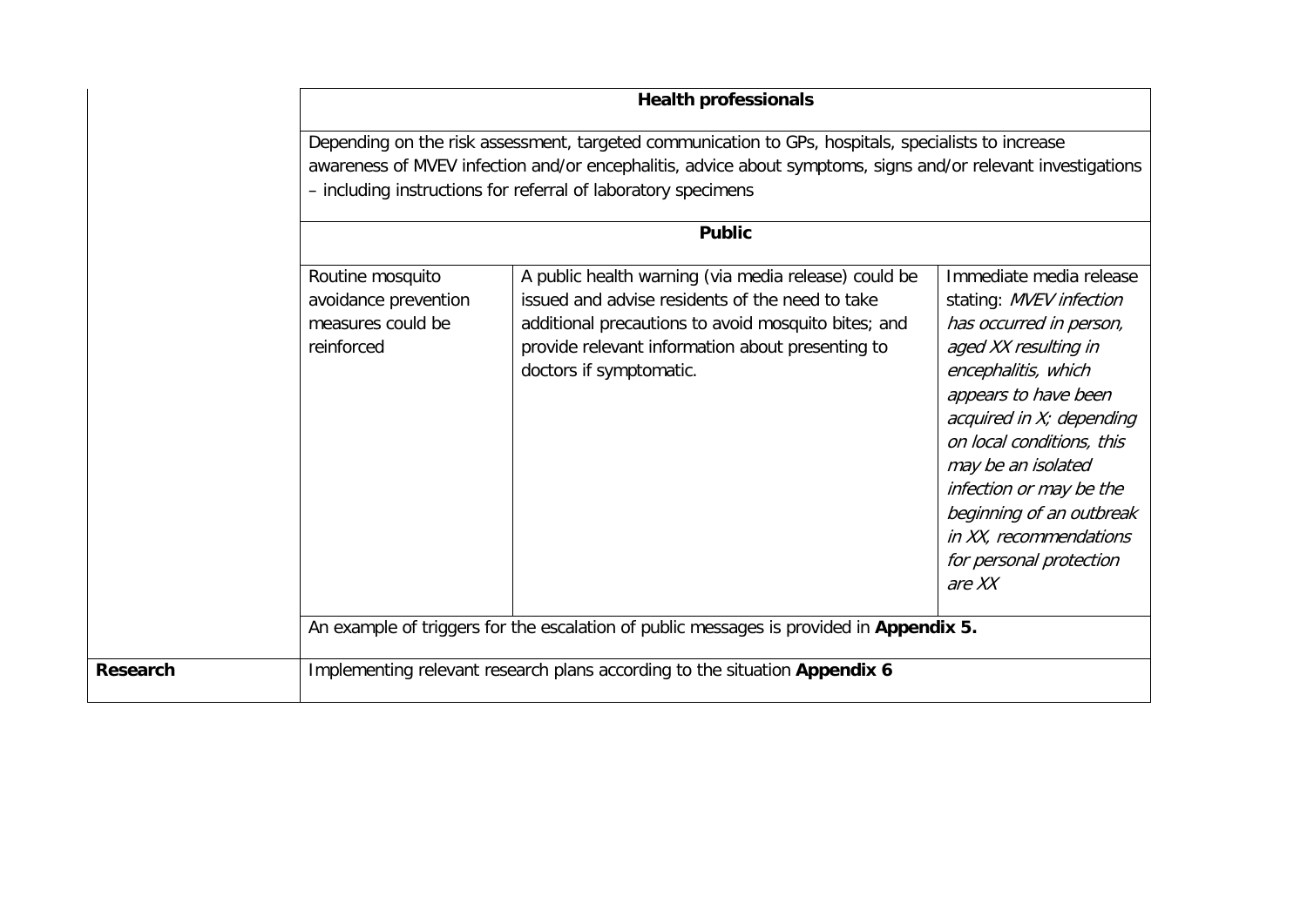# Outbreaks and epidemics

In some jurisdictions, one case of MVEV infection will be considered an epidemic, in other jurisdictions sporadic cases of MVEV are expected, and increased numbers of cases or evidence of clustering in place or time might provide the trigger for an outbreak response. Analysis of case exposure history will assist in determining whether there is any clustering of cases. A public health alert including education on avoiding mosquitoes may be indicated.

The steps of defining and closing an outbreak (**[Figure](#page-29-0) 5**) would be similar in response to escalating outbreaks in enzootic areas or to an epidemic (a single case) in epizootic areas.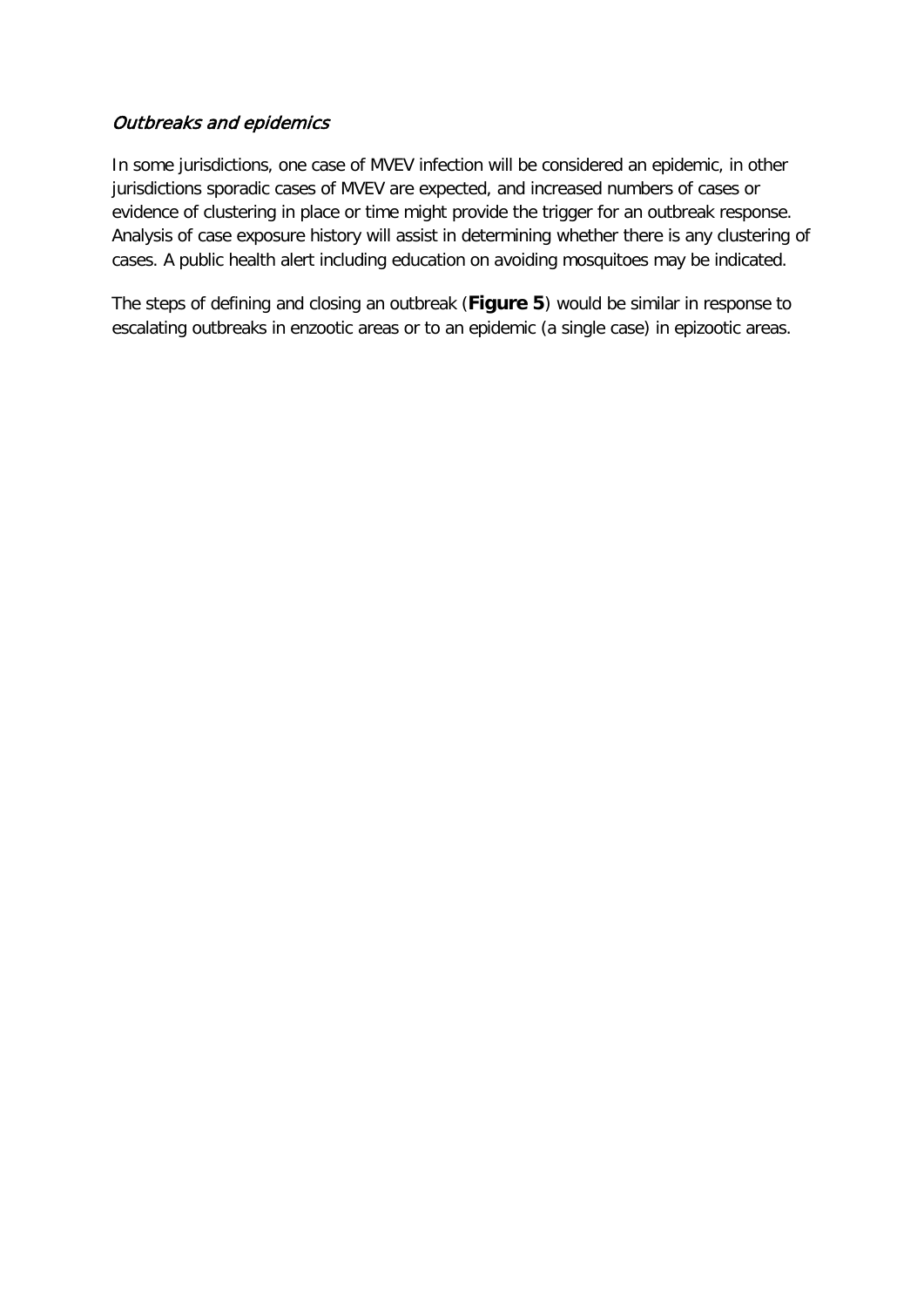# <span id="page-29-0"></span>**Figure 5: Declaring and closing outbreaks**

# **Define an outbreak**

## 1. Assembling outbreak response team

Consider assembling an outbreak response team. In States or Territories this may consist of Public Health staff, medical entomologists, and state or local government EHOs. Staff experienced in arbovirus control should be consulted. Should the outbreak response team require expert advice it can contact NAMAC through the secretariat.

## 2. Defining outbreak response teams

Define outbreak response team, regional and State/Territory reporting lines, roles and responsibilities. An outbreak management team (OMT) ideally would include essential stakeholders from disease control, epidemiology, entomology, vector-control, environmental health, animal health, infectious disease, primary health care, laboratory, health promotion and communications personnel.

# **Outbreak closure**

Three considerations for outbreak closure are: scaling down the response based on outbreak information, deciding when to declare an outbreak is over, and planning operational debrief including an outbreak report.

Scaling down response: Pool information from collaborating agencies to determine when risk has declined sufficiently (eg decreasing numbers of positive testing in animals or in mosquito surveillance, total reduction in number of mosquitoes, change in weather, decrease in number of humans cases).

When/how to conclude: No evidence of new human infections acquired in the preceding 6 weeks and environmental conditions that won't support further transmission; AND; no new seroconversions in sentinel animals for one month.

Debrief: Within a reasonable time frame of the outbreak concluding, all parties involved in the outbreak should meet to debrief and determine possible improvements for future responses. In the case of an outbreak in multiple jurisdictions, the debrief should be coordinated by CDNA or AHPPC as appropriate. Plan closure should include a write-up of the debrief. A descriptive report and a publication of the outbreak should take place if noteworthy.

Appendix 4 contains a brief guide to outbreak investigation and management. This is supported by Appendix 5, which contains examples of escalating public health warnings or measures in an outbreak setting.

# Roles and responsibilities in an outbreak of national concern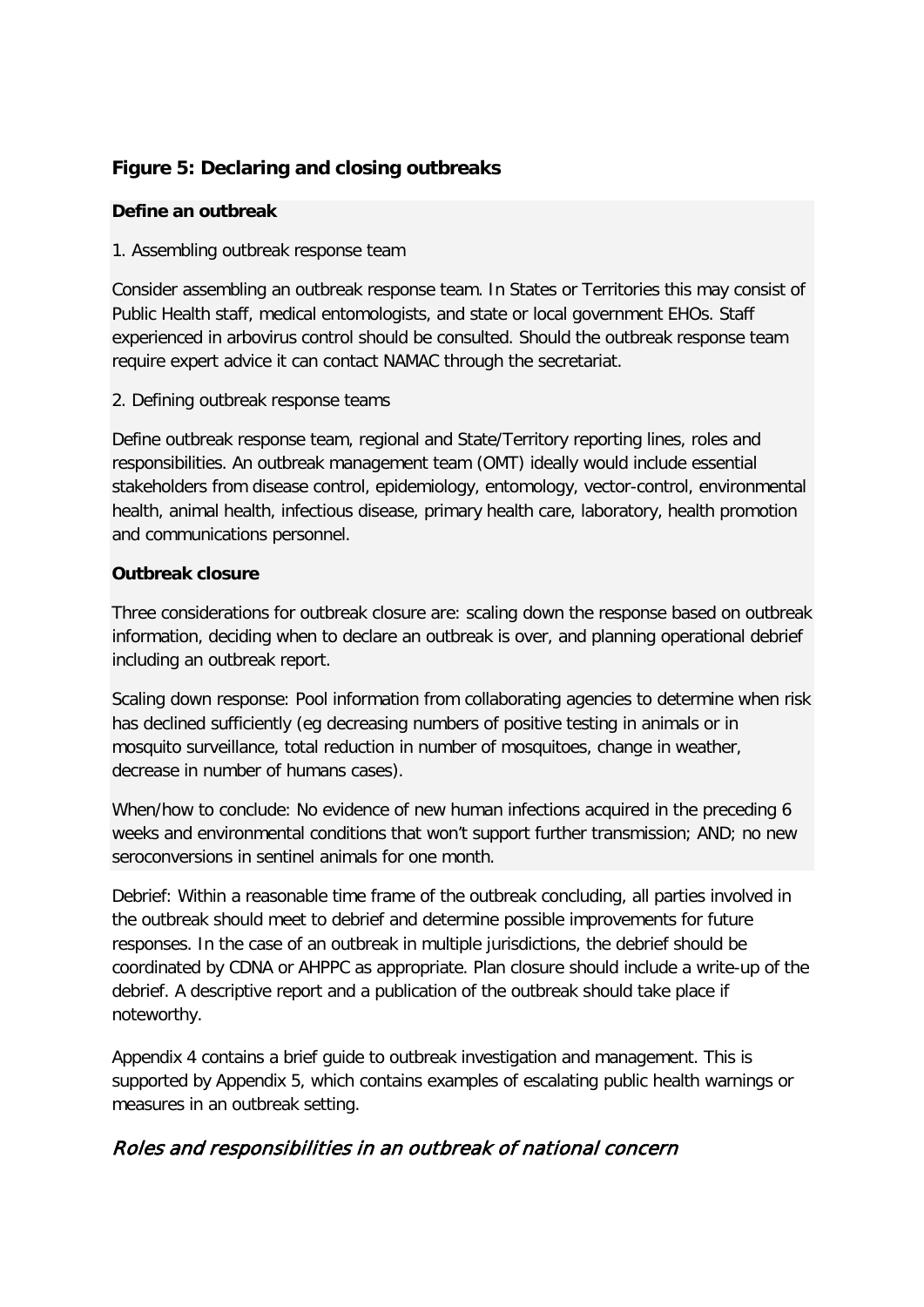In situations where human cases of MVEV infection are occurring in multiple jurisdictions or extensively in south eastern Australia, there will be a need for national leadership and coordination by AHPPC, CDNA and Health.

The National Health Security Act 2007 provides for the National Health Security Agreement between the Commonwealth and State and Territory governments, setting out arrangements to support its practical operation. The Agreement has been developed to establish a framework for events requiring a coordinated national response and describes the roles of the States and Territories, Commonwealth and AHPPC (including its subcommittees) in coordinating a national response.

If considered a national outbreak of MVEV infection (large outbreak of national importance or multiple States/Territories involved):

- AHPPC coordinates a strategic response, convenes outbreak management team or emergency response committee
- CDNA coordinates and implements surveillance and response
- Health coordinates national data management and reporting to support CDNA surveillance and response
- States and Territories are responsible for operations in their jurisdictions
- NAMAC representation should be included in outbreak management teams, and provides expert advice to AHPPC, through CDNA.
- NAMAC coordinate liaison with veterinary personnel through the Office of the Chief Veterinary Officer within the Department of Agriculture, Fisheries and Forestry.
- Health coordinates media and communication
- If requested by States/Territories, Health coordinates additional resources

# The National Health Emergency Arrangements (NatHealth)

The NatHealth Arrangements direct how the Australian health sector (incorporating state and territory health authorities and relevant Commonwealth Agencies) would work cooperatively and collaboratively to contribute to the response to, and recovery from, emergencies of national consequence.

The NatHealth Arrangements may be utilised in response to a domestic or international event that:

- impacts or threatens to impact two or more states and/or territories and across jurisdictional borders;
- has the potential to overwhelm or exhaust a state and/or territory's health assets and resources; or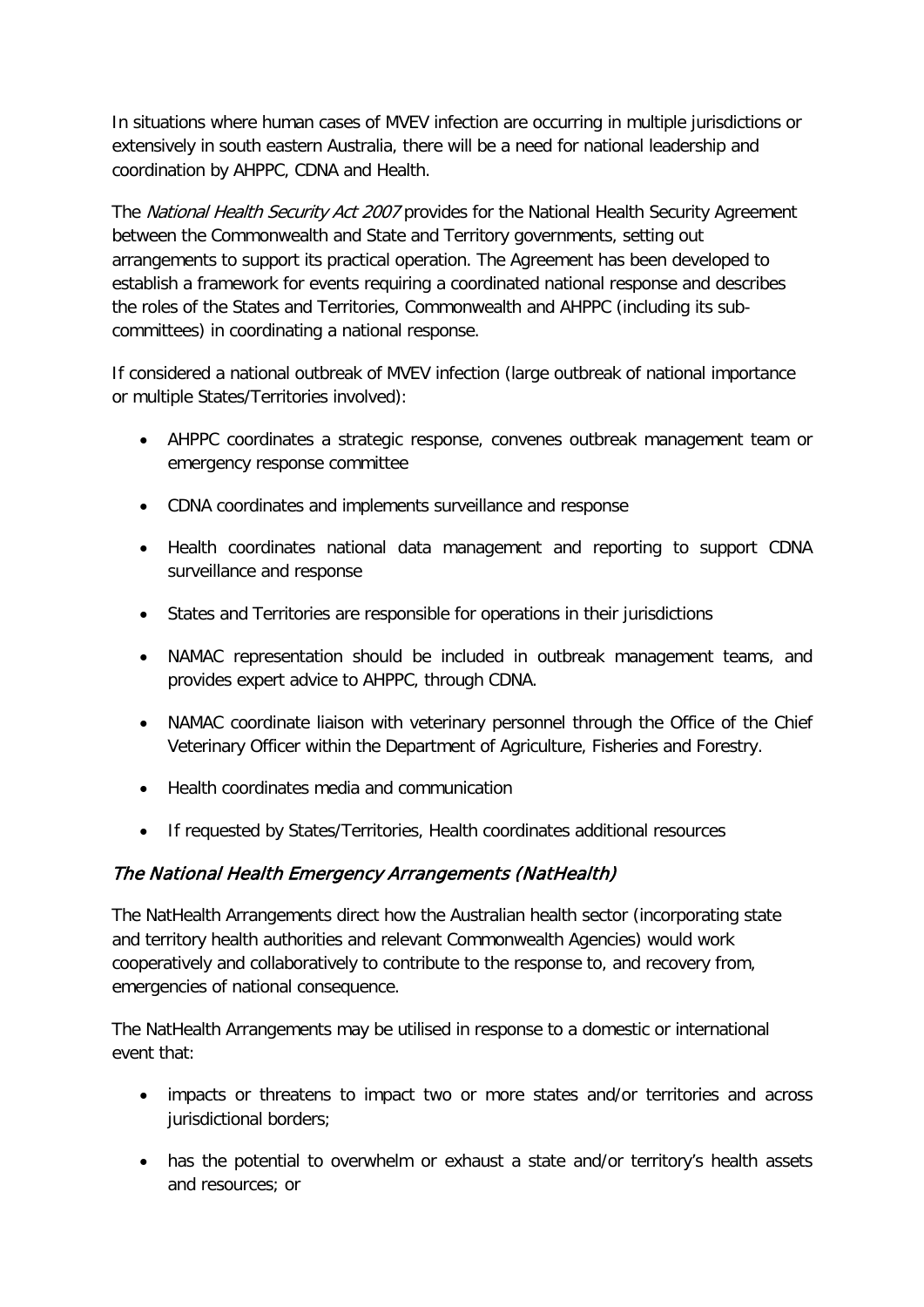• its scale or complexity warrants a nationally coordinated response.

The NatHealth Arrangements may also be utilised for an international health emergency such as a border health event or overseas health emergency affecting Australian interests, Australian nationals or other designated persons.

# <span id="page-31-0"></span>**Policy and Research**

Evidence-based public health policy is essential for development and delivery of disease prevention measures, reductions in health disparities and improvements in the health of vulnerable populations. Policy development is linked to continued investment in research and applied research that allows evaluation of current measures and promotes innovation of new disease prevention interventions.

# <span id="page-31-1"></span>**Policy**

National and jurisdictional policy for arboviral disease control needs to be evidence based, coordinated, relevant and supported by legislative frameworks. Considerable progress has been made in the last decade including the establishment of NAMAC, introduction of legislation that supports sharing of information and national coordination of outbreaks, and the development of national surveillance case definitions and nationally consistent response guidelines for public health units managing human cases of MVEV infection. States and Territories have continued to support and improve their own MVEV surveillance, prevention and control activities.

# Policy framework

A jurisdictional arbovirus or MVEV policy or plan would ideally address the following:

- Formal establishment of an interdepartmental committee or taskforce (by agreement or Memorandum of Understanding) to oversight surveillance, prevention and control of mosquito-borne disease, including MVEV. Membership should represent animal health, environmental health, laboratory representatives and public health authorities
- Coordination of human, vertebrate and vector surveillance activities including mechanisms for cross-border surveillance
- Coordination of laboratory capacity and sharing of resources between human and animal laboratories
- Communication protocols in response to certain events (ie surveillance signals) to intrastate, interstate and/or national counterparts
- Standard outbreak management plans including roles and responsibilities, allocation of funds for investigation and response
- Mechanisms to coordinate human, animal, vector and ecological research priorities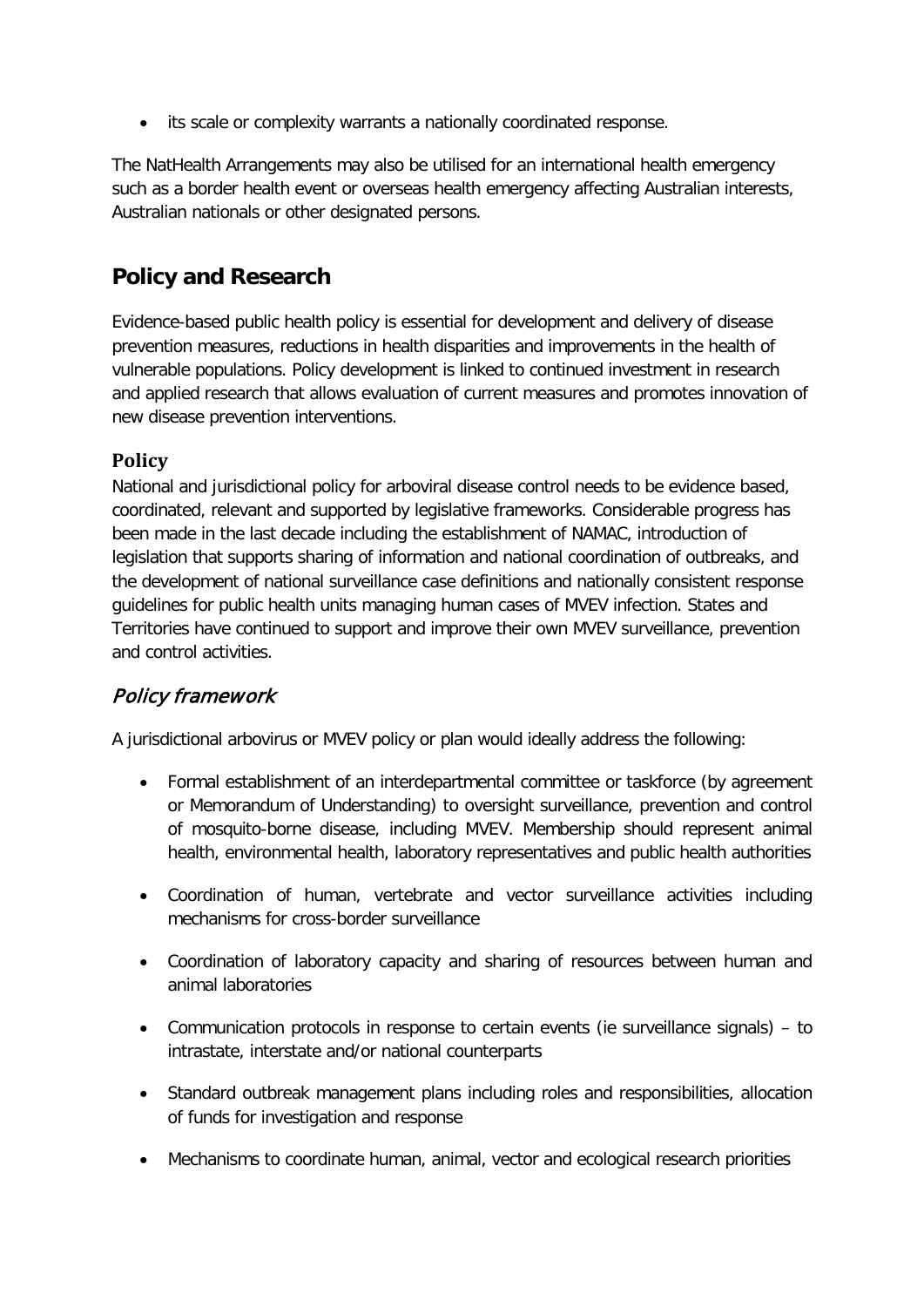# <span id="page-32-0"></span>**Research**

The intermittent MVEV activity in humans in Australia has meant that opportunities for outbreak-based research have been limited. To assist in identifying current and future research priorities for MVEV infection, based on existing knowledge and knowledge gaps about MVEV in Australia, NAMAC proposed a range of human, vector and animal research opportunities. The types of research required that could be conducted during or in-between human outbreaks include: human serological and clinical studies, veterinary clinical and epidemiological studies, virological studies; entomological studies; climate and environmental studies; laboratory investigations; evaluation of public health interventions; and opportunities to develop data sharing mechanisms.

For example, a combination of research studies would improve knowledge of the current and future geographic distribution of MVEV, vector and vertebrate host relationship and range, virus persistence mechanisms, laboratory diagnosis, disease risk factors and the effectiveness of prevention activities.

A detailed description of the proposed research activities is given in Appendix 6.

# <span id="page-32-1"></span>**References**

<span id="page-32-2"></span>1. Communicable Disease Network Australia. National Guidelines for the Prevention, Management and Control of Murray Valley Encephalitis virus. 2005. Accessed on 10 February 2012. Available from the Health website

(http://www.health.gov.au/internet/main/publishing.nsf/Content/AA585594B2E0FF81CA257 1770021B290/\$File/Response%20plan%20MVEV%2010%20Nov%2005.pdf)

<span id="page-32-3"></span>2. French EL, Anderson SG, Price AV, Rhodes FA. Murray Valley encephalitis in New Guinea. I. Isolation of Murray Valley encephalitis virus from the brain of a fatal case of encephalitis occurring in a Papuan native. Am J Trop Med Hyg 1957;6(5):827-834.

<span id="page-32-4"></span>3. Knox J, Cowan, R.U., Doyle, J.S., Ligtermoet, M.K., Archer, J.S., Burrow, J.N.C., Tong, S.Y.C., . Murray Valley encephalitis: a review of clinical features, diagnosis and treatment. Medical Journal of Australia, 2012;196(5):1-5.

<span id="page-32-5"></span>4. Spencer JD, Azoulas J, Broom AK, Buick TD, Currie B, Daniels PW, et al. Murray Valley encephalitis virus surveillance and control initiatives in Australia. National Arbovirus Advisory Committee of the Communicable Diseases Network Australia. Commun Dis Intell 2001;25(2):33-47.

<span id="page-32-6"></span>5. Miles JA, Chir B, Fowler MC, Howes DW. Isolation of a virus from encephalitis in South Australia: a preliminary report. Med J Aust 1951;1(22):799-800.

<span id="page-32-7"></span>6. A. B. The 'Mysterious Disease'. Med J Aust 1917(1):454–455.

<span id="page-32-8"></span>7. Burnell G H. The Broken Hill epidemic. Med J Aust 1917(2): 157-161.

<span id="page-32-9"></span>8. Andersen A G. Some remarks on the occurrence of the ' Mysterious Disease' in southern Queensland. Med J Aust 1917(2):270-272.

<span id="page-32-10"></span>9. Mathewson H R LO. Acute encephalitis of unknown origin. *Med J Aust* 1917(2):352-357.

<span id="page-32-12"></span><span id="page-32-11"></span>10. Breini A. Clinical, pathological and experimental observations on the 'Mysterious Disease', A clinically aberrant form of acute poliomyelitis. *Med J Aust* 1918(1): 229–234. 11. Cleland J B CAW. Acute Encephalo-myelitis. An experimental investigation of an Australian epidemic. 1919 May. Brit Med J 1919;31(May):663–666.

<span id="page-32-13"></span>12. Baldwin A H. Heydon G M. X disease in Townsville. Med J Aust 1925(2): 394–396.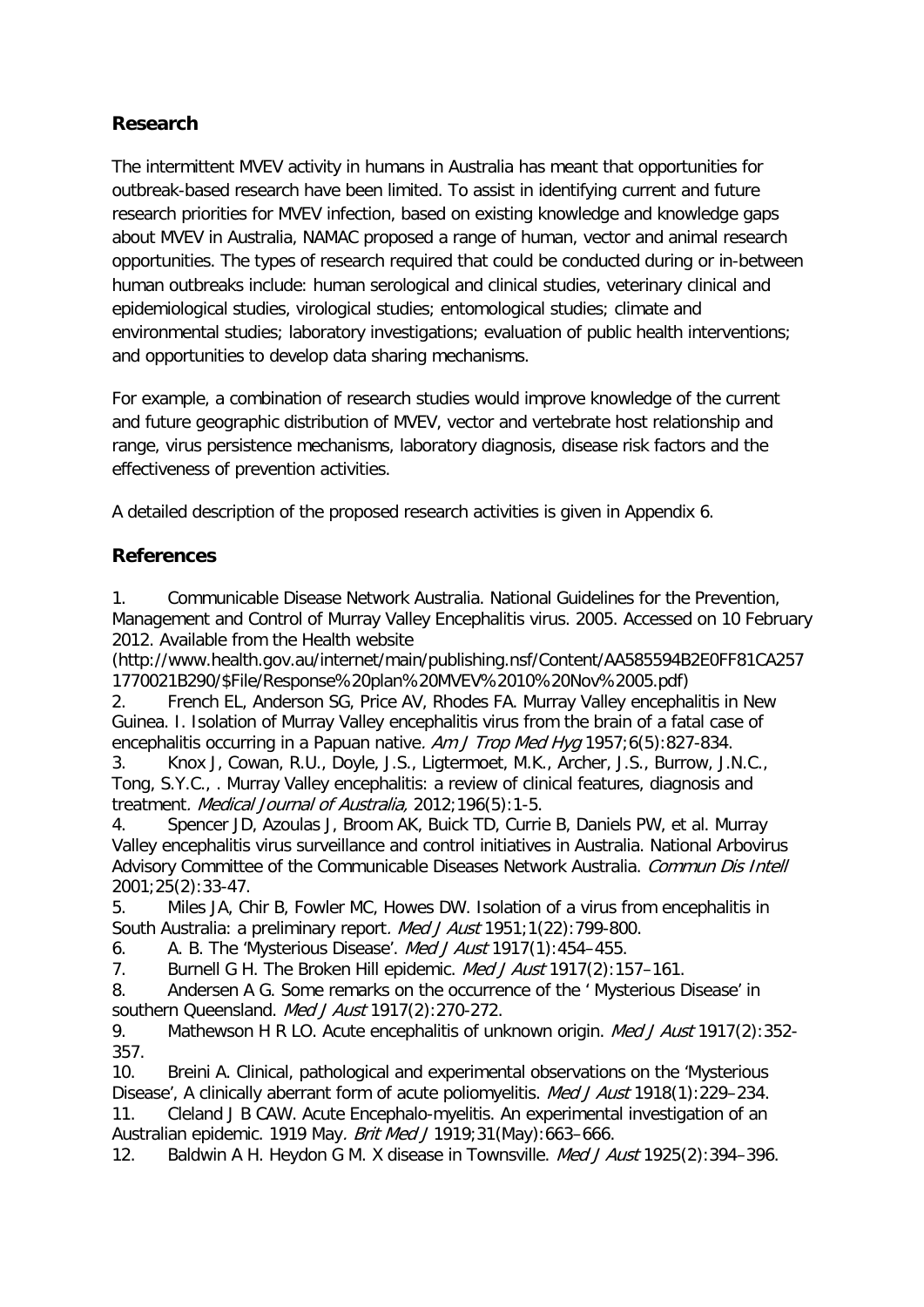<span id="page-33-0"></span>13. Bennett NM. Murray Valley encephalitis, 1974: clinical features. Med J Aust 1976;2(12):446-450.

<span id="page-33-1"></span>14. Broom AK, Lindsay MD, Plant AJ, Wright AE, Condon RJ, Mackenzie JS. Epizootic activity of Murray Valley encephalitis virus in an aboriginal community in the southeast Kimberley region of Western Australia: results of cross-sectional and longitudinal serologic studies. Am J Trop Med Hyg 2002;67(3):319-323.

<span id="page-33-2"></span>15. Burrow JN, Whelan PI, Kilburn CJ, Fisher DA, Currie BJ, Smith DW. Australian encephalitis in the Northern Territory: clinical and epidemiological features, 1987-1996. Aust N Z J Med 1998;28(5):590-596.

<span id="page-33-3"></span>16. Cordova SP, Smith DW, Broom AK, Lindsay MD, Dowse GK, Beers MY. Murray Valley encephalitis in Western Australia in 2000, with evidence of southerly spread. Communicable Diseases Intelligence 2000;24(12):368-372.

<span id="page-33-4"></span>17. Bennett N. Murray Valley encephalitis: indeed a 'mysterious' disease. Victorian Infectious Diseases Bulletin 2008;11(4):94-107.

<span id="page-33-5"></span>18. Evans IA, Hueston L, Doggett SL. Murray Valley encephalitis virus. New South Wales Public Health Bulletin 2009;20(11-12):195-196.

<span id="page-33-6"></span>19. Anderson SG. Murray Valley encephalitis; epidemiological aspects. Med J Aust 1952;1(4):97-100.

<span id="page-33-7"></span>20. Mackenzie JS, Smith DW, Broom AK, Bucens MR. Australian encephalitis in Western Australia, 1978-1991. The Medical Journal Of Australia 1993;158(9):591-595.

<span id="page-33-8"></span>21. Robertson E.G. MH. Murray Valley encephalitis; clinical aspects. 1952; 1: 103-107. Medical Journal of Australia 1952;1:103-107.

<span id="page-33-9"></span>22. Last JM, editor. A Dictionary of Epidemiology. New York.: Oxford University Press.; 2001.

<span id="page-33-10"></span>23. Carver S, Bestall A, Jardine A, Ostfeld RS. Influence of Hosts on the Ecology of Arboviral Transmission: Potential Mechanisms Influencing Dengue, Murray Valley Encephalitis, and Ross River Virus in Australia. Vector Borne Zoonotic Dis 2008;9(1):51-64.

<span id="page-33-11"></span>24. Broom AK, Wright AE, MacKenzie JS, Lindsay MD, Robinson D. Isolation of Murray Valley encephalitis and Ross River viruses from Aedes normanensis (Diptera: Culicidae) in Western Australia. J Med Entomol 1989;26(2):100-103.

<span id="page-33-12"></span>25. Anderson SG. Murray Valley encephalitis: a survey of avian sera, 1951-1952. Med J Aust 1953;1(17):573-576.

<span id="page-33-13"></span>26. Anderson SG, Donnelley M, Stevenson WJ, Caldwell NJ, Eagle M. Murray-Valley encephalitis; surveys of human and animal sera. Med J Aust 1952;1(4):110-114.

<span id="page-33-14"></span>27. Doherty RL, Carley JG, Kay BH, Filippich C, Marks EN. Murray Valley encephalitis virus infection in mosquitoes and domestic fowls in Queensland, 1974. Aust J Exp Biol Med Sci 1976;54(3):237-243.

<span id="page-33-15"></span>28. Kay BH, Pollitt CC, Fanning ID, Hall RA. The experimental infection of horses with Murray Valley encephalitis and Ross River viruses. Aust Vet J1987;64(2):52-55.

<span id="page-33-16"></span>29. Kay BH, Young PL, Hall RA, Fanning ID. Experimental infection with Murray Valley encephalitis virus. Pigs, cattle, sheep, dogs, rabbits, macropods and chickens. Aust J Exp Biol Med Sci 1985;63 ( Pt 1):109-126.

<span id="page-33-17"></span>30. Marshall ID, Brown BK, Keith K, Gard GP, Thibos E. Variation in arbovirus infection rates in species of birds sampled in a serological survey during an encephalitis epidemic in the Murray Valley of South-eastern Australia, February 1974. Aust J Exp Biol Med Sci 1982;60 (Pt 5):471-478.

<span id="page-33-18"></span>31. Marshall ID, Thibos E, Clarke K. Species composition of mosquitoes collected in the Murray Valley of South-eastern Australia during an epidemic of arboviral encephalitis. Aust J Exp Biol Med Sci 1982;60(5):447-456.

<span id="page-33-19"></span>32. Marshall ID, Woodroofe, G. M, Hirsch, S. Viruses recovered from mosquitoes and wildlife serum collected in the Murray Valley of South-eastern Australia, February 1974, during an epidemic of encephalitis. Aust J Exp Biol Med Sci 1982;60(5):457-470.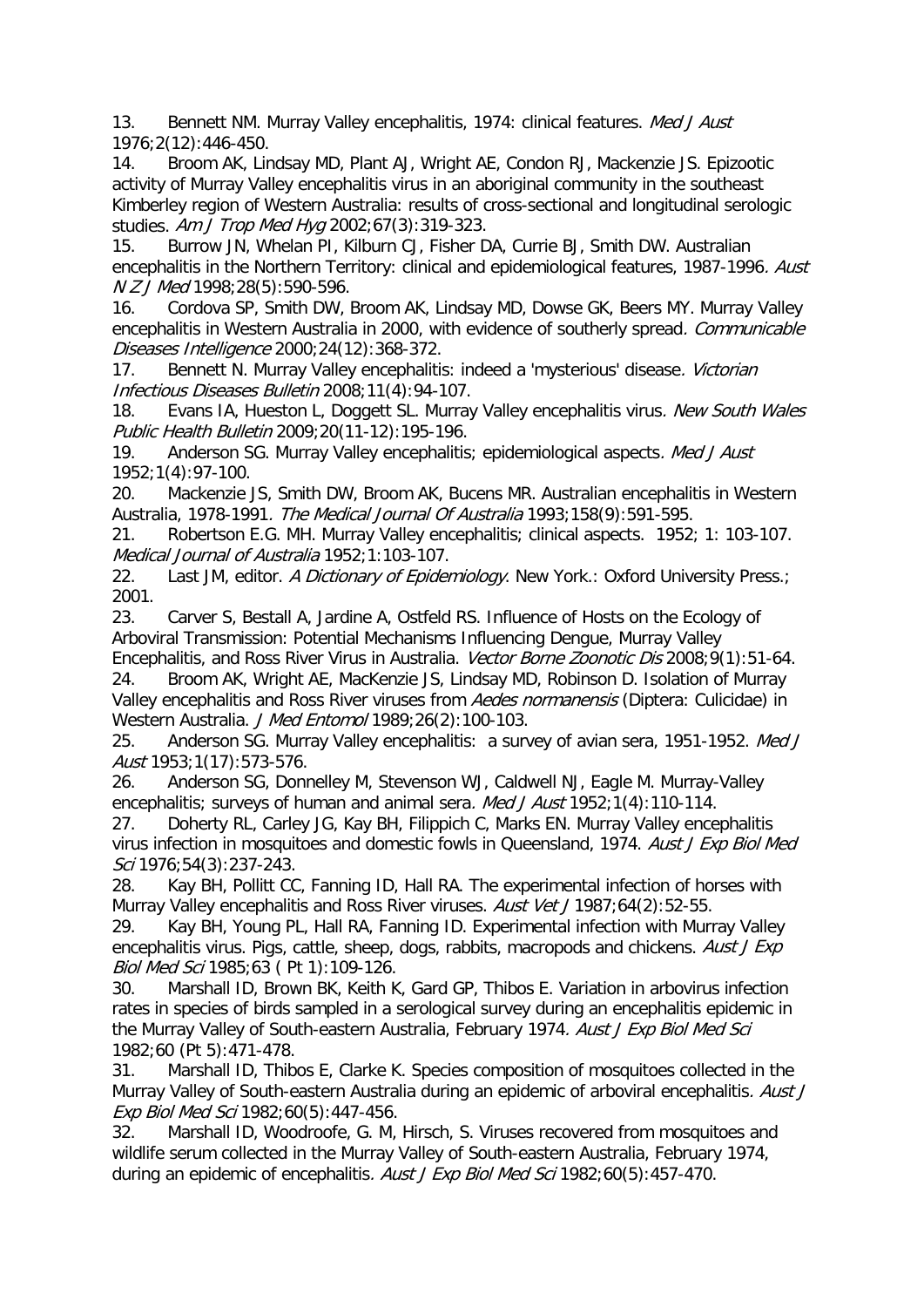<span id="page-34-0"></span>33. Mackenzie JS, Lindsay MD, Coelen RJ, Broom AK, Hall RA, Smith DW. Arboviruses causing human disease in the Australasian zoogeographic region. Arch Virol 1994;136(3-4):447-467.

<span id="page-34-1"></span>34. Smith DW, Speers DJ, Mackenzie JS. The viruses of Australia and the risk to tourists. Travel Med Infect Dis 2011;9(3):113-125.

<span id="page-34-2"></span>35. Communicable Disease Network Australia. [Australian National Notifiable Diseases](http://www.health.gov.au/casedefinitions)  [Case Definitions.](http://www.health.gov.au/casedefinitions) 2010. Accessed on 15 May 2012. Available from the Health website (http://www.health.gov.au/casedefinitions)

<span id="page-34-3"></span>36. Busch MP, Kleinman SH, Tobler LH, Kamel HT, Norris PJ, Walsh I, et al. Virus and antibody dynamics in acute west nile virus infection. J Infect Dis 2008;198(7):984-993.

<span id="page-34-4"></span>37. Hall-Mendelin S, Ritchie SA, Johansen CA, Zborowski P, Cortis G, Dandridge S, et al. Exploiting mosquito sugar feeding to detect mosquito-borne pathogens. Proc Natl Acad Sci U S A 2010;107(25):11255-11259.

<span id="page-34-5"></span>38. Fraser JR, Christie DG, Gust ID, White J, Leach R, Macaulay ED, et al. Arbovirus infection in a Murray Valley community. Aust N  $Z$  J Med 1986;16(1):52-57.

<span id="page-34-6"></span>39. Hawkes RA, Pamplin J, Boughton CR, Naim HM. Arbovirus infections of humans in high-risk areas of south-eastern Australia: a continuing study. Med J Aust 1993;159(3):159-162.

<span id="page-34-7"></span>40. Roche P, Halliday L, O'Brien E, Spencer J. The Laboratory Virology and Serology Reporting Scheme, 1991 to 2000. Commun Dis Intell 2002;26(3):323-374.

<span id="page-34-8"></span>41. Slota-Kan S, Leydon, J. Murray Valley encephalitis virus serosurvey of northern Victoria 2008. Victorian Infectious Diseases Bulletin 2011;14(2):43-45.

<span id="page-34-9"></span>42. Fitzsimmons GJ, Wright P, Johansen CA, Whelan PI. Arboviral diseases and malaria in Australia, 2008-09: annual report of the National Arbovirus and Malaria Advisory Committee. Commun Dis Intell 2010;34(3):225-240.

<span id="page-34-10"></span>43. Gordon AN, Marbach CR, Oakey J, Edmunds G, Condon K, Diviney SM, et al. Confirmed case of encephalitis caused by Murray Valley encephalitis virus infection in a horse. J Vet Diagn Invest 2012;24(2):431-436.

<span id="page-34-11"></span>44. Andrews K, Brown, K., Crowder, J., Valenzuela, I., Goulter, R., Thompson, C. Annual report: Victorian Arbovirus Disease Control Program. Melbourne; 2011.

<span id="page-34-12"></span>45. Mackenzie JS, Gubler DJ, Petersen LR. Emerging flaviviruses: the spread and resurgence of Japanese encephalitis, West Nile and dengue viruses. Nat Med 2004;10(12 Suppl):S98-109.

<span id="page-34-13"></span>46. Whelan PI, Jacups SP, Melville L, Broom A, Currie BJ, Krause VL, et al. Rainfall and vector mosquito numbers as risk indicators for mosquito-borne disease in central Australia. Commun Dis Intell 2003;27(1):110-116.

<span id="page-34-14"></span>47. Jacups SP, Whelan PI, Harley D. Arbovirus models to provide practical management tools for mosquito control and disease prevention in the Northern Territory, Australia. J Med Entomol 2011;48(2):453-460.

<span id="page-34-15"></span>48. Grills N, Piers LS, Barr I, Vaughan LM, Lester R, Magliano DJ, et al. A lower than expected adult Victorian community attack rate for pandemic (H1N1) 2009. Aust N Z J Public Health 2010;34(3):228-231.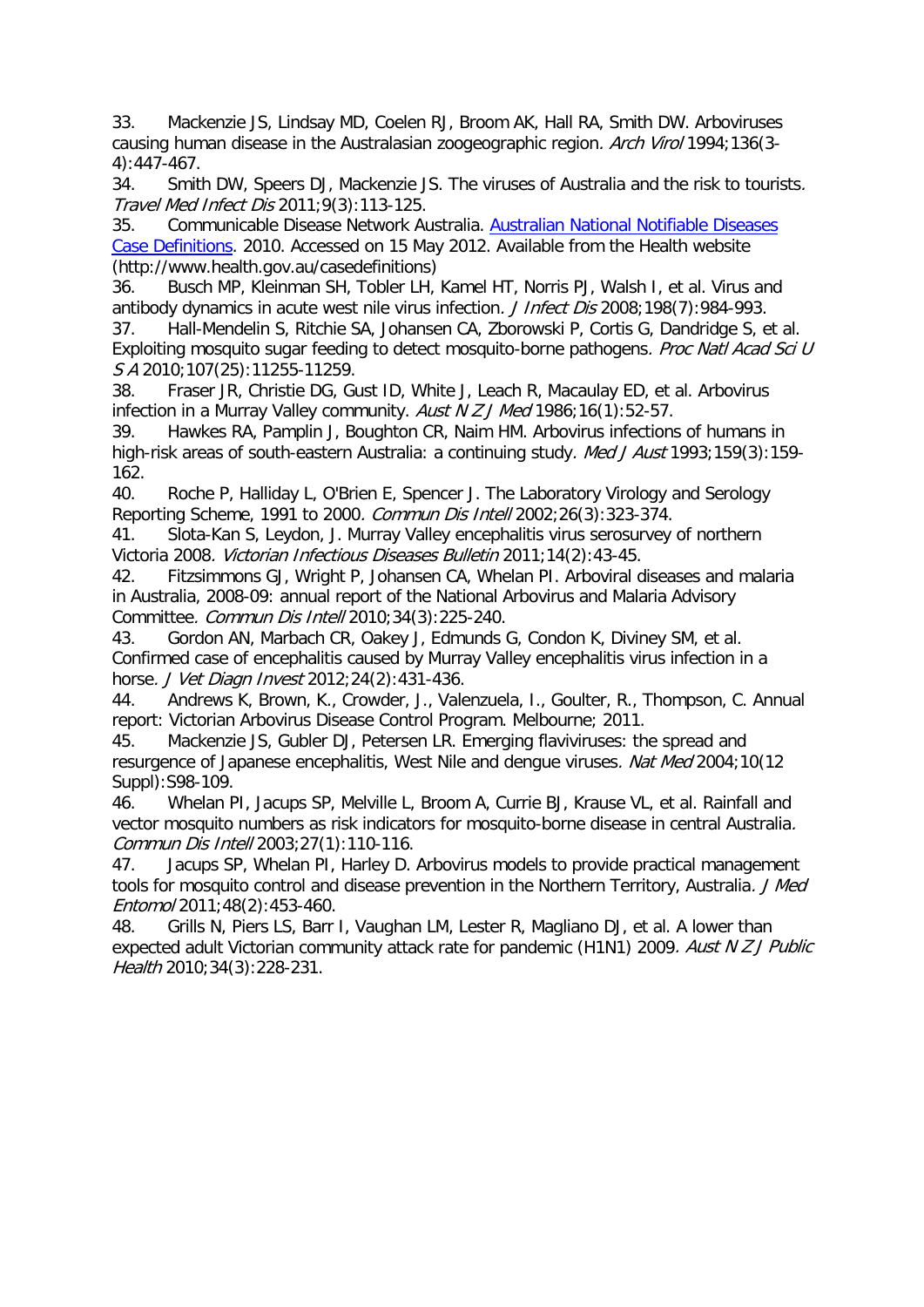# <span id="page-35-0"></span>**Appendices**

- 1. Planning a mosquito management program
- 2. MVEV SoNG: Guidelines for public health units in responding to notified case of MVEV disease in humans
- 3. Emergency interventions and control for environmental health practitioners
- 4. Outbreak investigation and management
- 5. Triggers for escalation of public messages (example)
- <span id="page-35-1"></span>6. MVEV research priorities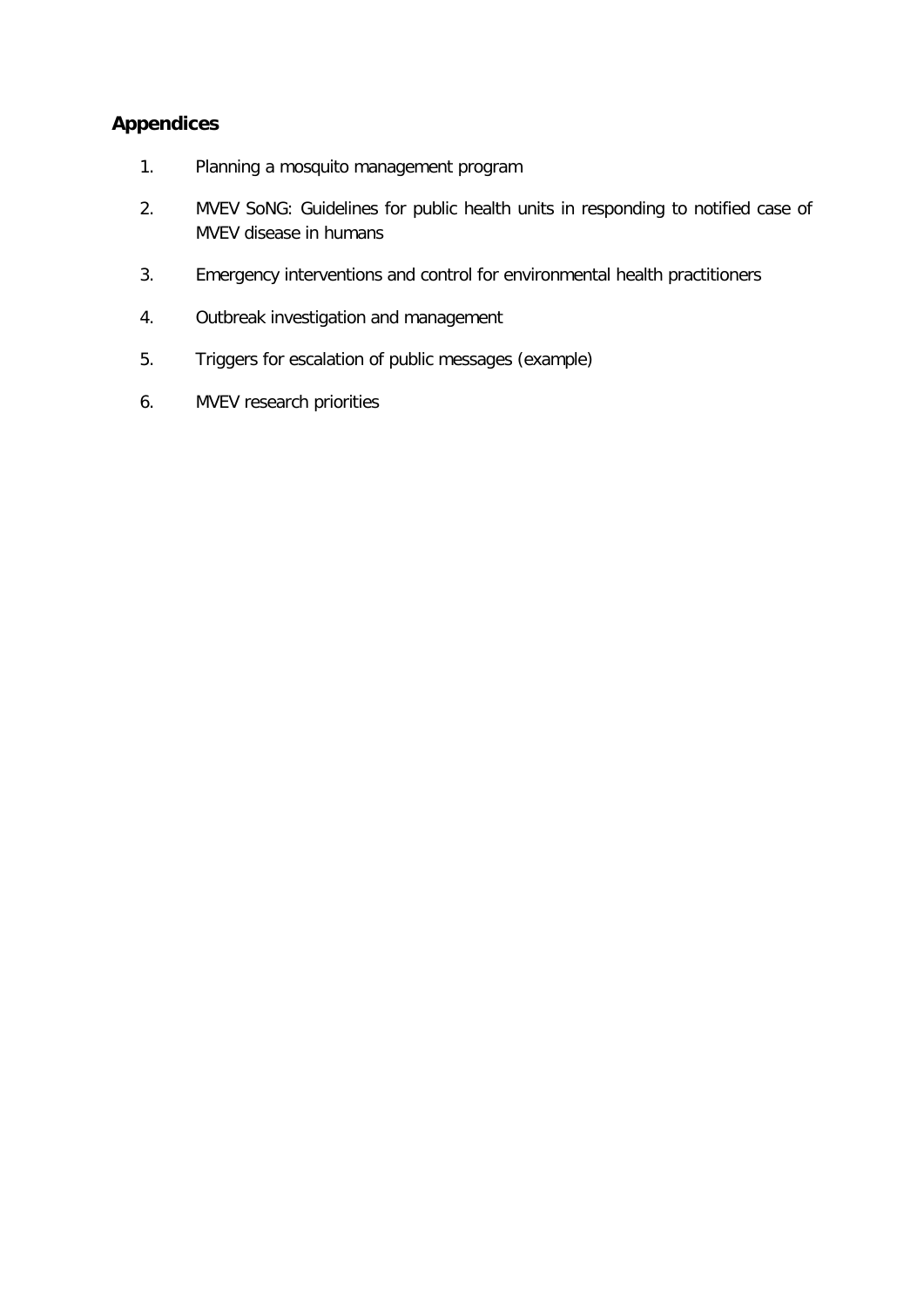#### **Appendix 1 Planning a mosquito management program**

Michael D.A. Lindsay and Susan Harrington

Department of Health, Western Australia

#### *Introduction*

The management of mosquitoes is rarely as simple as taking one approach (e.g. the application of larvicide) to achieve an acceptable level of control. In general, an effective mosquito management program will be based on an integrated approach, that combines various methods to minimise interaction between mosquitoes and the public and to reduce the risk of mosquito-borne disease, and yet will be environmentally and economically sustainable over the long-term.

Mosquito populations will fluctuate from year to year (as well as seasonally) in response to changing environmental conditions. Therefore there will need to be corresponding flexibility in the resources available to the program.

Approaches to mosquito management can be direct or indirect. Direct interventions include the removal of breeding habitat by physical modification, the introduction of biological controls (e.g. predatory fish) or the application of pesticides. Indirect approaches reduce human-mosquito conflict, for example utilising planning mechanisms to create adequate buffers around wetlands and educating the public to avoid mosquitoes. Another important indirect approach is for mosquito control managers to actively liaise and collaborate with other departments/authorities to ensure that storm water and wastewater management, the planting and harvesting of aquatic vegetation, the design of roads, prevention of animal and vehicle access, and the impact of land use (e.g. mining, irrigation, farming) are undertaken in such a way as to minimise the potential for mosquito breeding.

This chapter provides a generic framework and checklist to assist people developing a mosquito management plan. Related elements and considerations for mosquito management plans have been grouped together with a brief explanation about their significance to mosquito management.

This information is a brief coverage of the issues only, and it is intended that reference should be made to other chapters in this manual for more detailed treatment of the various aspects of mosquito management.

#### *Where do I start?*

Knowing just where to start with a mosquito management plan may seem daunting, especially if there is little or no evidence of a previous program in your region. However, in most cases there is some information that will help you get underway. This can be used to decide when and where to start with surveys to define and manage the problem.

**Existing information**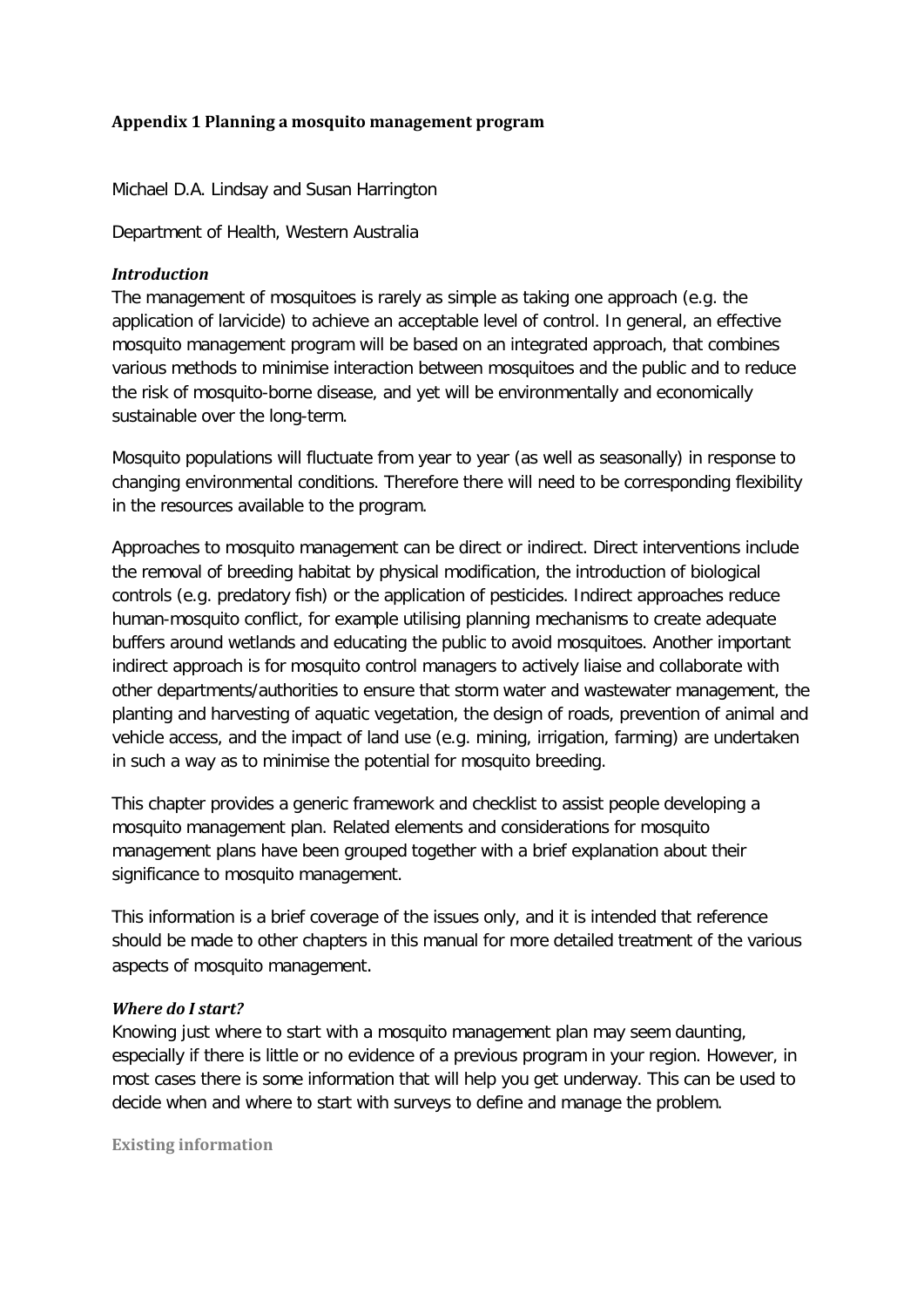As a starting point, contact colleagues in your own and other organisations, including previous incumbents. The following will provide important clues about the sources and extent of mosquito impacts:

- Previous mosquito surveys or reports if they exist (within agency or from other government departments)
- Public complaints (most local governments keep a complaints register)
- Disease reports and case follow-up information (from disease control or public health units)
- Geographical survey:
	- o location of man-made water infrastructure (belonging to council and other agencies) (e.g. sewage lagoons, constructed wetlands, rainwater and effluent re-use tanks, roadside drains and culverts)
	- o maps, aerial photographs
	- o local knowledge
- Land ownership & responsibilities (council planners, jurisdictional land registry department)
- Applicable environmental legislation (council planners; environmental agencies)

#### **Baseline mosquito surveys**

If there is no prior information about mosquito breeding sites, seasonal productivity and the most prevalent species, then the following baseline surveys will be essential.

- Larval surveys: survey all potential mosquito breeding habitats, natural and manmade
- Adult surveys: undertake adult mosquito trapping in a range of natural and domestic locations
- Timing of surveys: surveys should follow breeding triggers [e.g. rainfall, tides, human manipulation of water sources (irrigation, dam releases, backyard sprinklers, effluent re-use)] to maximise the effectiveness of the survey to locate breeding sites
- Prioritise surveys in areas closest to residential and recreational areas and work out from there

#### **Determining mosquito management needs and options**

The analysis of existing information and baseline mosquito surveys (above) will allow you to decide whether, when, where and how mosquito management should be undertaken.

Necessity (the need for control):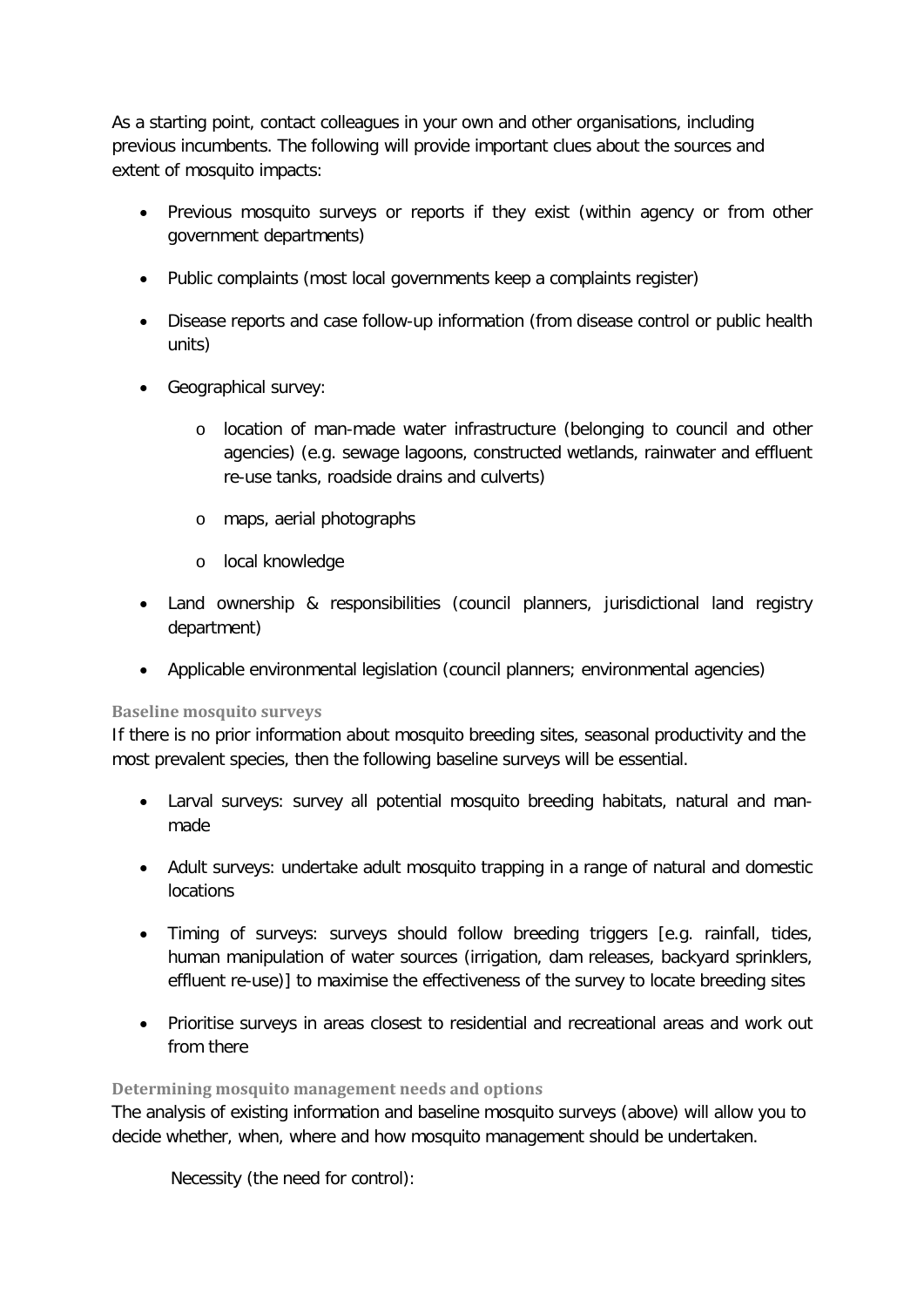- o Cases of mosquito-borne disease
- o Severe nuisance (complaints, impact on quality of life)

#### Timing:

- o Likely season(s) of nuisance and disease risk
- o Triggering environmental conditions or human activities
- o Timing of monitoring and treatments (larviciding/adulticiding) or other interventions in relation to season, breeding triggers, activity of life stages of the target species

Priority sites from nuisance and public health perspectives:

- o Proximity of breeding sites to human habitation
- o Productivity of sites (size of breeding area and density of larvae)
- o Pest and disease vector status and biology of mosquito species emanating from site

Options for management within available resources:

- o Cultural will the public respond to encouragement about personal preventive measures?
- o Physical (source reduction) can the site be modified or removed to prevent breeding?
- o Chemical larvicides (ground and aerial applications)
- o Chemical adulticides (fogging and residual surface adulticides)
- o Biological is it possible and appropriate to introduce mosquito predators (e.g. fish) to the site?

#### **In-principle support**

• Obtain initial in-principle support for a program based on the above (later, the organisation will need to accept the program as part of the core business plan to ensure ongoing commitment to funding and support)

#### *Operational aspects*

Once you've decided on the broad approach you will need to determine necessary resources, stakeholder support and involvement, and then implement the program.

**Determining budget and resources**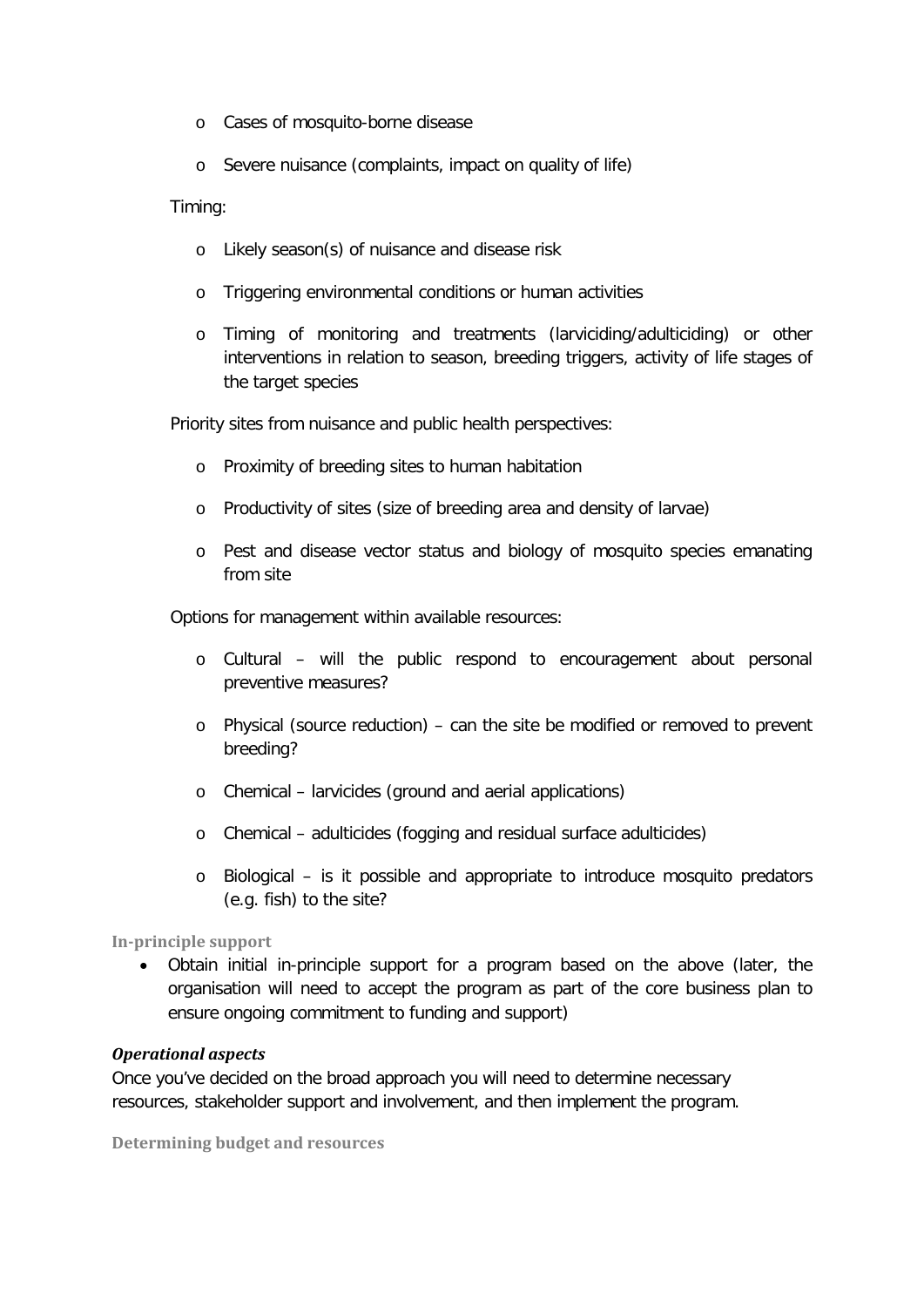- Manpower personnel required to undertake the management options identified above
- Equipment chemical application, earthworks, PPE, etc
- Chemicals, prices, number of treatments, area to be treated
- Advertising, educational and promotional material
- Vehicles

#### **Approvals and collaboration**

- Identify key partners/stakeholders
- Seek environmental approvals
- Seek aboriginal heritage and native title approvals
- Inform other departments/agencies about proposed program and liaise over potential conflicts (e.g. with agricultural biocontrol programs)
- Advise other departments/land-owners of management responsibilities and options

#### **Public education, advice and warnings**

The public have a key role and responsibility in any integrated program to manage mosquitoes. It is important that communities are kept informed and become stakeholders in achieving a successful program.

- Develop information displays and material for letter drops
- Undertake school and community education
- Promote the program and your key messages using local media
- Disseminate warnings when environmental and mosquito monitoring indicate a risk of mosquito-borne disease is likely
- Advise the public of planned chemical and physical mosquito control activities
- Inform and educate the public about their responsibilities for personal preventive measures and backyard mosquito control (e.g. septic tanks, rainwater tanks, fish ponds, roof gutters, pot plant saucers, tyres and other water-holding 'containers')

**Determining the effectiveness of the program**

- Post-treatment monitoring of larvae and adults
- Monitor public complaints
- Occasional inspection of physically modified sites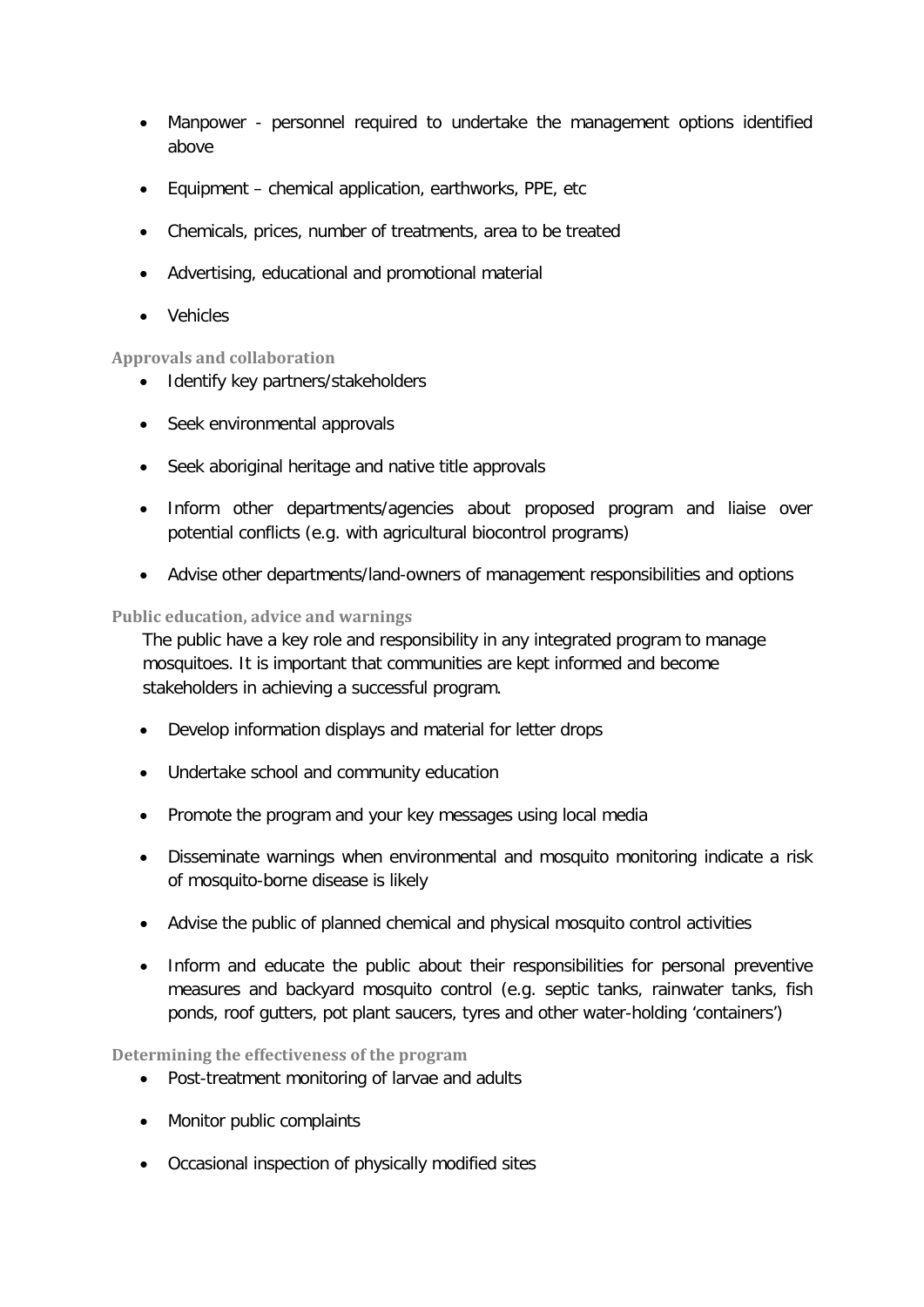- Measure the coverage and impact (on behaviour) of your publicity and warnings
- Monitor human case notifications (although this may not necessarily indicate the effectiveness of the program because disease transmission depends on more than just adult mosquitoes)

#### *Support and resources to make a mosquito control program happen*

Effective mosquito management is an ongoing commitment for the agency concerned. This means dedicating some time to ensuring the program is supported and adequately resourced over the long term.

**Organisational commitment**

- Secure long-term commitment to program from council/agency by adoption of strategic plan
- Achieve recognition of fluctuating nature of funding requirements
- Achieve recognition that program will evolve and grow over time
- Ensure local councillors, politicians and community are aware of and supportive of your program
- Promote the need for adequate buffers between residential areas and high risk areas for nuisance and disease vectors with planning staff in your agency

**Program funding**

- Secure funding for current financial year
- Obtain commitment to long-term funding in line with the agency's adoption of your strategic plan
- Seek opportunities for collaborative funding (e.g. DOH CLAG funding program, mining companies, local industry)
- Investigate the possibility of developer contributions to funding control of mosquitoes affecting new residential subdivisions

## **Document program activities and procedures**

Deliberately develop an institutional memory of the program to prevent loss of knowledge and information when staff leave or are promoted through the organisation.

- Maintain thorough records/archive files on the mosquito management program
- Document activities and write an annual report/summary
- Archive copies of maps, aerial photos, equipment manuals, chemical labels and other operational resources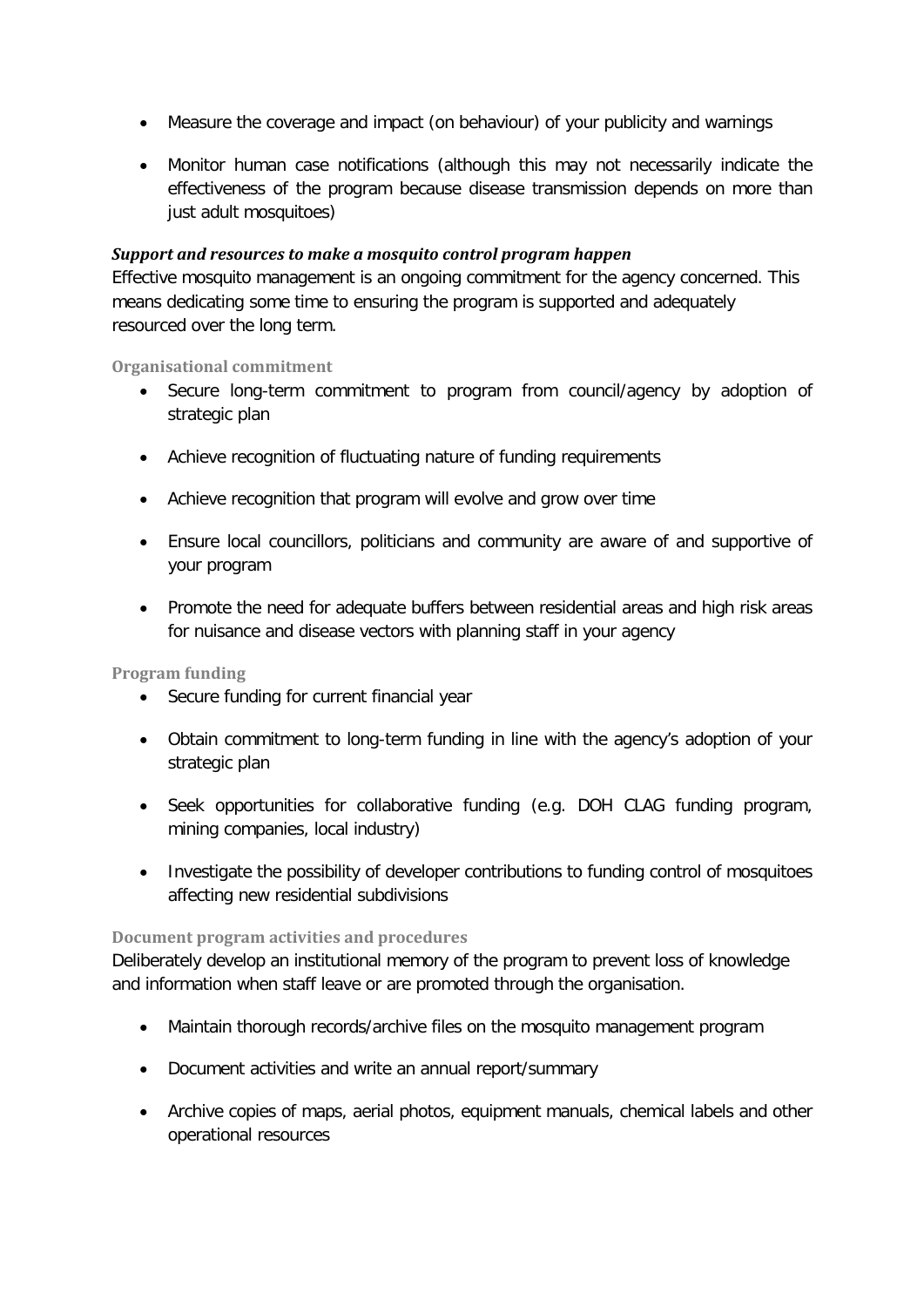- Integrate your program onto your agency's Geographic Information System, if it has one
- Ensure that other staff receive training in running the program so that back-up is available when needed (e.g. during annual leave), and to avoid the loss of your knowledge and experience if you resign

#### *Ongoing refinement of the program*

There will be an ongoing and indefinite need to review and refine the program. Additional breeding sites will be found and some others may be created by human activities. Alternative approaches to mosquito management may become available or desirable (e.g. due to the development of resistance to a particular chemical group).

Periodically, review achievements and results from several consecutive seasons to identify emerging trends or risks. Join the Mosquito Control Association of Australia and attend their conferences to continue to develop your professional skills and knowledge in this field (see website below).

#### *Further reading*

WA Department of Health (2009) Mosquito Management Manual. Contact Mosquito-Borne Disease Control Branch at WA DOH to obtain a copy.

<span id="page-41-0"></span>Mosquito Control Association of Australia Inc. (2008). Australian Mosquito Control Manual. For purchasing details, see the Mosquito Control Association of Australia website http://www.mcaa.org.au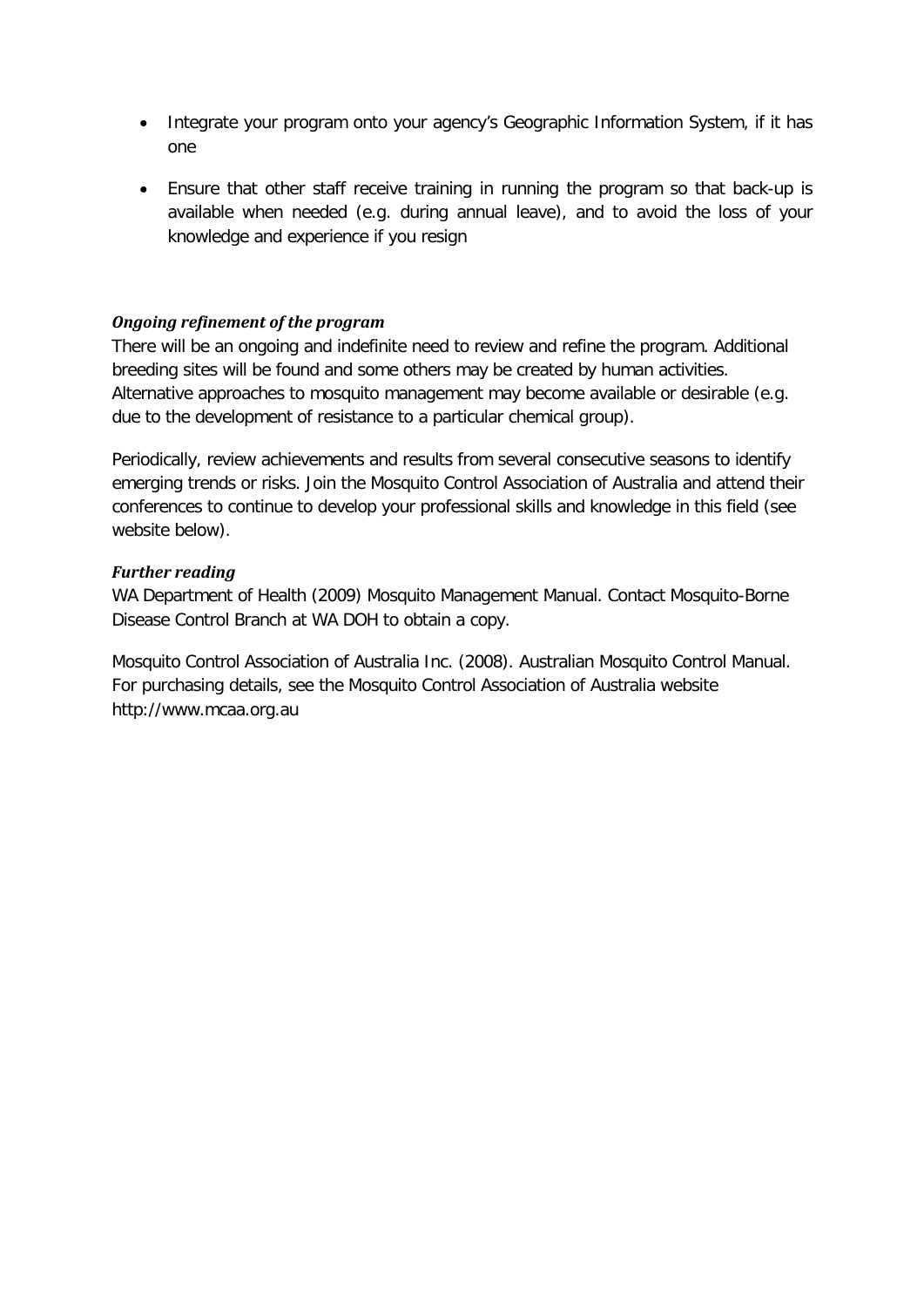# **Appendix 2 MVEV SoNG Guidelines for public health units in responding to notified case of MVEV disease in humans**

The CDNA SoNG for MVEV . The purpose of the SoNGs Guidelines is to provide nationally consistent guidance to public health units (PHUs) in responding to a notifiable disease event. These guidelines capture the knowledge of experienced professionals, and provide guidance on best practice based upon the evidence available at the time of completion. This framework includes a national guideline for MVEV infection.

The [CDNA SoNG for MVEV](http://www.health.gov.au/internet/main/publishing.nsf/Content/cdna-song-mvev.htm) can be accessed on the Department of Health website (http://www.health.gov.au/internet/main/publishing.nsf/Content/cdna-songmvev.htm).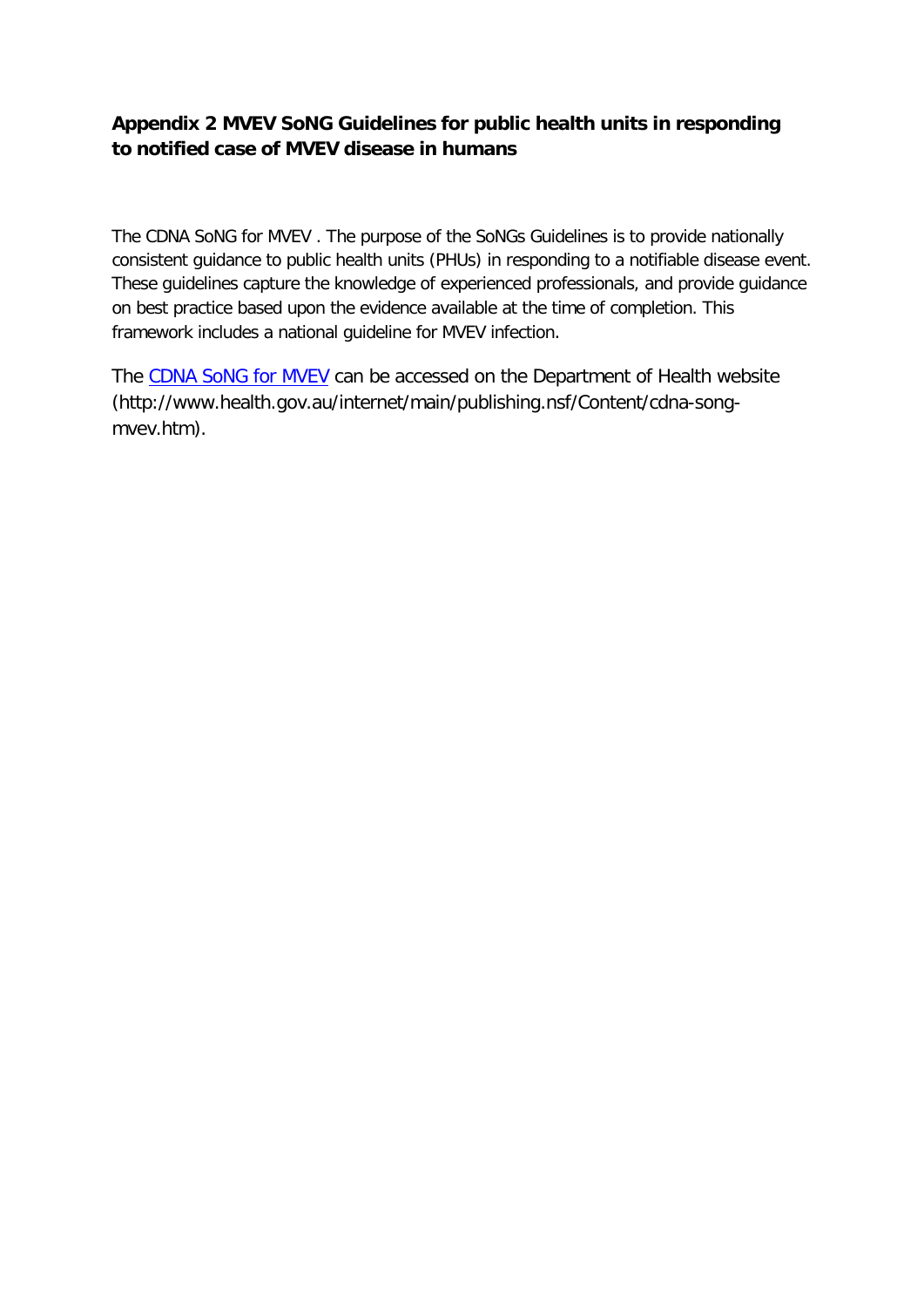# <span id="page-43-0"></span>**Appendix 3 Emergency interventions and control for environmental health practitioners**

Emergency intervention and control activities are undertaken to minimise the risk from MVEV infection (and other mosquito-borne diseases) when an elevated risk to public health has been identified or an outbreak is in progress.

A primary aim of the environmental health practitioner under these circumstances is to minimise interactions between biting adult female mosquitoes (in the case of MVEV, Cx. annulirostris) and the community/individuals. As with routine mosquito management, an integrated (multi-faceted) approach is essential – no single technique or method is likely to eliminate the risk. Key elements of this part of a program will include:

- Targeted knock-down of or reduction in contact with existing adult mosquito  $(Cx)$ . annulirostris) populations is essential in situations where there is already evidence of MVEV transmission – for example following a confirmed human case(s) or seroconversions in chickens. Cases or seroconversions means there are infected adults in the environment and reducing human exposure to these is essential:
	- $\circ$  ULV or thermal fogging undertaken with appropriate chemicals, equipment and at best time of day to ensure contact with flying adult mosquitoes (ie sunset and first hours of evening for Cx. annulirostris).
	- o Application of residual surface adulticides to harbourage areas or as a barrier around perimeter of small communities surrounded by extensive natural mosquito breeding habitat.
- Upscale larval mosquito control and source reduction to reduce supplementation of adult mosquito populations that may in turn prolong potential for elevated arbovirus activity.
	- o Source reduction can include filling or draining depressions, clearing weeds from drains, filling in stormwater sumps
	- o Chemical larval control using microbials such as Bti or insect growth regulators (IGRs such as methoprene)
- Ongoing communications plan prominent publicity and warnings, including advice on importance of and effective approaches to mosquito avoidance. Requires a thorough communication strategy to ensure all sections of the community are reached (e.g. social media, tourists, indigenous community, FIFO, etc).
- Provision or availability of personal repellents, bednets, mosquito control devices such as mosquito lanterns, residual surface adulticides available to households for barrier or harbourage sprays in high risk locations with limited personnel resources.
- Ensure personal protective items (especially repellents) are available in the community (through supermarkets or other outlets).
- Enhanced monitoring of mosquito populations and virus surveillance to ensure accurate assessment of ongoing risk and efficacy of interventions.
- Coordinate/integrate local program with neighbouring jurisdictions and State and Commonwealth Health Departments.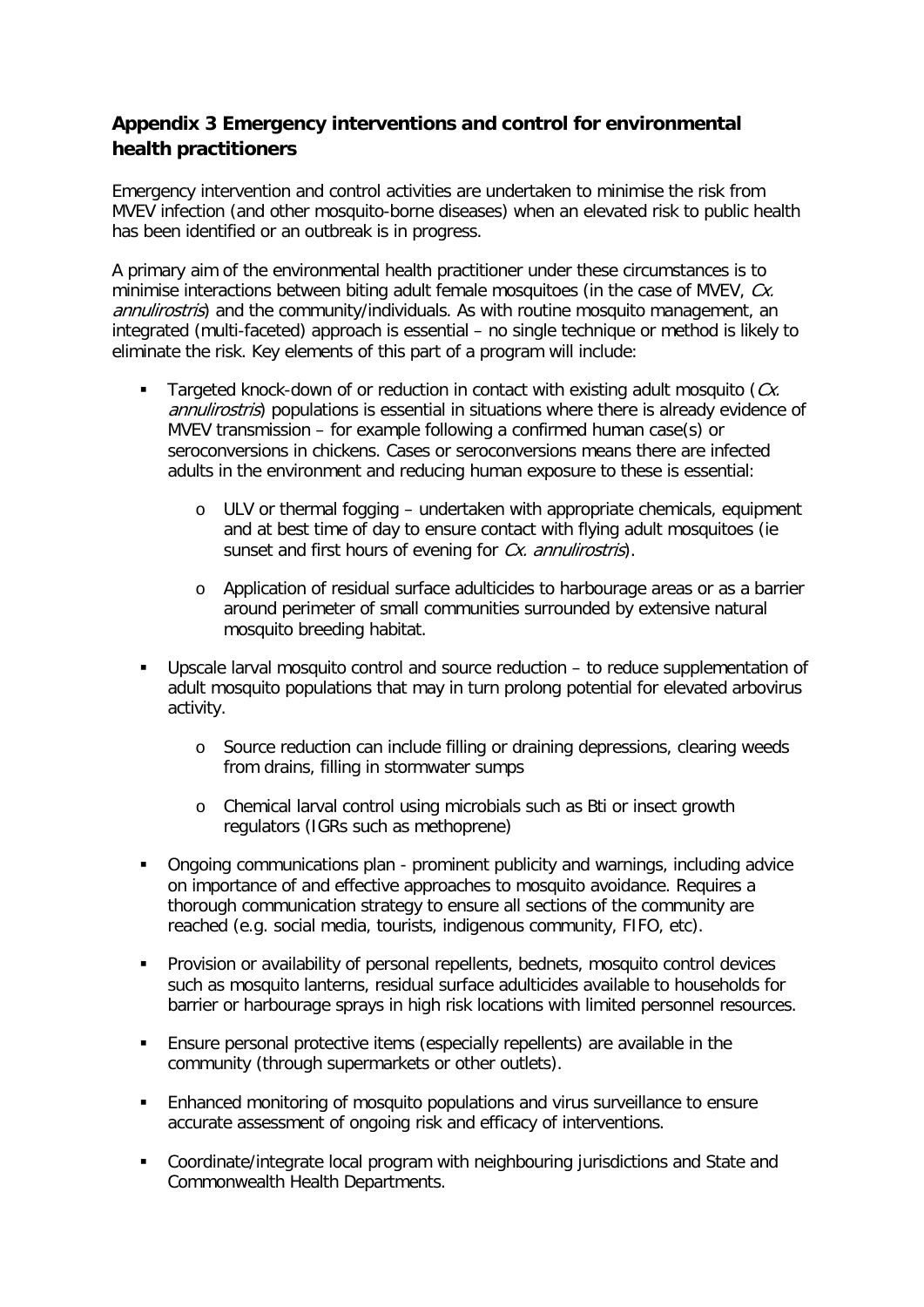## *What products are available for use?*

A range of larvicides and adulticides are available in Australia and councils may purchase site/location specific products. In general terms these are selected from the below list however other products may also be utilised depending on local need.

- Larval control: microbials (Bacillus thuringiensis var. israelensis), IGRs (S)methoprene, surfactants.
- Adult control: adulticide fogging of maldison, pyrethroids, pyrethrin**.** Perimeter, barrier or harbourage residual insecticide such as bifenthrin or lambda-cyhalothrin or alpha-cypermethrin
- Weed control (herbicide): glyphosate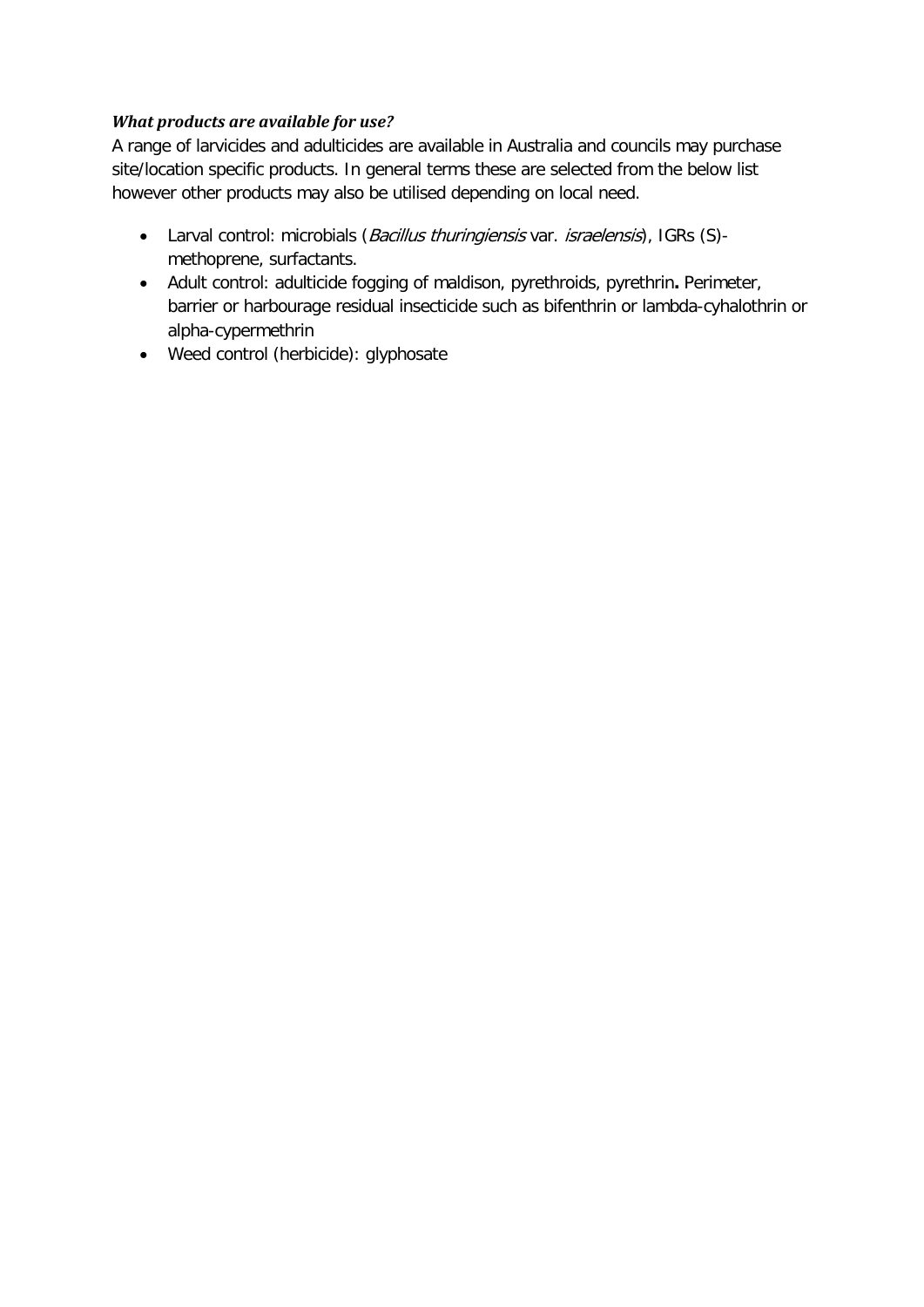# <span id="page-45-0"></span>**Appendix 4 Outbreak investigation and management**

In some jurisdictions one case of MVEV infection will be considered an epidemic, in other jurisdictions sporadic cases of MVEV are expected, and increased numbers of cases or evidence of clustering in place or time might provide the trigger for an outbreak response. Analysis of case exposure history will assist in determining whether there is any clustering of cases. A public health alert including education on avoiding mosquitoes may be indicated.

The steps of defining and closing an outbreak would be similar in response to escalating outbreaks in enzootic areas or to an epidemic (a single case) in epizootic areas.

#### *Define an outbreak*

1. Assembling outbreak response team

Consider assembling an outbreak response team. In states or territories this may consist of Public Health staff, medical entomologists, and state or local government EHOs. Staff experienced in arbovirus control should be consulted, consider the need for NAMAC representation. If the outbreak response team require expert advice it can contact NAMAC through the secretariat and ensure NAMAC representation on the outbreak response team for multi-jurisdictional outbreaks.

2. Defining outbreak response teams

Define outbreak response team, regional and state/territory reporting lines, roles and responsibilities. An outbreak management team (OMT) ideally would include essential stakeholders from disease control, epidemiology, entomology, vector-control, environmental health, animal health, infectious disease, primary health care, laboratory, health promotion and communications personnel.

Responding to outbreaks includes investigation and management. Although they occur concurrently, they are presented separately.

## *Outbreak investigation*

The goal of the investigation is to identify the source of infection and potential risk factors for illness, thereby informing public health action.

Below are the steps to be taken in identifying the source of an outbreak. Most of these steps will occur concurrently.

## 1. Humans

1.1 Assessment of a possible case should include:

- Clinical presentation: Signs and symptoms and their compatibility with MVEV infection
- Laboratory tests: Ensure that relevant tests are conducted and confirm the results. Consider the need for confirmatory laboratory tests in a second laboratory.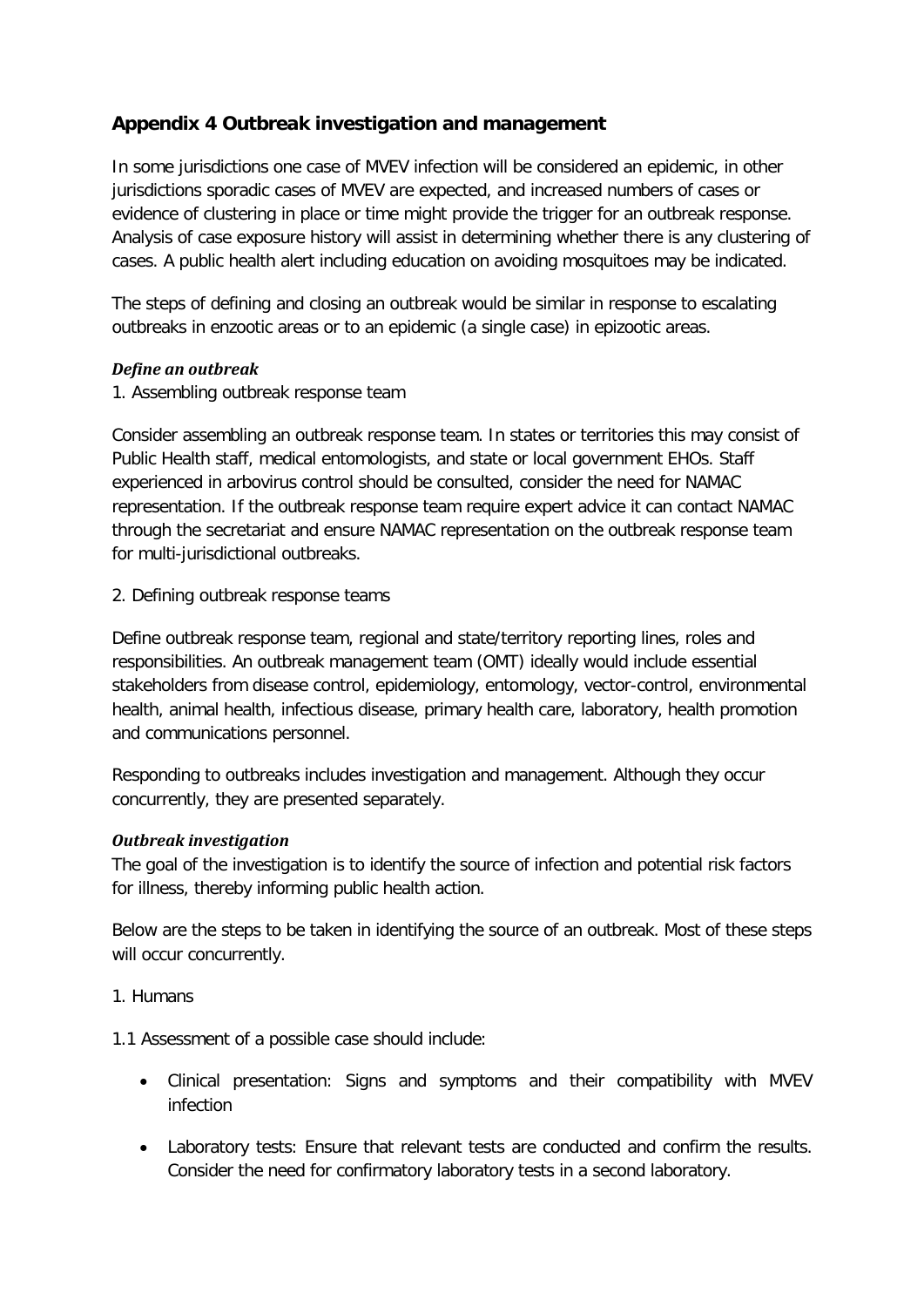- Exposure to MVEV: Travel to an endemic region, outdoor activity (bushwalking, camping and proximity to wetlands and other significant mosquito breeding areas), mosquito self-protection precautions and memory of being bitten.
- Time frame: Onset of symptoms and compatibility with incubation period and possible contact with vectors and potential transmission localities.
- Connections: Consideration of any illness (including mild illness) in patient's contacts (those who have shared similar exposures during the patient's incubation period).

1.2 Case finding/enhanced surveillance:

- Consider conducting risk assessment to define the population at risk.
- Contact local hospitals and general practices to advise them of the case/s and to ascertain whether other people are possibly affected, noting usual symptoms.
- Consider milder and non-encephalitic forms of disease.
- Consider media involvement to assist in alerting the community to the case/s.
- Identify serum surveys of people younger than last regional outbreak (if there has been one).
- Enhanced human surveillance could include recognition of milder non-encephalitic illness by reviewing data from existing emergency department syndromic surveillance systems (such as PHREDSS in NSW), communicating regularly with GPs and hospital emergency departments to ask about encephalitis and other compatible symptoms.

#### 2. Vectors

- Review previous studies of vector species and their spatial and temporal abundance to identify at-risk areas.
- Review breeding site locations near at-risk areas and their current productivity.
- Consider an extension of routine surveillance (eg additional sites, more extensive or frequent sampling).
- Evaluate relative numbers and population densities of vector species in at-risk areas.
- Evaluate relative population densities of vector species at waterbird habitats and breeding areas.
- Confirm whether mosquito trapping has occurred at a distance relevant to the outbreak location.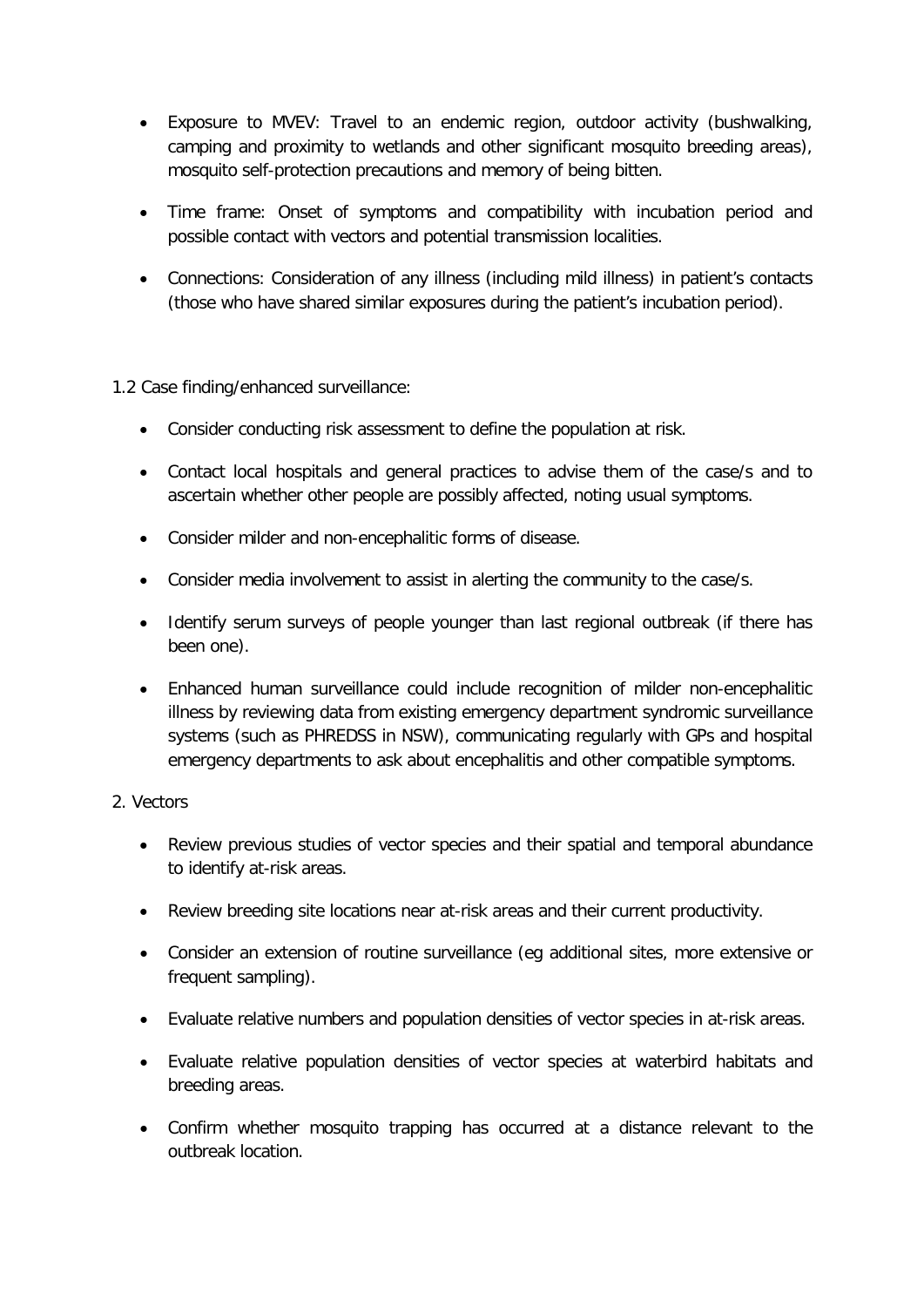- Ascertain the results of any virus isolations (by tissue culture or viral antigen detection by PCR) that have been done from these mosquito-trapping locations.
- Consider the role of mosquito species in urban virus transmission.
- Consider any evidence of vertical (transovarial) transmission.

## 3. Vertebrate hosts

- Review sentinel chicken results from other locations to identify at-risk areas.
- Extend serological/virological survey to other vertebrate hosts acting as a reservoir of infection, especially water birds, and possibly passerine birds and whatever mammals are in the at-risk environment (this may be inappropriate in endemic areas).
- Consider number, location, breeding status, and movement of other hosts in relation to residential areas.
- Consider an extension of current sentinel chicken surveillance.
- 4. Virus: isolates in human and vector species
	- Analyse previous virus isolation or honey card data from region.
	- Collect and identify virus from at-risk areas.
	- Molecular analysis of virus isolates.

#### 5. Environmental factors

• Examine relevant weather data including local and regional rainfall, temperature, humidity and wind strength and direction, and projected weather patterns. Look at present and historical flooding patterns and likely extent or persistence.

#### *Outbreak management*

Management is differentiated from investigation in these guidelines, although both are likely to occur concurrently. Below are the actions that should be taken to prevent further spread of the outbreak.

1. Human disease management

No specific treatment is available for MVEV disease and care is largely supportive. Given the potential for neurological deterioration, patients with encephalitis should ideally be managed in hospitals with the facilities for artificial ventilation. Management of patients should be discussed with a physician with experience in MVEV disease, and if indicated, general clinical guidelines should be developed, in collaboration with infectious diseases physicians.

2. Reducing/preventing transmission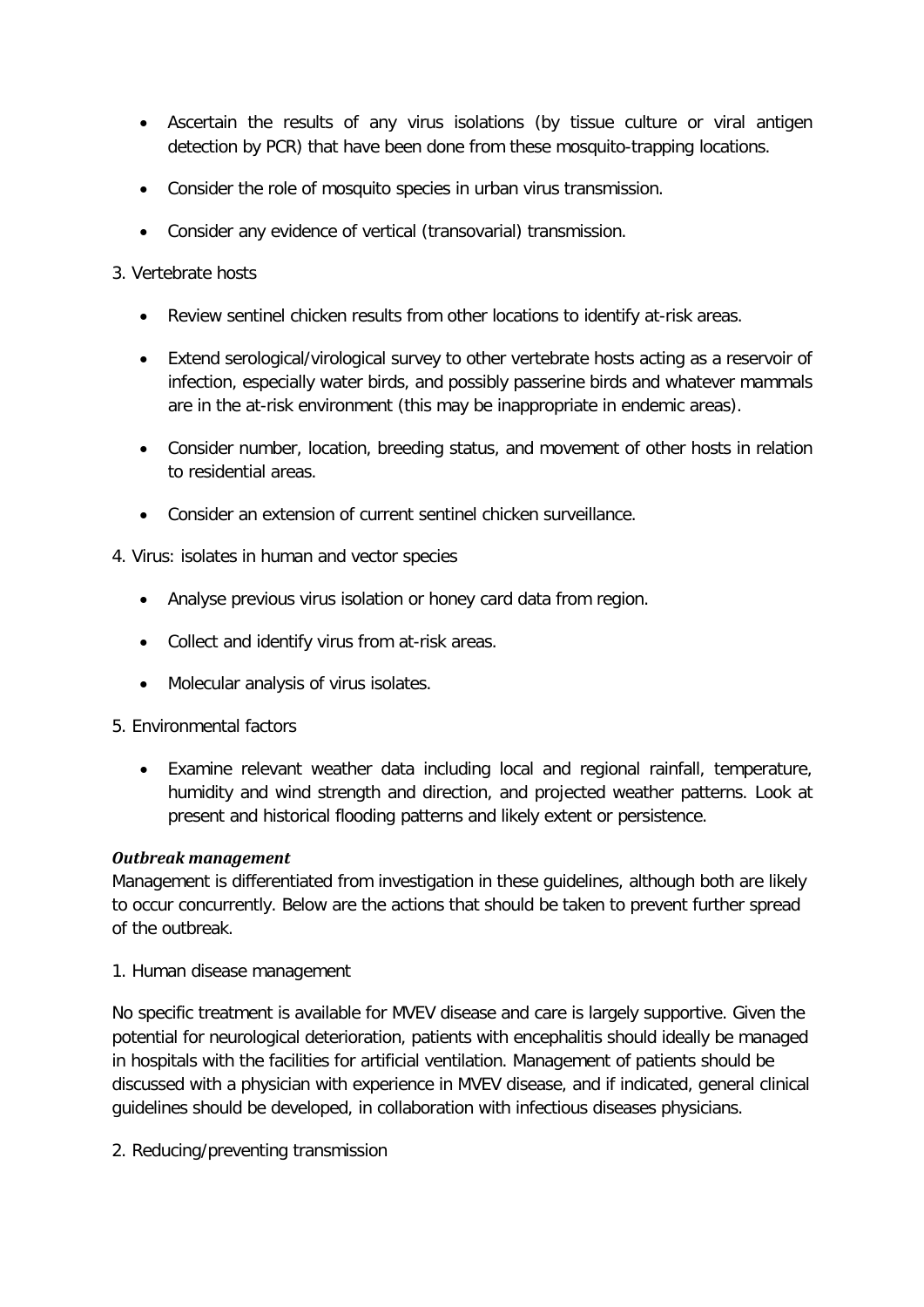To reduce/prevent virus transmission, interruption of human/mosquito contact should be attempted by:

# 2.1 Vector control:

The goal is suppression of the vector mosquito population in the affected areas close to relevant communities, both larval and adult, with emphasis on the higher productivity breeding sites near residential areas of major towns. Once virus activity and human cases are confirmed, adult populations must be attacked and reduced if transmission is to be interrupted; larval control will reduce the recruitment of new adults to the population (and can be important in that regard) but will not prevent new human infections by adults already carrying virus. Typically, this requires attacking the adult mosquito populations in or near towns and communities with insecticides applied as aerosols or fogs at the time of adult activity (e.g. early evening).

As mosquito control activities are likely to be carried out by people other than state/ territory Environmental Health Officers (for example, local council workers), ensure appropriate training of these people. Consideration should be given to doing this prior to an outbreak (if one is predicted or expected).

2.2 Human avoidance of mosquitoes:

Consider involvement of the media to help educate people on how to avoid mosquito contact. Media methods should include posters in public places, newspaper articles and commercials on TV or radio.

Information to be communicated by media and others involved in the outbreak response could include:

- Personal protection measures particularly after sunset, during the evening and at night; the use of long sleeves and trousers, socks, mosquito repellents, bed nets, house screens, screened tents when camping, barrier or perimeter sprays and mosquito control devices.
- Avoid going outside in the evening and at night during the risk season when mosquitoes are biting, particularly in the two hours after sunset.
- Avoid mosquito-prone areas during the risk season after sunset, during the evening and during the night.
- Consider closing outdoor recreation areas at night.

2.3 Enhancing surveillance

- Human surveillance should be enhanced to help identify new cases.
- Vector and animal surveillance should also be enhanced.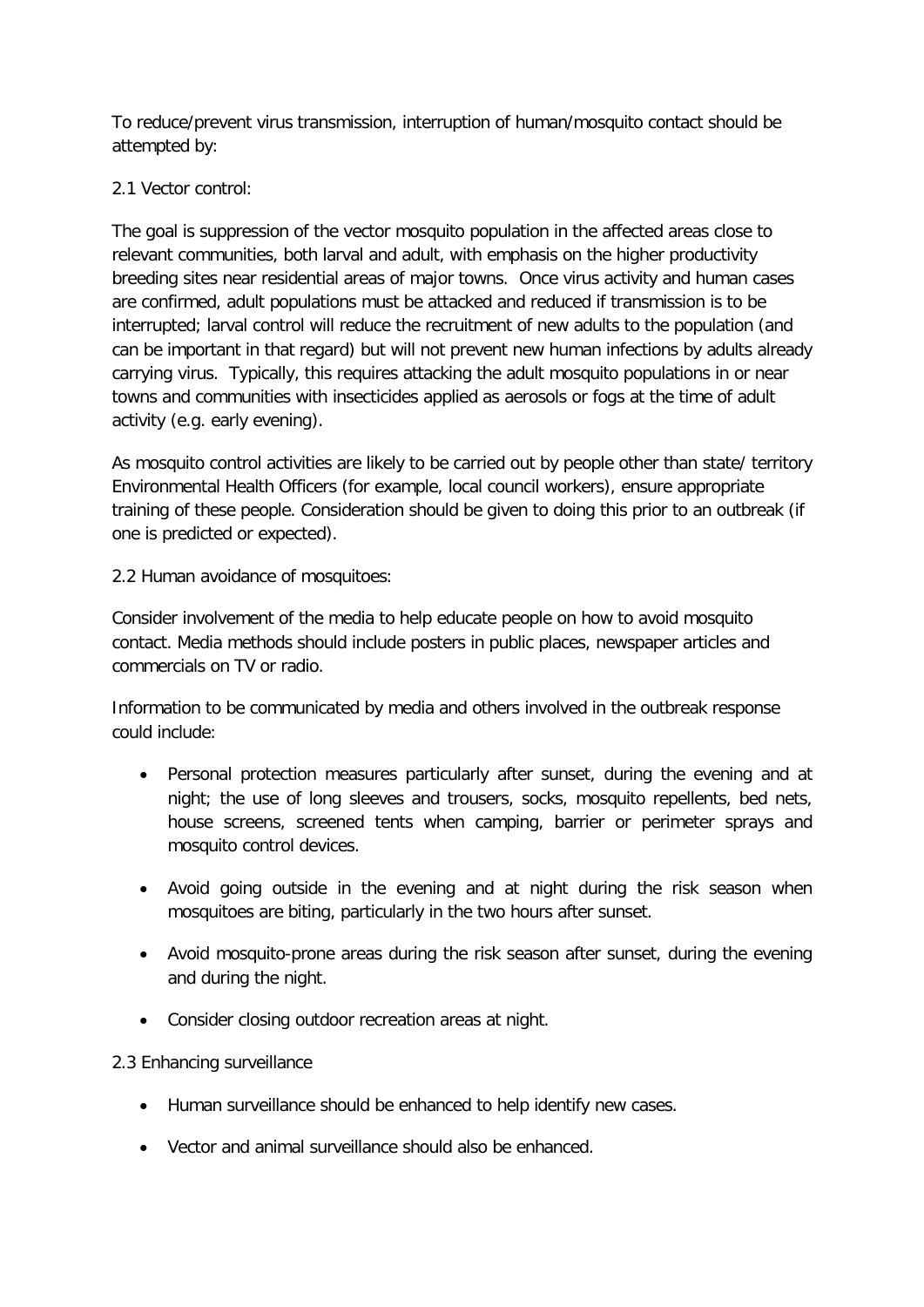• Encourage people with symptoms to present to a doctor.

In the event of a very high incidence of MVEV infection in a particular area or region, health departments and the *International Health Regulations* (2005) National Focal Point in Health (health.ops@health.gov.au) should be notified so that further investigation of potential vectors, reservoirs and co-infected people can be organised. The National Focal Point will assess the need to notify the WHO of the outbreak under the IHR (2005).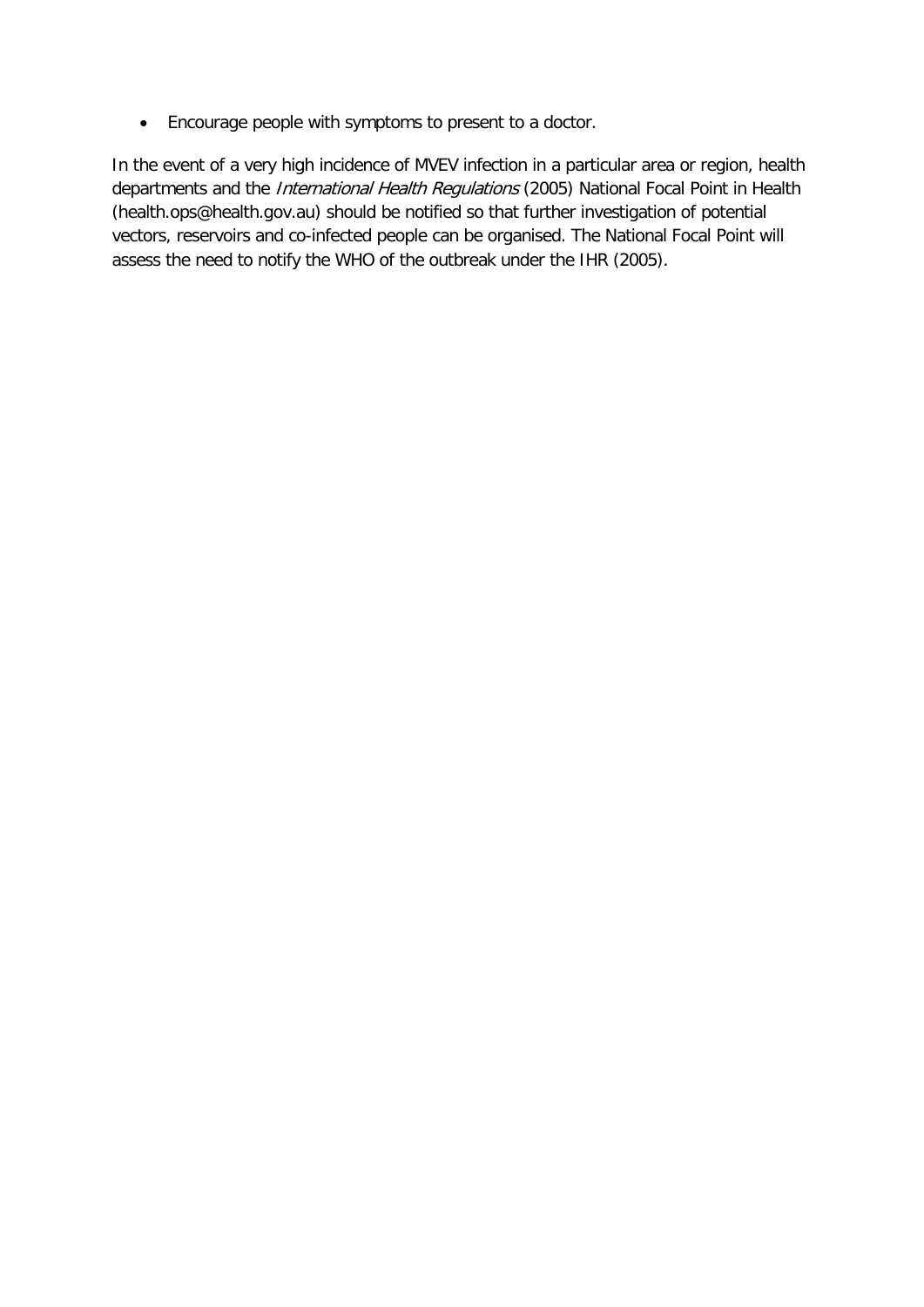# <span id="page-50-0"></span>**Appendix 5 Triggers for escalation of public messages (example)**

During an expanding outbreak, public health authorities might need to escalate recommended public health measures and associated public messaging. The five potential triggers or decision points are provided below as an example. They are more relevant for epizootic regions of Australia, for example south-eastern Australia rather than for enzootic areas in Western Australia or the Northern Territory.

# *Example triggers for escalation of public messages*

The response to the threat of MVEV infection relies on warnings and personal behaviours, not enforced exclusions. These are, after all, populated areas and mosquito avoidance should be emphasised. State-wide communications will be undertaken in response to the first sentinel chicken conversions of the season in enzootic areas, and co-ordinated multijurisdictional communications may be considered in response to a case in an epizootic area, or for escalating outbreaks in an enzootic area.

(1) If one human case of MVEV infection is confirmed this will be reported to the public immediately and the public will be informed of the risk i.e. one human case detected implies further asymptomatic infections.

(2) If two cases are detected but in different local government areas (LGA) at the same time (ie onsets within one week of each other), protection messages as above will be reemphasised

(3) If two or more cases are detected in one local government area at the same time strengthen warnings particularly in relation to mosquito avoidance measures including avoiding evening outdoor events (see note)

(4) If two or more cases are detected in one LGA and one case in another at the same time, re-emphasise protection messages as in (3) above

(5) If two or more local government areas each have multiple cases at the same time, consideration will need to be given to advising against non-essential travel to the area until the risk has lessened. Because this will have major consequences for the economy and for services in the area this would be a matter for consideration by Cabinet.

Note that numbers alone are not trigger points. Both numbers and time should be taken into account as this reflects the status of active disease transmission. This approach is consistent with other jurisdictional and international practice. It should be noted that local government areas (LGAs) in NT and rural areas of WA cover a wide geographical area, and the LGA guidelines above might not be relevant.

The Centers for Disease Control and Prevention in the United States uses a classification now called "travel health precaution". This is used in relation to a disease outbreak which is occurring in a widespread geographic area, and is used to provide accurate information to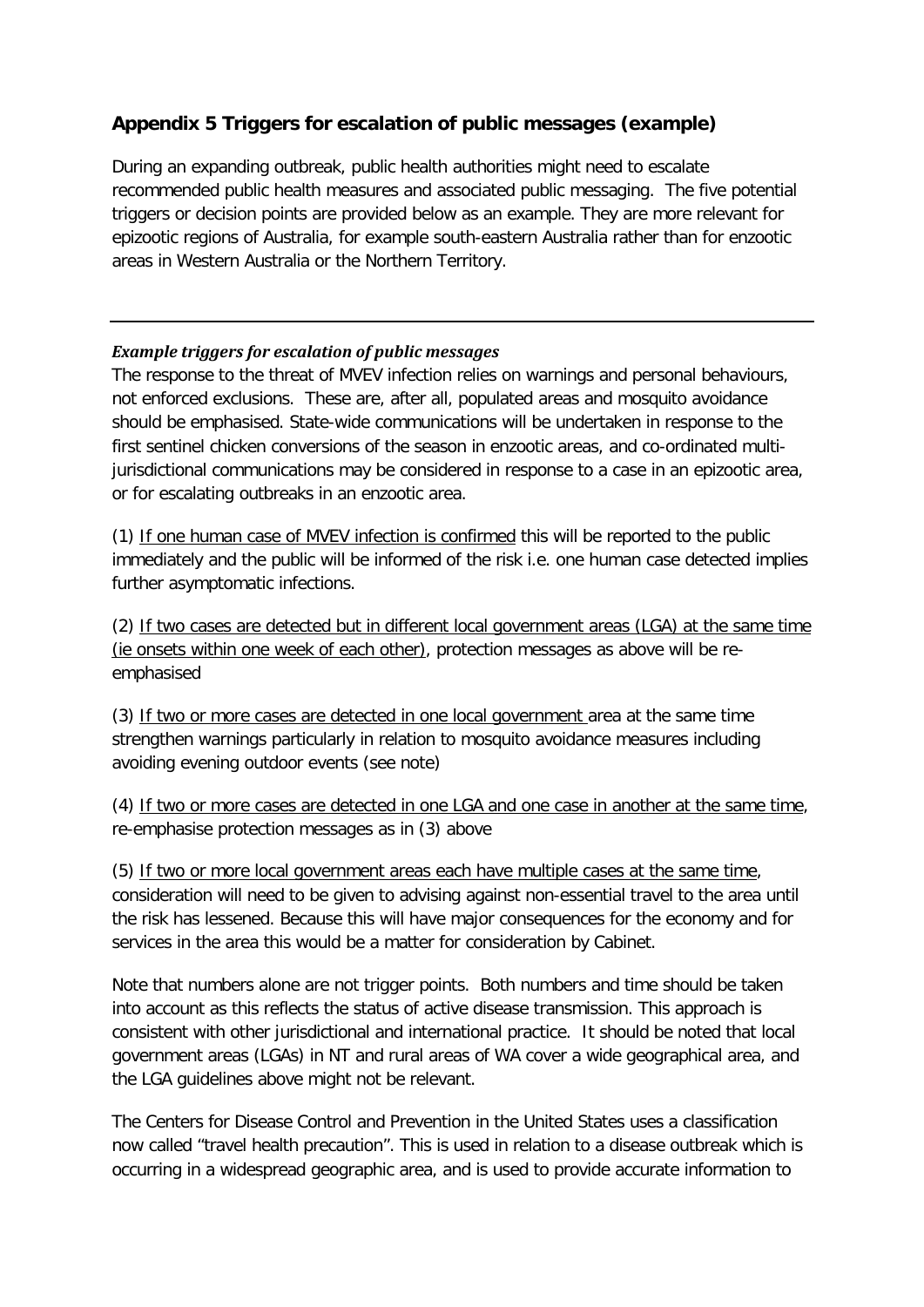travellers about the status of the outbreak and specific precautions to reduce their risk of infection. The next level of warning, called a "travel health warning" is a recommendation against non-essential travel to the area. This level is only used for a widespread, serious outbreak of disease of public health concern that is expanding outside the area or populations that were initially affected.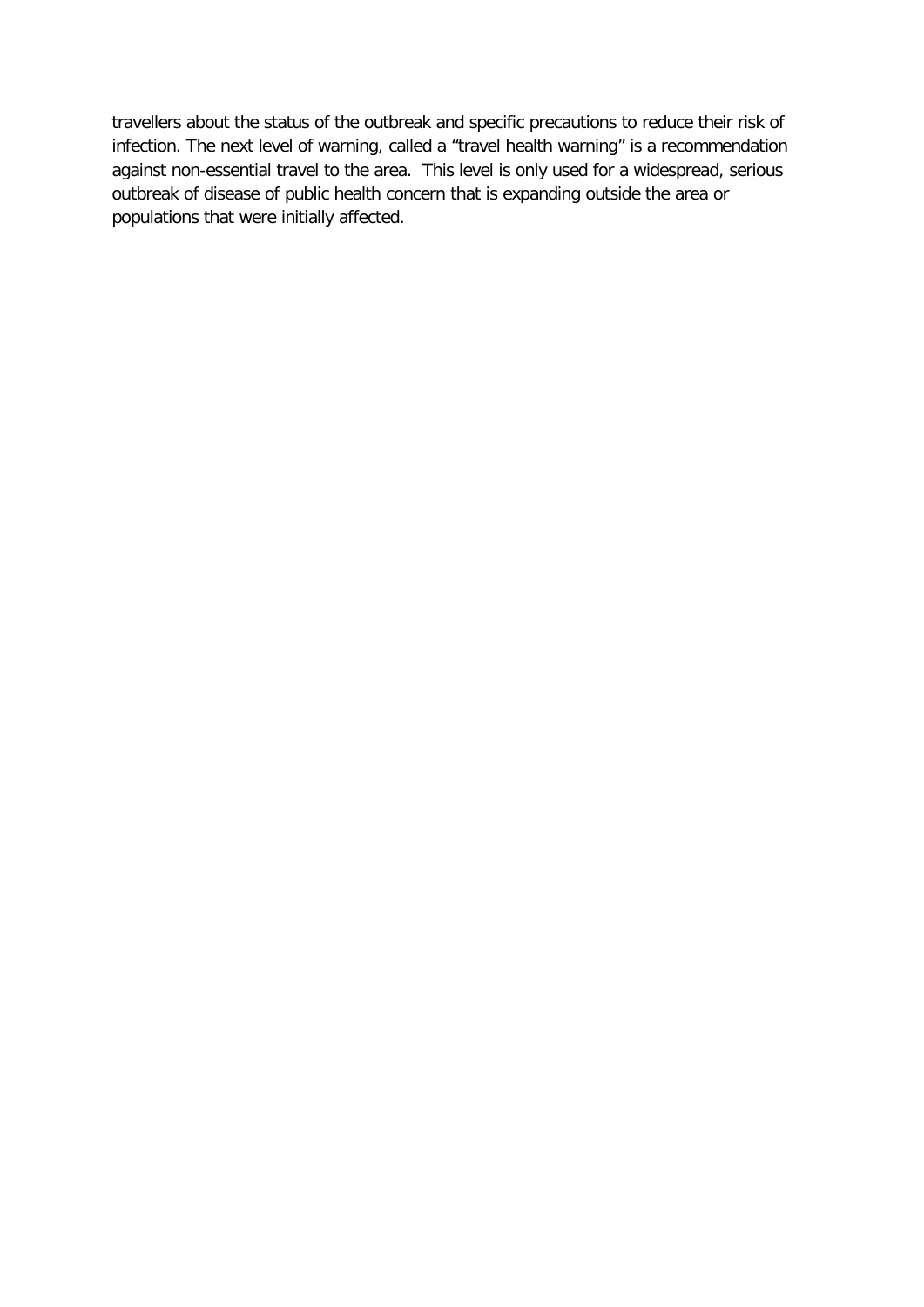# <span id="page-52-0"></span>**Appendix 6 MVEV research priorities**

#### *Serological studies:*

To better understand the geographic spread of the outbreaks, and the incidence of infection in the community, serosurveys need to be undertaken in different population groups. Serosurveys should include at least state level details of past residential addresses. The major groups/areas are:

- 1. Single serum sampling:
	- (a) For people born since the 1974 outbreak, sera should be collected to test for antibodies to MVEV, KUNV, ALFV, and untyped flaviviruses (this latter group would differentiate those who may have received Yellow Fever or JE vaccines, and people who have seroconverted to dengue while on holiday). The samples could be collected as part of blood bank activities, as private pathology samples, etc. Positive samples from this could be either IgM or IgG, and often both as IgM antibodies often last up to 60+ days. It would also be worth considering accessing other serosurveys and specimen banks eg National Centre for Immunisation, Research and Surveillance, or antenatal clinic attenders (as a marker of community disease – these samples are kept for a year).
	- (b) Stored samples from diagnostic laboratories can be used to look for changes in population seroprevalence across the risk season, as has been done for the pandemic influenza serosurveys [48.](#page-34-15)
	- (c) Single serum samples collected from all ages to test for antibodies to the same viruses as in (a), but knowing some may have been exposed to MVEV or KUNV in 1974, or during the very occasional periods of virus activity since 1974, but if so, it would be expected that their current antibody levels would be relatively low, and possibly below detection, but any re-exposure could lead to a rapid IgG anamnestic response.
- 2. Paired serum sampling:
	- (a) If possible, paired serum samples should be collected from community members, again collected by various ways such as blood bank, private and public pathology, etc (these sources will not necessarily have paired sera; to get paired sera, it may be necessary to recall patients in a prospective study). This would give an excellent opportunity to determine whether virus transmission is still continuing, what symptoms if any positive subjects remember having (symptom recall is poor – it is better done prospectively, but if done quickly, some information might still be gathered). Consider engaging with existing sentinel surveillance medical practices to send blood samples from patients, or liaising directly with GPs and public health units in affected areas to coordinate paired serum sampling. These and other serological samples could be collected as part of the clinical studies for milder infections (see below under clinical studies).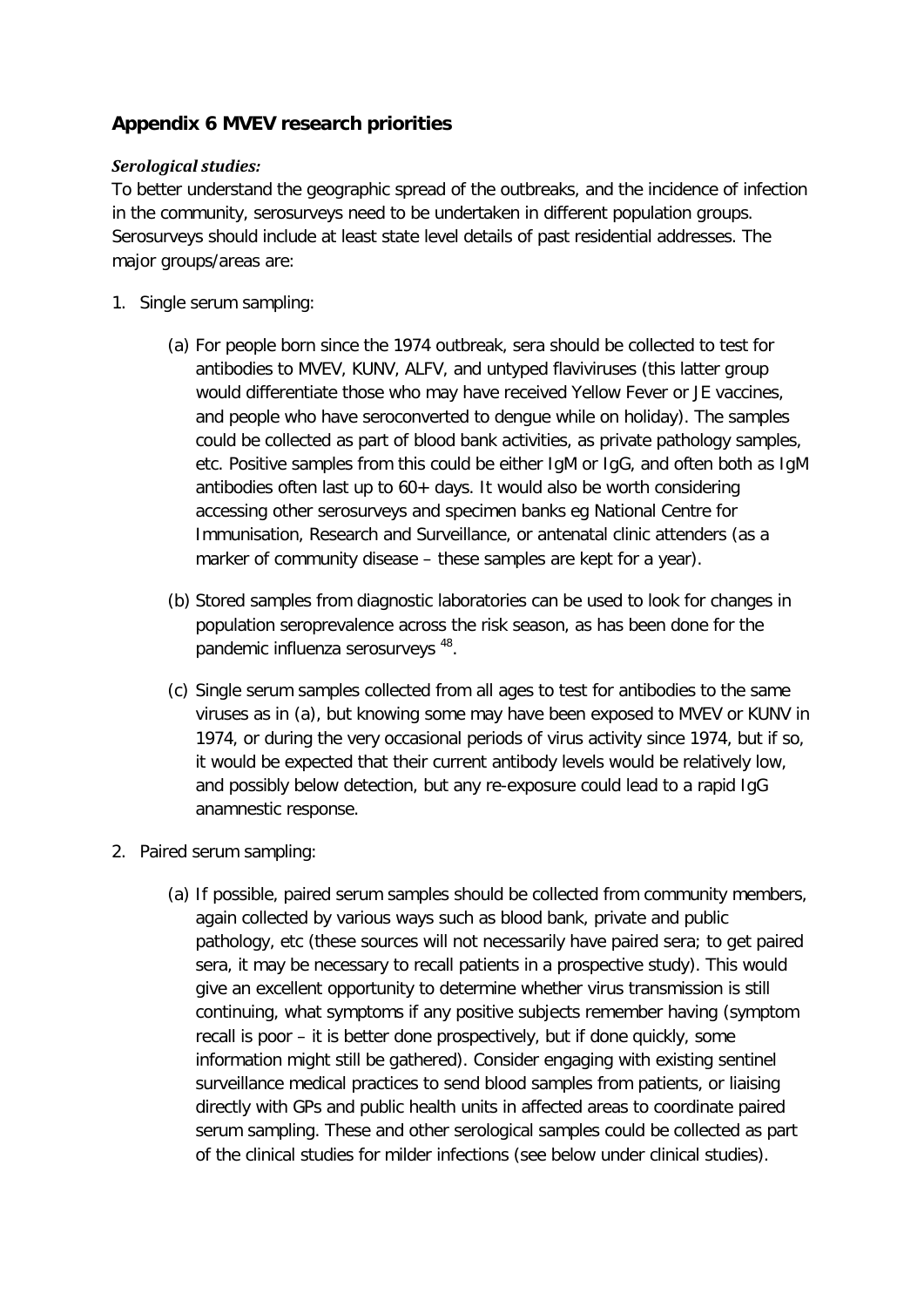- (b) If doing specific groups eg. horse handlers, then matched (age, gender, location etc) control groups are needed.
- 3. Veterinary investigations:
	- (a) Equine sero-surveys need to be undertaken retrospectively and prospectively where this is possible using local veterinarians, veterinary hospitals, or opportunistic blood specimens. Prospective collections would be better than opportunistic collections which could be biased. Both single serum specimens and, where possible, paired specimens should be collected for testing. It would be worth considering the use of broad flavivirus testing initially, and then examine those which are flavivirus positive to determine the virus responsible for infection.
	- (b) If any free range goose farms, duck farms or chicken farms are available (in NSW these are mostly east of the Great Dividing Range), it would be a good idea to determine their serological status to investigate the limits of activity. The length of time that food birds are maintained, free range or otherwise, is usually short, between 6 and 8 weeks. It would be best to liaise with industry groups for access.
	- (c) Attempts should be made to link up with wildlife investigators to undertake serological studies on wildlife. This could be with naturalists who are trapping animals, kangaroo shooters, or indeed any group who have an interest in wildlife of any sort and who have the means to collect blood specimens for serology. This could/should be undertaken in collaboration with the Australian Wildlife Health Network, or with University zoology departments. This information and the potential involvement of other wildlife species in transmission of MVEV or KUNV is important for understanding future epidemic activity.
	- (d) Longitudinal studies should be undertaken to determine the length of persistence of antibodies (IgM and IgG)

## *Clinical studies:*

- The major clinical studies should reflect on presenting symptoms, investigation findings and the clinical progression of disease, and how this relates to short and long term outcome. If possible it would be useful to know the time at which the serological response is first detectable, if not already positive, and the time of likely exposure. These investigations could be linked with existing encephalitis studies.
- A prospective study to investigate clinical spectrum of milder cases of MVEV. General Practitioners and laboratories in areas where cases might be expected to occur could be alerted to possible encephalitis cases and milder forms of infection, especially fever of unknown origin, usually but not always accompanied with rash and/or headache and photophobia, and that blood specimens should be taken for serology and where possible, repeat samples collected 2-4 weeks later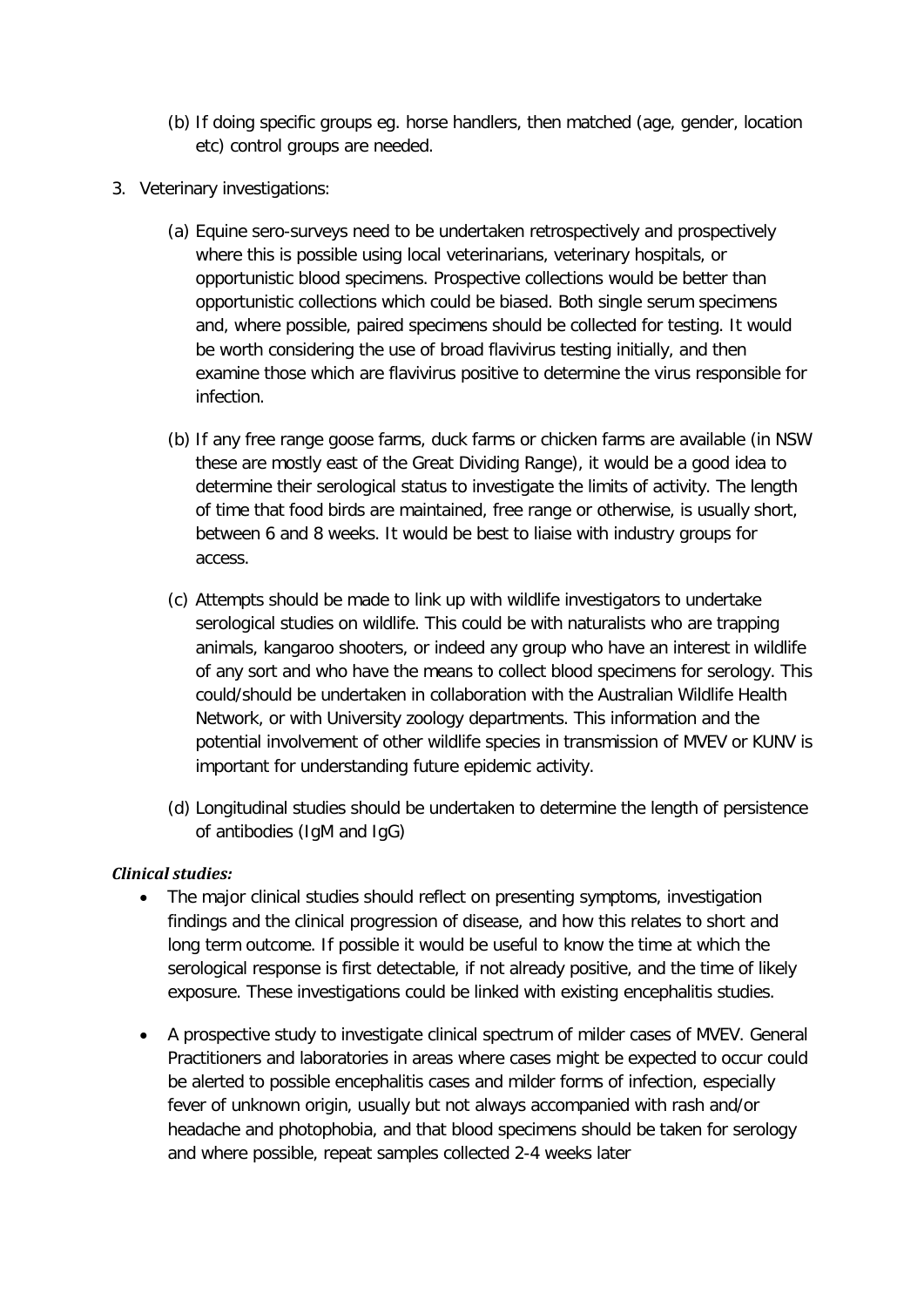• National guidelines for the investigation and management of patients with suspected or proven flavivirus encephalitis could be considered.

## *Veterinary clinical and epidemiological studies:*

- To improve the understanding of the clinical features of MVEV and KUNV infections in horses, consider case series to compile clinical data from equine infections in south-eastern Australia
- Experimental infection of horses would also be a useful way to assess the virulence of the isolates and determine some of the early features of equine infections, as well as being able to assess whether horses also have good anamnestic responses if subsequently (or previously) exposed to a related virus. This is an area which could be important for understanding infections later, and to determine whether infection with one flavivirus leads to a wider protective immunity on re-exposure to related viruses.
- Experimental infection of ducks and geese would provide better information on the effect of these viruses on other species.
- Evaluate the performance of sentinel chickens and honey trap cards as an early warning system, based on the WA and NT sentinel chicken experience in both endemic and epidemic activity which can be enhanced with data from NSW and Victoria, and Qld health research on honey cards.
- There is good evidence that cattle can act as sentinels for JE virus, and as these closely related viruses share many characteristics, it would be useful to know whether cattle in areas where there have been equine cases also show serological evidence of infection. Indeed this type of study could provide very useful surveillance information both now (to determine the geographic range of these viruses in the current circumstances) and in the future *in lieu* of sentinel chickens.
- Longitudinal studies need to be undertaken in different animal species to determine the longevity of the immune response (IgM and IgG).
- Undertake serosurveys of waterbirds from northern Australia through to central and southern Australia and studies of the migration patterns of these birds in wet seasons to investigate the role of water birds in transferring virus from northern Australia to southern Australia (which may explain epizootic activity in central Australia, south-eastern Australia, and possibly further south in Western Australia).

## *Virological studies:*

• The most important issue to resolve early on relates to the phylogenetic relationships of the various MVEV and KUNV isolates from equines and mosquitoes. Sequence studies may provide information on the origin of MVEV isolates and whether there are any differences to previous isolates from different years and regions.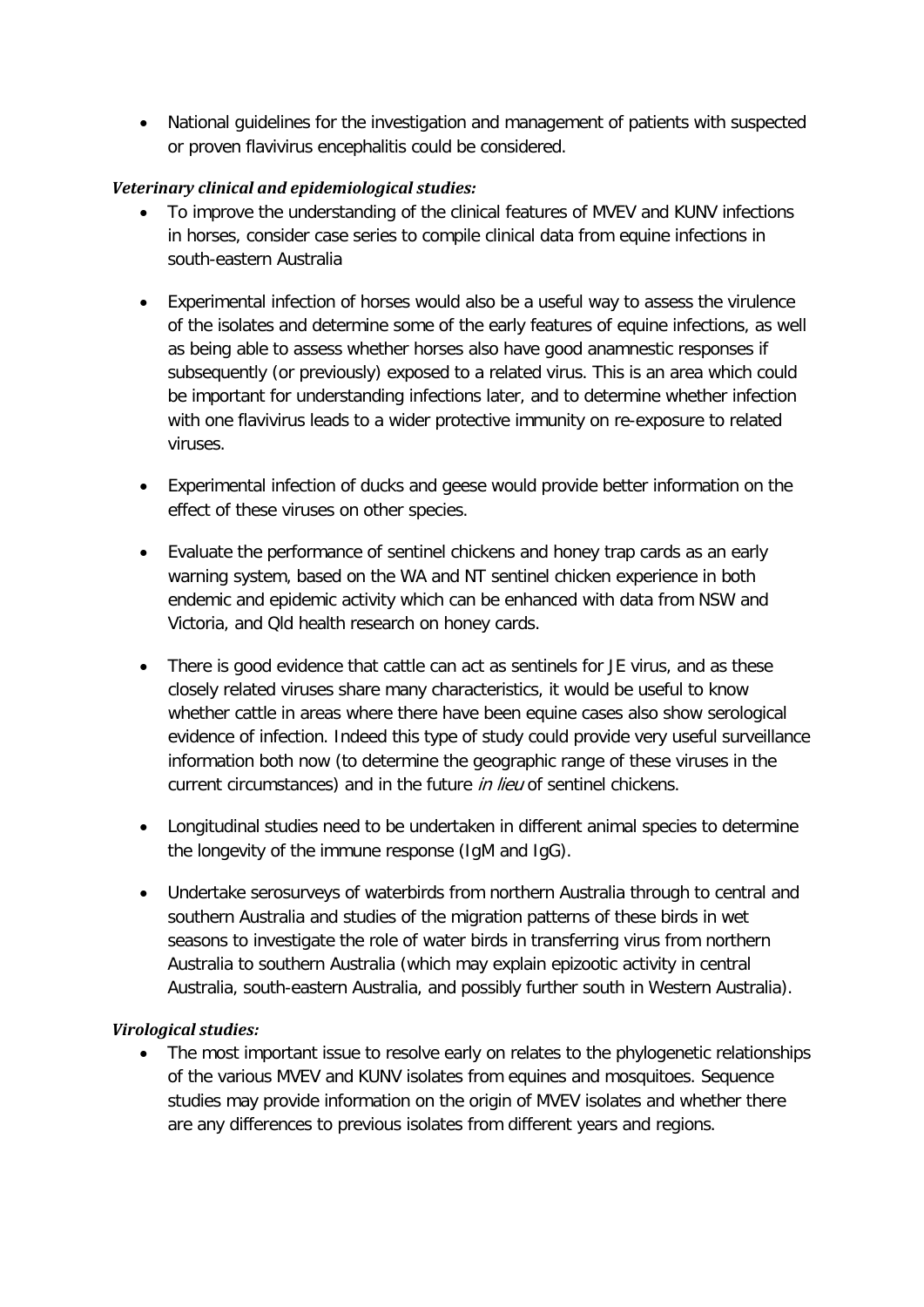• Developing phenotypic studies in vitro and in vivo for example comparing culture characteristics of new and old KUN/MVE isolates, animal/mosquito/human isolates, in different primary and continuous cell cultures; in mouse virulence; and in monoclonal antibody patterns.

#### *Entomological studies:*

- Although *Culex annulirostris* mosquitoes represent the major vector species, other species, such as Cx. palpalis in northern Australia, may also be important. This should be investigated where possible.
- Investigate the possibility that virus activity in epizootic areas is related to windborne distribution of mosquitoes from enzootic areas.

#### *Climate and environmental studies:*

- The environmental conditions in areas where there have been evidence of viral activities (equine cases, human cases, mosquito isolations, other indicators such as known seroconversions) need to be collated in each State or Territory to better understand the environmental drivers of virus seasonality or incursion and amplification, and then considered in terms of the wider climatic conditions, and in risk factors for either or both human and equine infections. Current models predicting MVEV outbreaks should be assessed to see if they fulfil these conditions, or whether they can be refined or need to be re-thought.
- Other environmental factors need to be considered length of time of flooding in areas of virus activity, distance of flooding/obvious mosquito breeding to areas of virus activity, and any wildlife changes particularly unexplained wildlife deaths.
- Investigating existing potential examples of "mini-enzootic foci" in the Pilbara region of Western Australia, where regular flavivirus activity is detected in the absence of extensive rainfall and flooding.

#### *Laboratory aspects:*

• There is currently no agreed testing format (there is an agreed results interpretation format) for either serology or isolates of virus or PCR which is common across different human and veterinary laboratories in different states. While an agreed format might be beneficial, it is not essential if the relative performance of the assays in different laboratories is comparable and this may be deemed to be an essential requirement, possibly overseen by the PHLN. There is also a need to have confirmatory testing of isolates where possible. Most experience of testing for clinical cases of MVEV resides in PathWest as the vast majority of cases over the past three decades have occurred in WA and the NT and have been tested there, and thus PathWest may be able to provide material to assist in quality assessment of the testing methodologies. However, several states have experience with sentinel chicken testing, notably WA, NSW and Victoria. While this is not exactly a 'research' area, there is a good reason to explore this from a public health perspective.